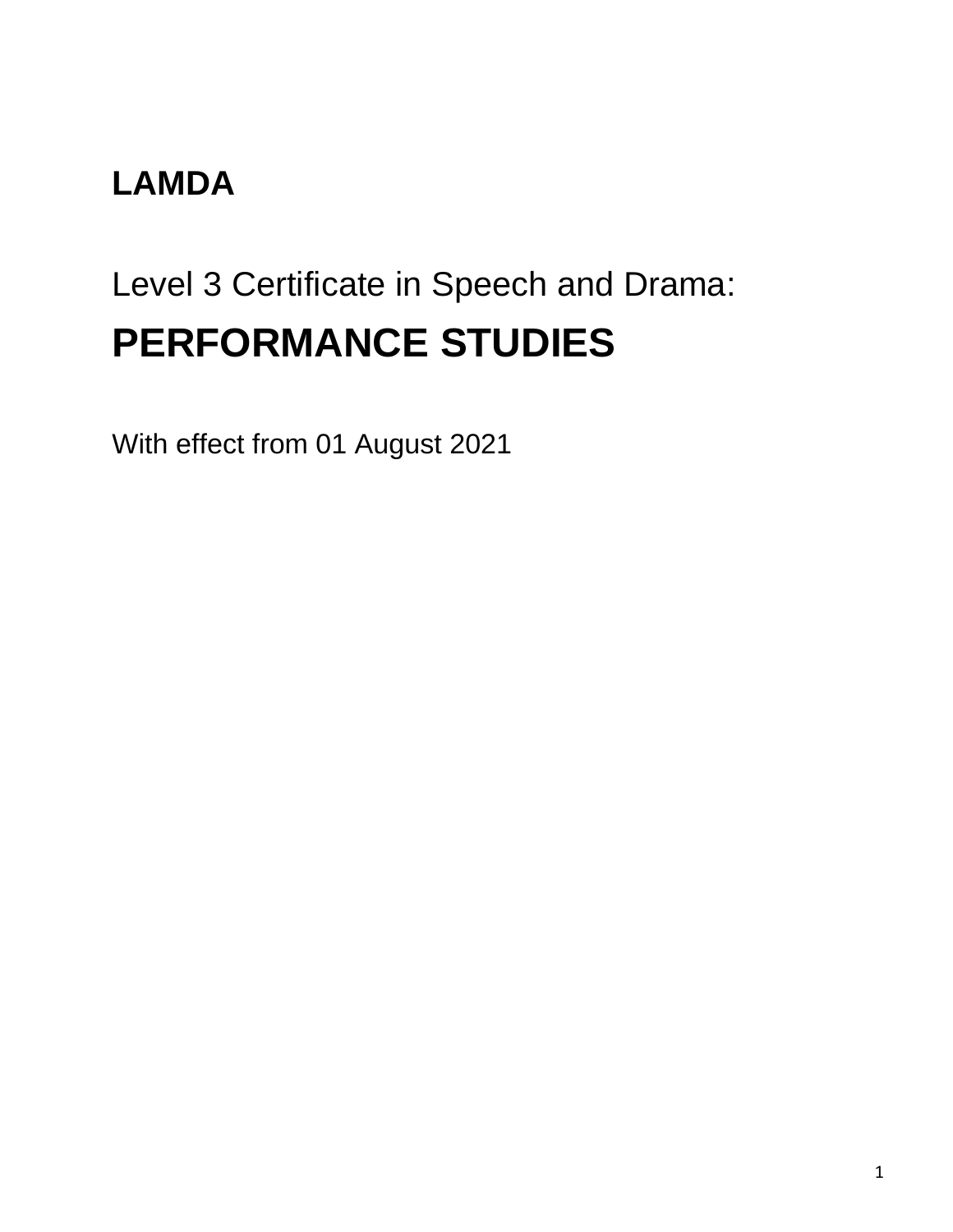### **Contents**

| <b>About LAMDA</b>                                                          | $\overline{4}$ |
|-----------------------------------------------------------------------------|----------------|
| <b>LAMDA Qualifications</b>                                                 | 5              |
| <b>Qualification Framework</b>                                              | 5              |
| <b>About This Syllabus Specification</b>                                    | 5              |
| <b>LAMDA Qualification Titles Covered in this Syllabus</b><br>Specification | 5              |
| <b>Reasonable Adjustments and Special Considerations</b>                    | 6              |
| <b>Assessment and Grading</b>                                               | 6              |
| <b>Assessment Requirements</b>                                              | 6              |
| <b>Invalidation Policy</b>                                                  | $\overline{7}$ |
| A Note on Language                                                          | $\overline{7}$ |
| <b>Glossary of Terms</b>                                                    | 8              |
| <b>Support Material</b>                                                     | 8              |
| <b>Plagiarism: Guidance Notes</b>                                           | 8              |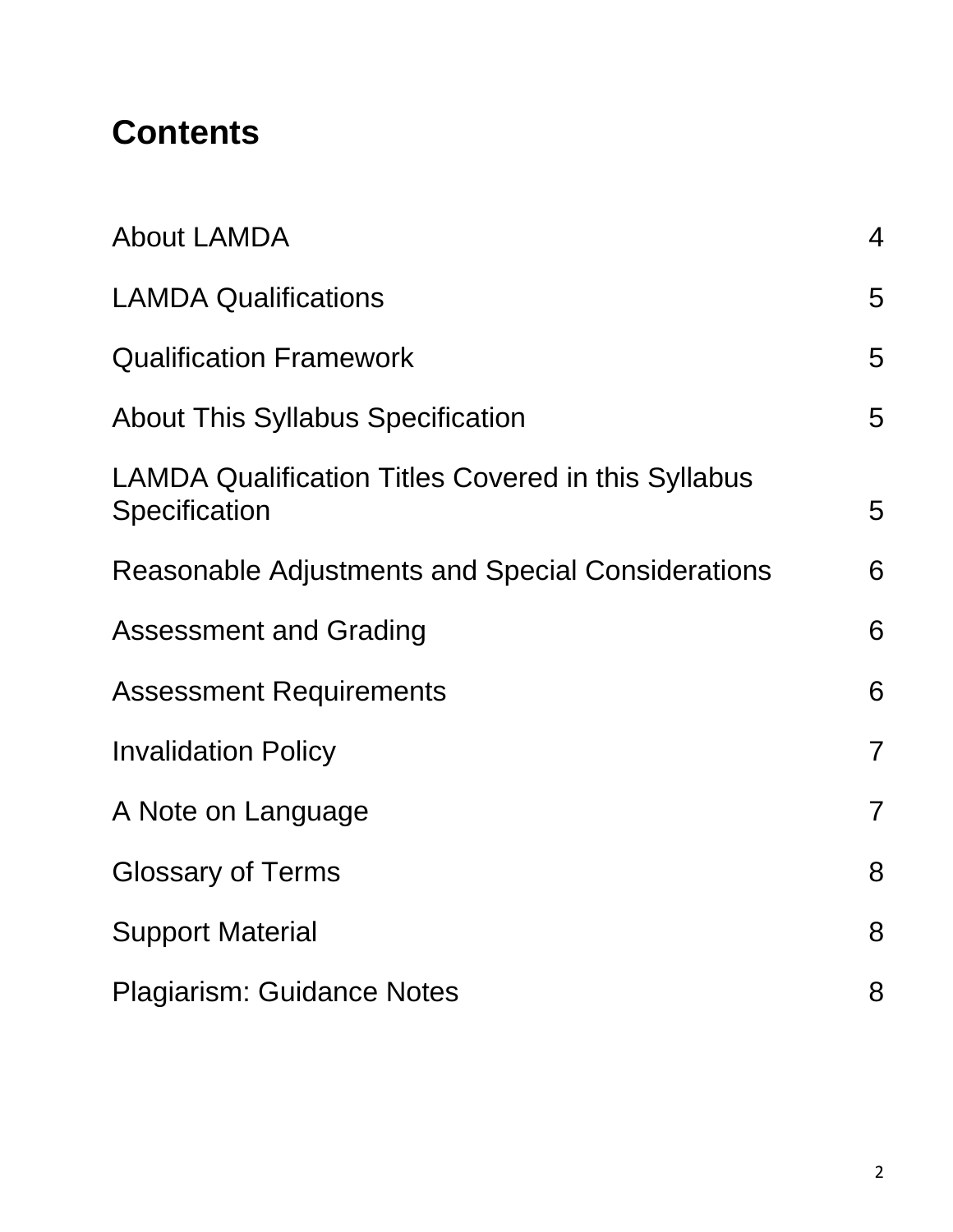#### **The LAMDA Level 3 Certificate in Speech and Drama: Performance Studies (PCertLAM)**

| <b>Purpose of the Qualification</b>          | 12 |
|----------------------------------------------|----|
| <b>Broad Objectives of the Qualification</b> | 12 |
| <b>Structure of the Qualification</b>        | 13 |
| <b>Overall Awarding of the Qualification</b> | 14 |
| <b>Attainment Bands</b>                      | 14 |
| Designation                                  | 14 |
| <b>Qualification Level</b>                   | 14 |
| <b>Credit and Learning Hours</b>             | 15 |
| <b>Entry Requirements</b>                    | 15 |
| <b>Unit Assessment</b>                       | 16 |
| <b>Examination Regulations</b>               | 17 |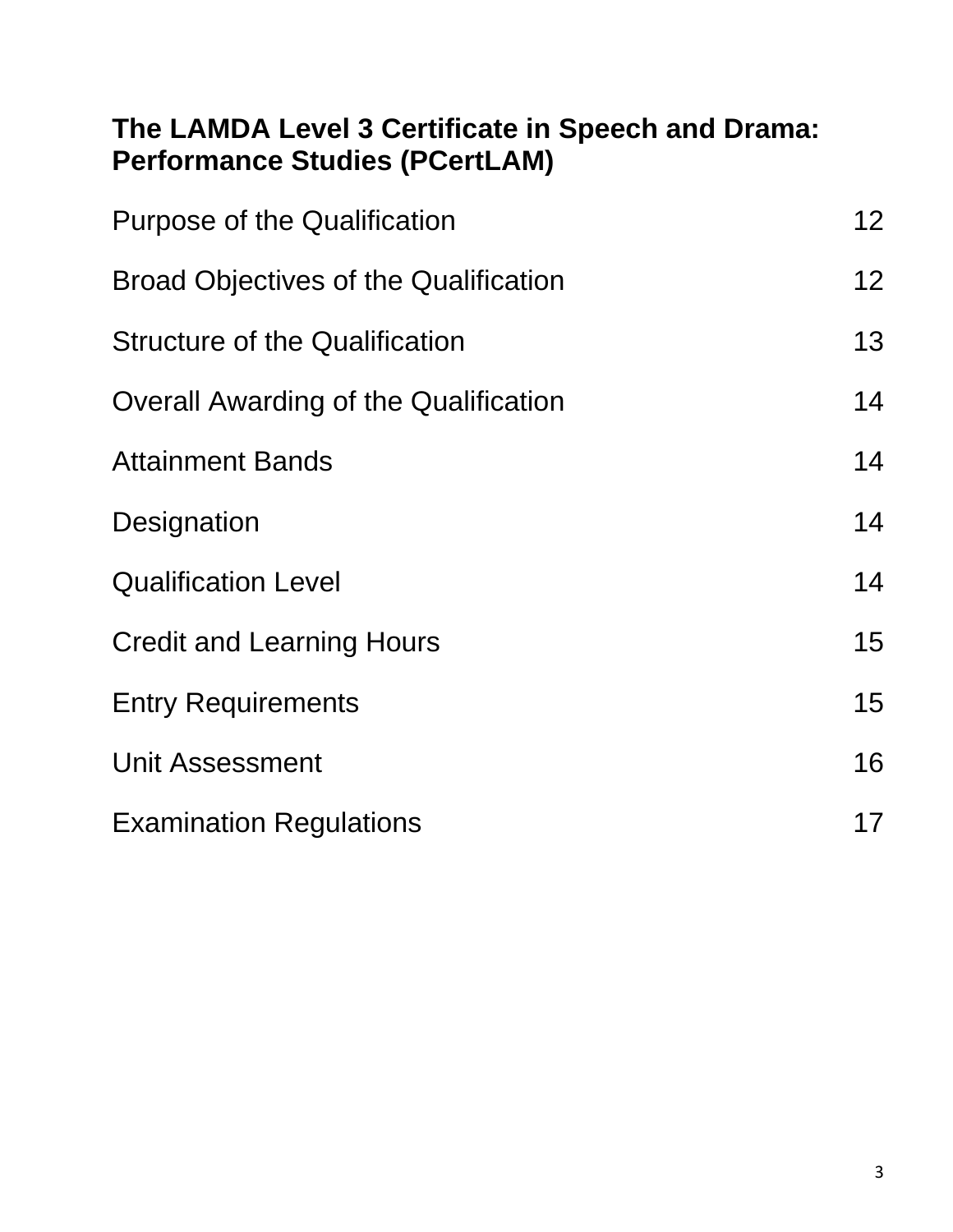#### **Unit 1: Performance Theory**

| Unit Purpose and Description           | 20 |
|----------------------------------------|----|
| <b>Learning Outcomes</b>               | 21 |
| <b>Knowledge and Skills</b>            | 21 |
| <b>Assessment Method</b>               | 21 |
| <b>Examination Content</b>             | 22 |
| <b>Assignment Submission</b>           | 24 |
| <b>Marking Scheme</b>                  | 25 |
| <b>Assessment and Grading Criteria</b> | 26 |
|                                        |    |

#### **Unit 2: Presenting a Performance Recital**

| Unit Purpose and Description                        | 30 |
|-----------------------------------------------------|----|
| <b>Learning Outcomes</b>                            | 31 |
| <b>Total Time Allowance</b>                         | 31 |
| <b>Assessment Method</b>                            | 31 |
| <b>Examination Content</b>                          | 32 |
| <b>Marking Scheme</b>                               | 33 |
| <b>Assessment and Grading Criteria</b>              | 34 |
| <b>Glossary of Terms: Qualification Terminology</b> | 38 |
| <b>Glossary of Terms: Syllabus Content</b>          | 40 |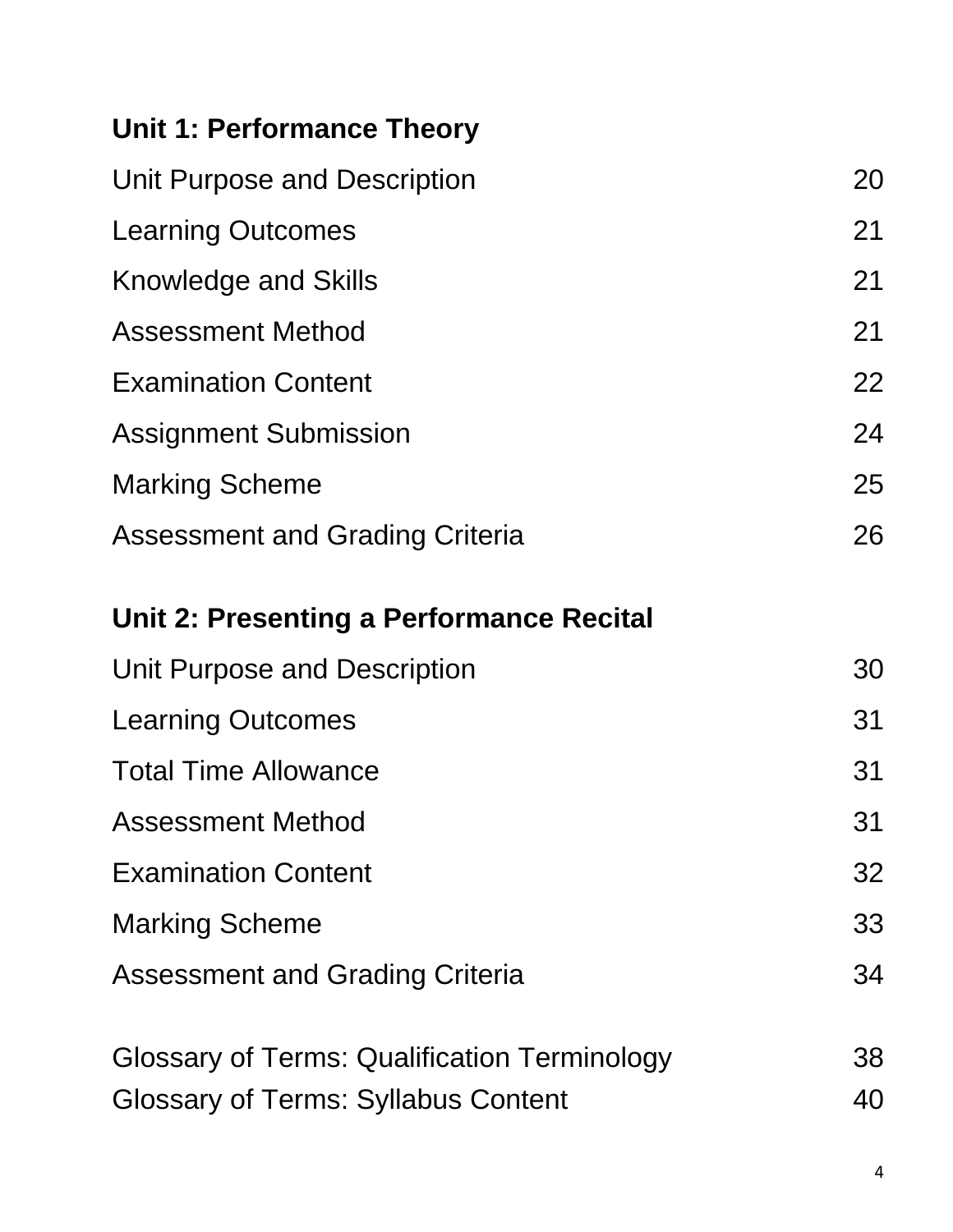## **About LAMDA**

Founded in 1861, LAMDA is the oldest drama school in the UK. We started to offer examinations in speech and drama to the public over 150 years ago. Since then we have developed an enviable reputation for excellence in the provision of

Communication and Performance examinations in the UK and we are rapidly extending our reach internationally.

The process of preparing for and succeeding in a LAMDA Examination helps Learners, whatever their ages or aspirations, to develop a broad range of skills that will serve them throughout life. Our examinations develop a Learner's ability to:

- read easily, fluently and with good understanding
- expand vocabulary to improve powers of self-expression
- improve confidence in speaking and listening
- memorise and recall information
- research and create persuasive formal presentations
- create and defend arguments
- engage in constructive informal conversation
- work both on their own and participate as a member of a team.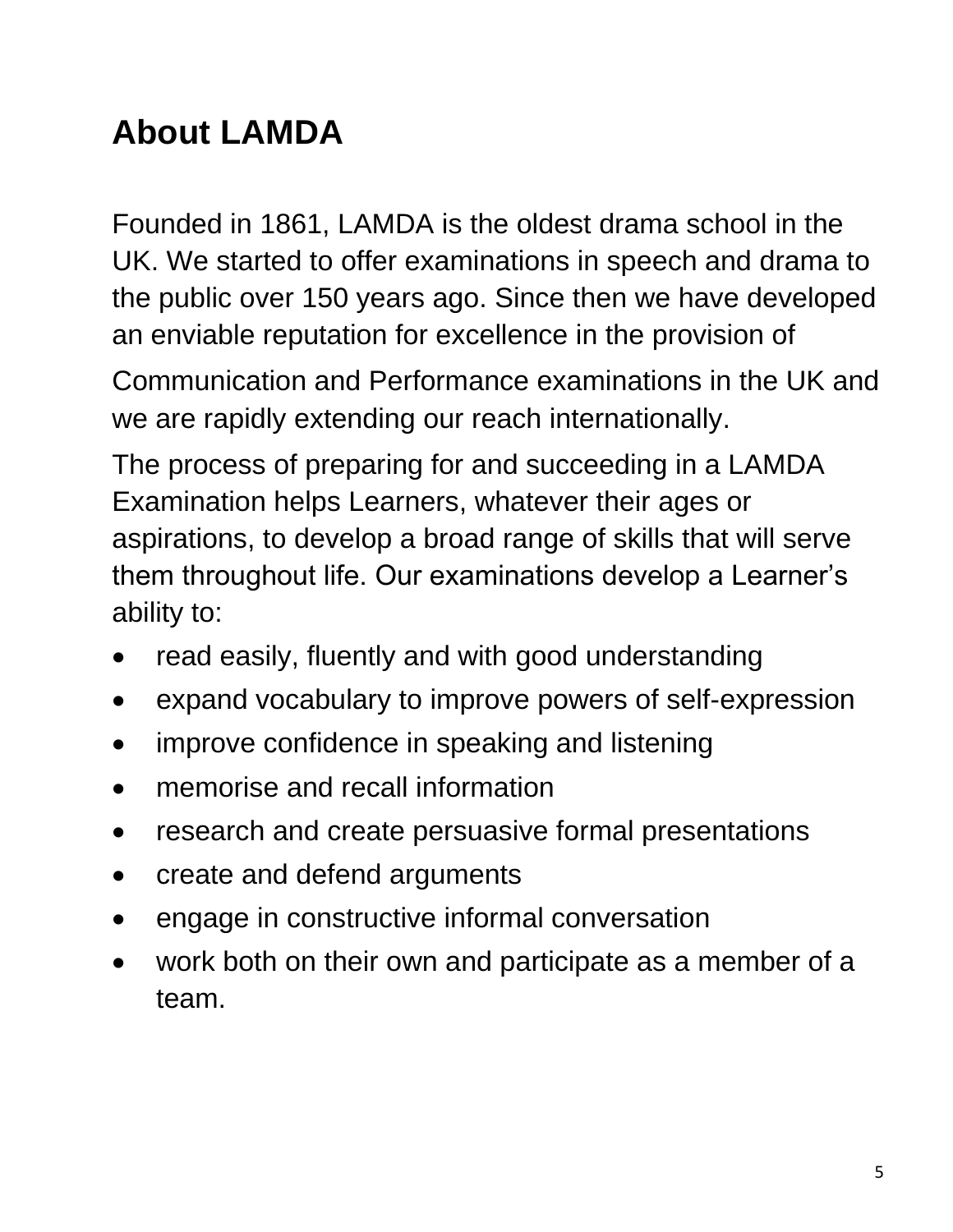No matter what direction Learners choose to follow in the future, our examinations provide the opportunity to nurture their natural abilities. These critical skills will enhance their self-confidence to engage and contribute fully, whether at school, in further education, at work or in the community. In other words, to fulfil their potential.

All our examinations are rooted in encouraging Learners of all ages to develop a love of literature, poetry and drama and thus improve standards of communication through the spoken word. This syllabus provides a wide range of opportunities to do so.

Ultimately, it is a sense of achievement that empowers the Learner. We believe that succeeding in a LAMDA Examination demonstrates not only that they have met rigorous Assessment Criteria in a particular discipline, but also that they have grown as individuals through participating in a worthwhile activity that is respected as a global standard.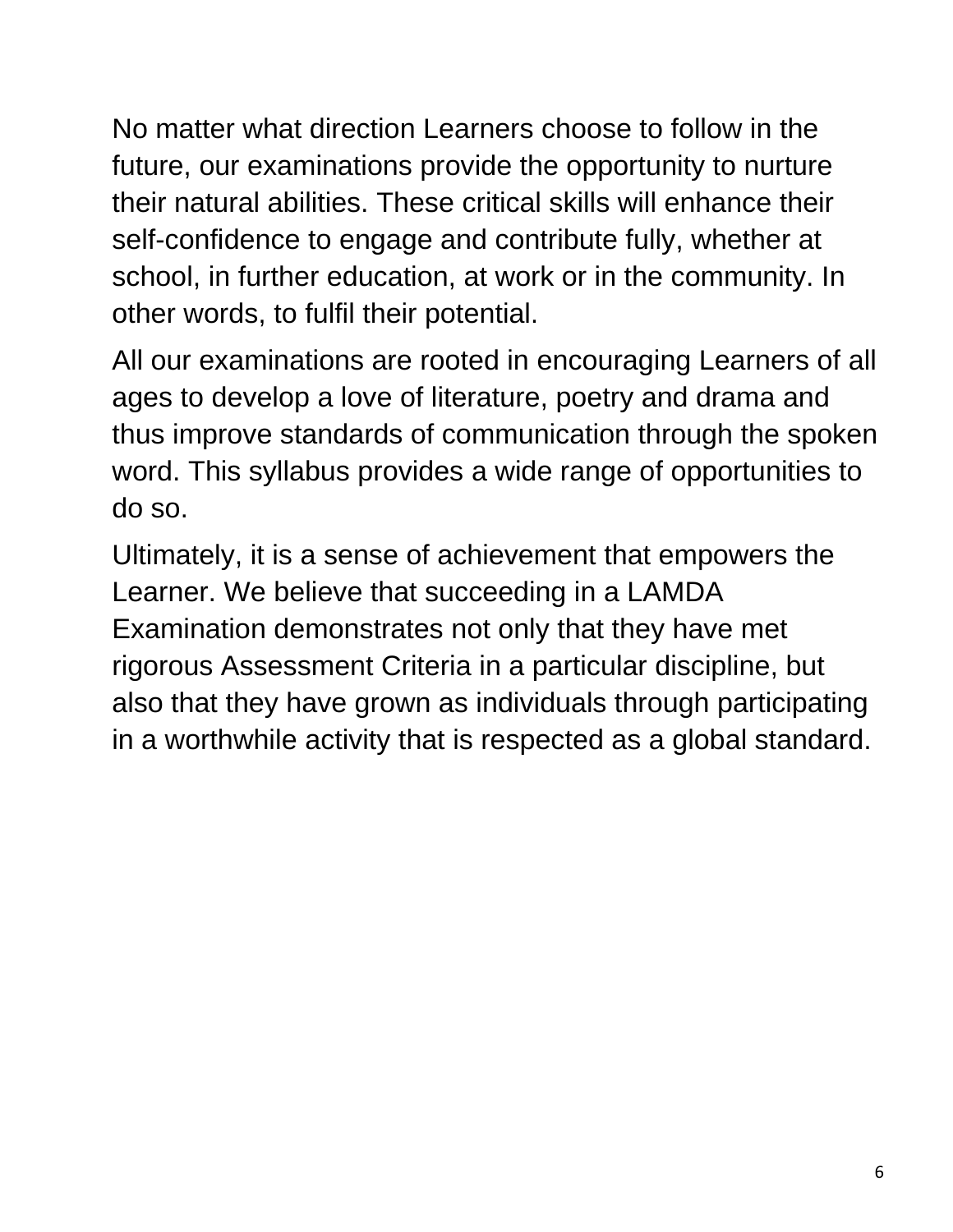# **LAMDA Qualifications**

LAMDA is recognised as an awarding organisation by the Office of Qualifications and Examinations Regulation (Ofqual) in England, Qualifications Wales (QW), and the Council for the Curriculum, Examinations and Assessment (CCEA) in Northern Ireland.

The LAMDA Level 3 Certificate in Speech and Drama: Performance Studies (PCertLAM) is recognised by Ofqual.

## **Qualification Framework**

The LAMDA Level 3 Certificate in Speech and Drama: Performance Studies (PCertLAM) resides on the Regulated Qualifications Framework (RQF).

The RQF permits direct comparison between academic qualifications (i.e. GCSEs / A Levels) and vocational qualifications (i.e. LAMDA qualifications and others).

# **About This Syllabus Specification**

This syllabus specification outlines the specifications for the LAMDA Level 3 Certificate in Speech and Drama: Performance Studies (PCertLAM). It is designed for use by Centres, Teachers, Learners and Parents/Guardians.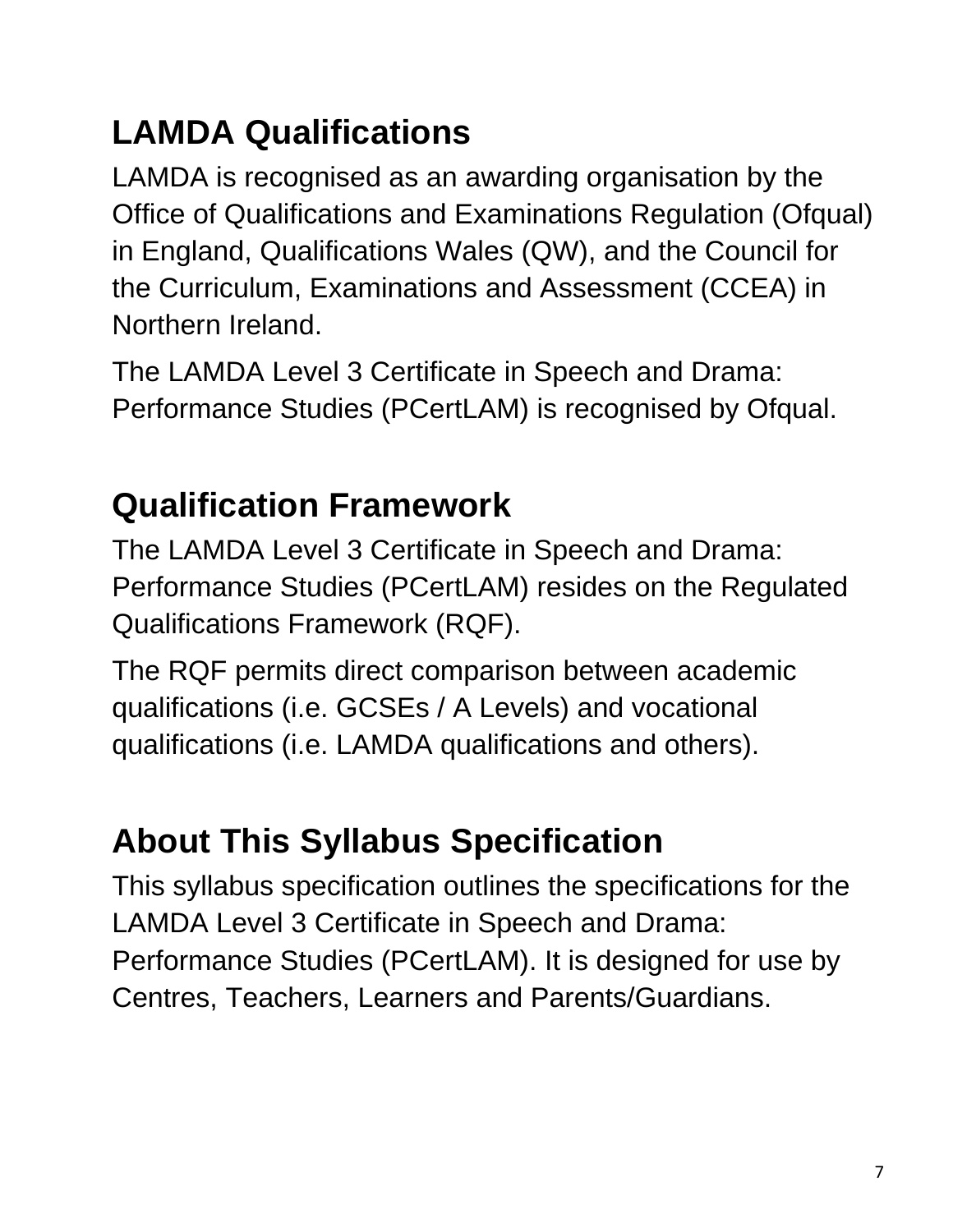### **LAMDA Qualification Titles Covered in This Syllabus Specification**

603/7393/3 LAMDA Level 3 Certificate in Speech and Drama: Performance Studies

The Qualification Number (QN) is a unique identifier provided by Ofqual. The appropriate Qualification Title and Qualification Number (QN) will appear on Learners' final certification documentation.

## **Reasonable Adjustments and Special Considerations**

Reasonable Adjustments and Special Considerations are designed to facilitate access to Qualifications for Learners who have particular requirements. Further information can be obtained from LAMDA Examinations' 'Reasonable Adjustments Policy' and 'Special Considerations Policy' documents, which are available to download from the LAMDA website:

[www.lamda.ac.uk](http://www.lamda.ac.uk/)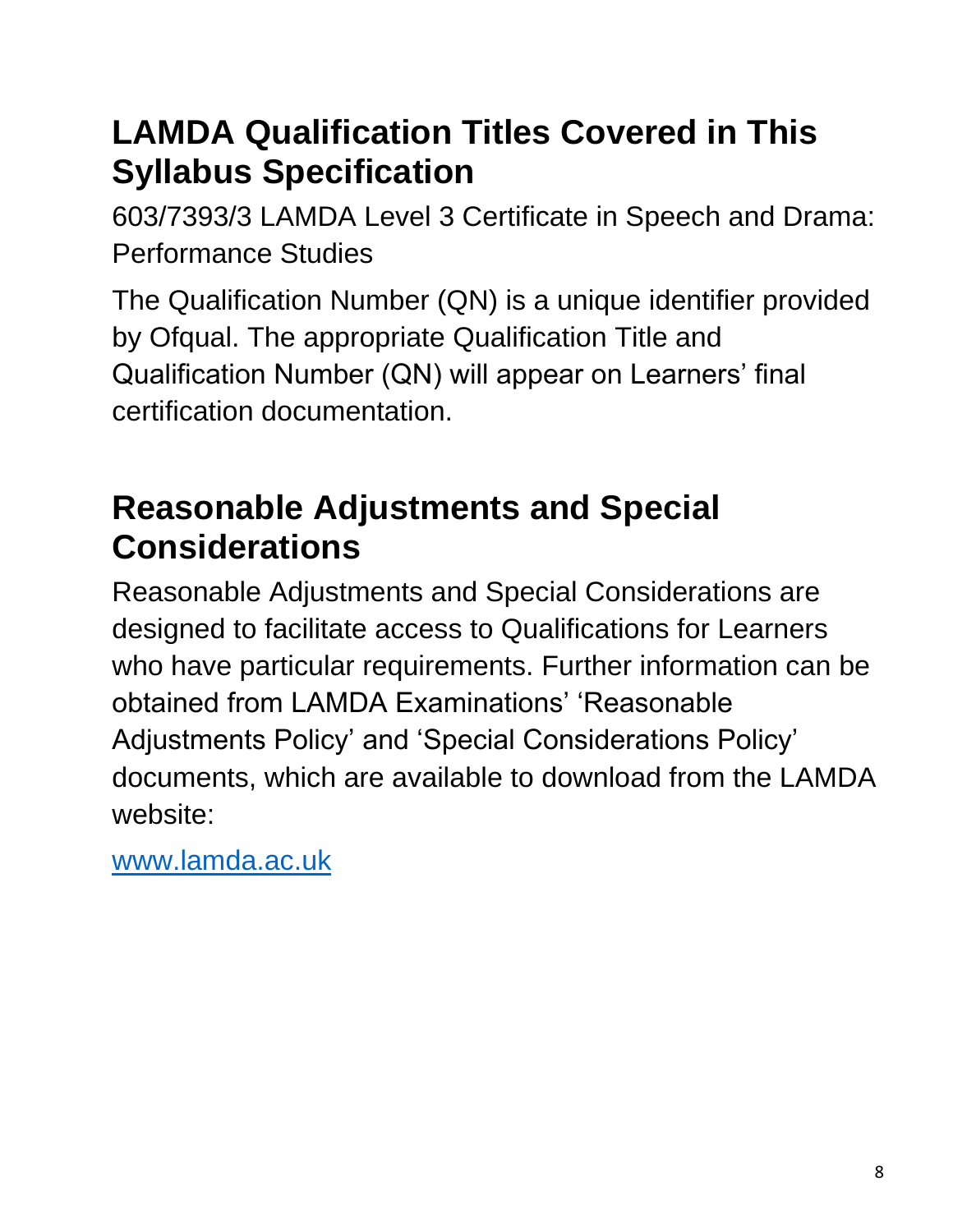## **Assessment and Grading**

The purpose of assessment is to ensure that effective learning has taken place to give Learners the opportunity to meet all the Assessment Criteria and achieve the Learning Outcomes within a Qualification and/or Unit.

The LAMDA Level 3 Certificate in Speech and Drama: Performance Studies (PCertLAM) requires external assessment. External assessment is a form of independent assessment where Assessment Criteria for each Qualification are set by LAMDA and marked by a LAMDA Examinations Examiner.

The LAMDA Level 3 Certificate in Speech and Drama: Performance Studies (PCertLAM) uses written and practical assessment as its method for external assessment.

### **Assessment Requirements**

All assessment for LAMDA regulated Qualifications is criterion- referenced, based on the achievement of specified Learning Outcomes and Assessment Criteria. Each Qualification and/or Unit within the Qualification has specified Assessment Criteria which are used for grading purposes. A Qualification grade can be awarded at Pass, Merit or Distinction.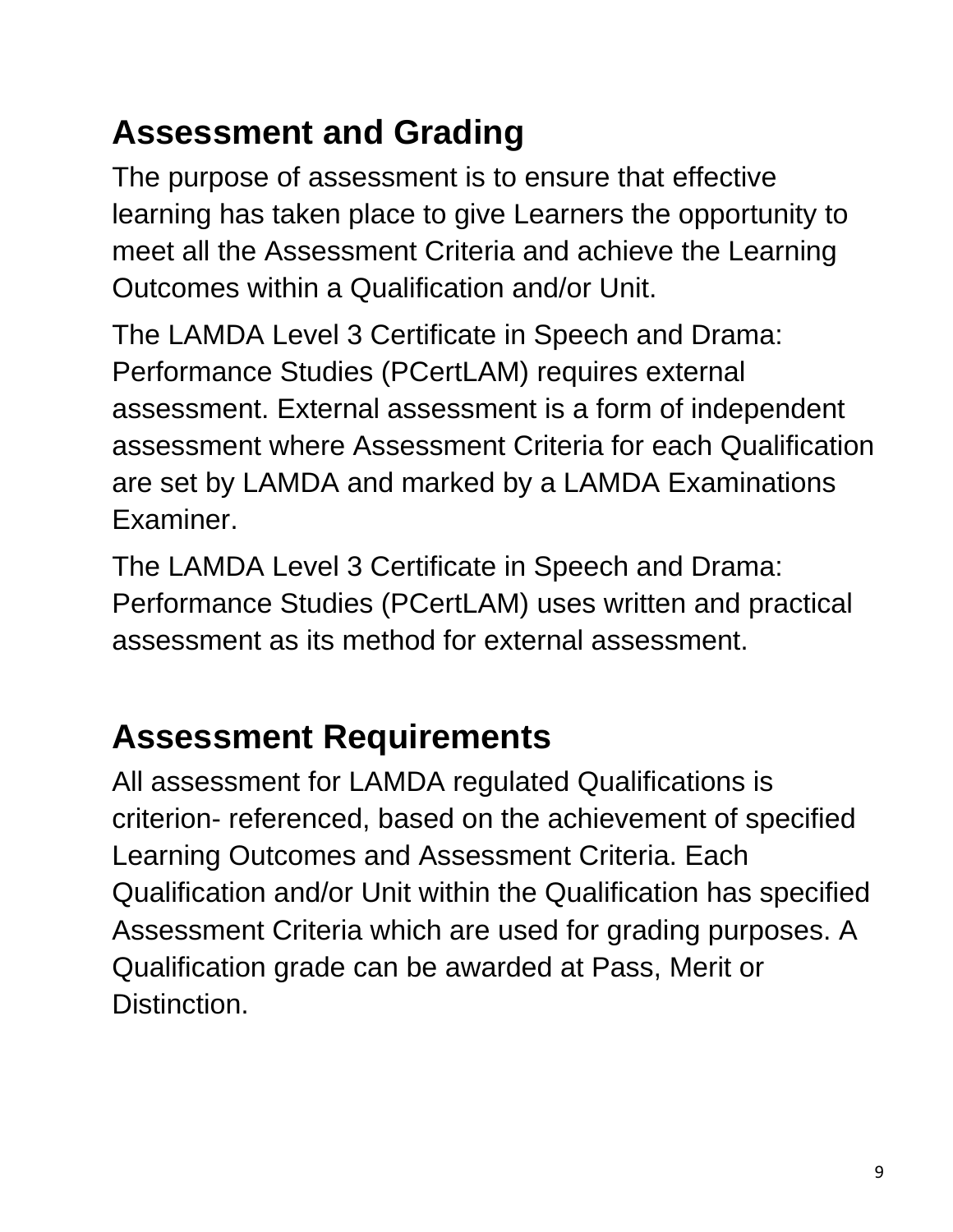Learners who complete the external assessment but who either do not meet the minimum pass criteria mark for a Pass or fail to satisfy one or more of the stated Assessment Criteria

(irrespective of the total marks they accumulate) will be graded as a Fail.

In these circumstances the Examiner will identify the Assessment Criteria/Criterion not met in the Learner Examination Report (LER).

# **Invalidation Policy**

LAMDA operates an Invalidation Policy for all its Qualifications.

All Learners must perform to the exact requirements as detailed in the relevant syllabus specifications. Learners who do not conform to these requirements will be referred by the Examiner to LAMDA.

The referral will be reviewed by the appropriate personnel at LAMDA who will determine whether an Invalidation exists.

For all confirmed Invalidation decisions, a letter detailing the reasons for the Invalidation, together with the Learner's

examination report (marked 'Invalid'), will be sent directly to the Centre Coordinator or the named accountable person detailed at the time of examination entry.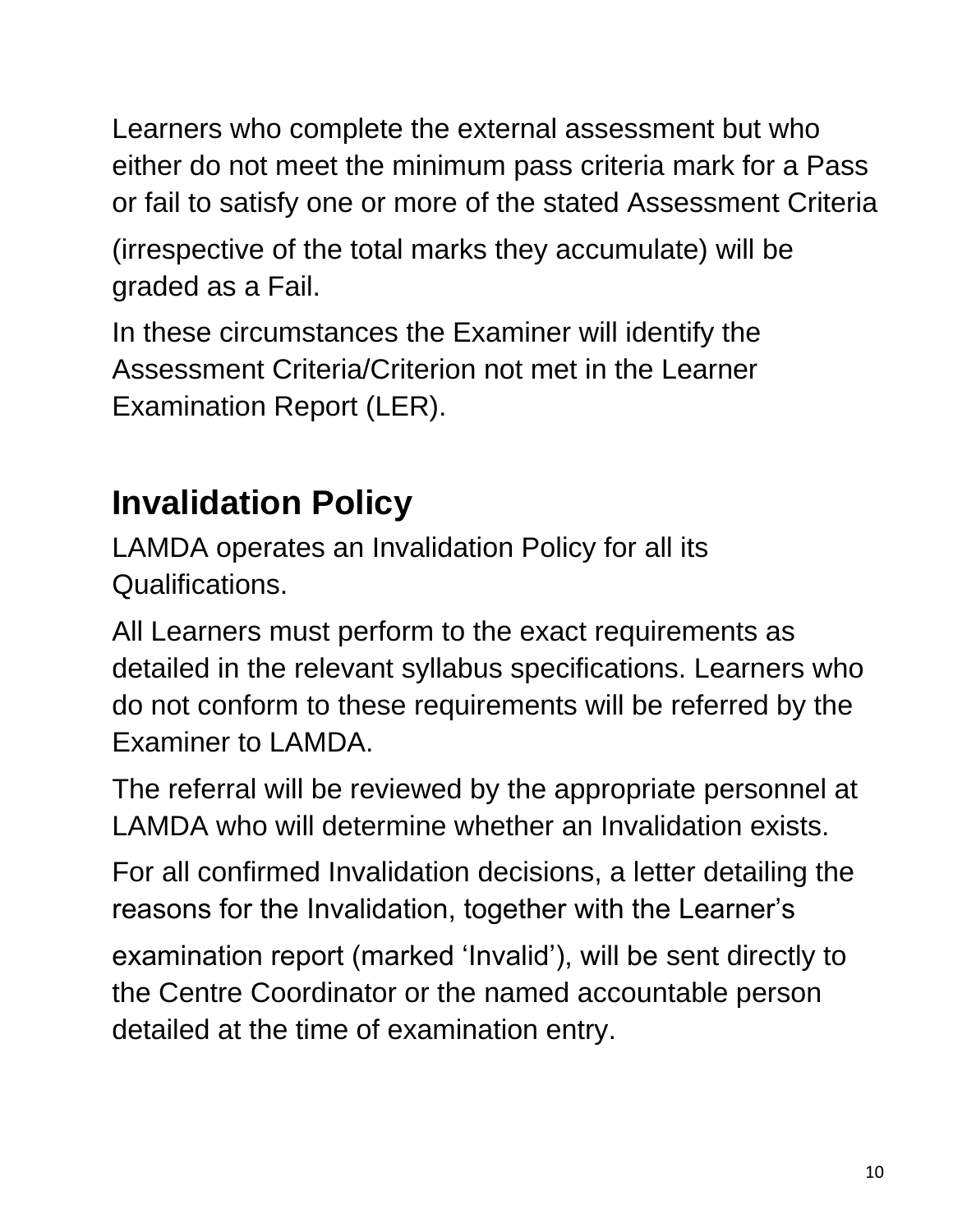# **A Note on Language**

English is used and explicitly expressed in all LAMDA syllabus specifications and assessment materials for the examinations. Examinations are conducted solely in English. The language used in all syllabus specifications, assessment materials and during practical assessment is explicit, plain and free from bias.

Whilst LAMDA offers examinations in Ireland and Wales, it does not offer examinations using Welsh (Cymraeg) or Irish (Gaeilge) languages.

There is no requirement for Learners to conform linguistically to all features of British Standard English. However, Learners' oral communication must be at a level that will not impose any difficulty of comprehension or strain on the Examiner during the assessment.

### **Glossary of Terms**

A glossary of the terminology used in this syllabus specification is available at the back of this syllabus.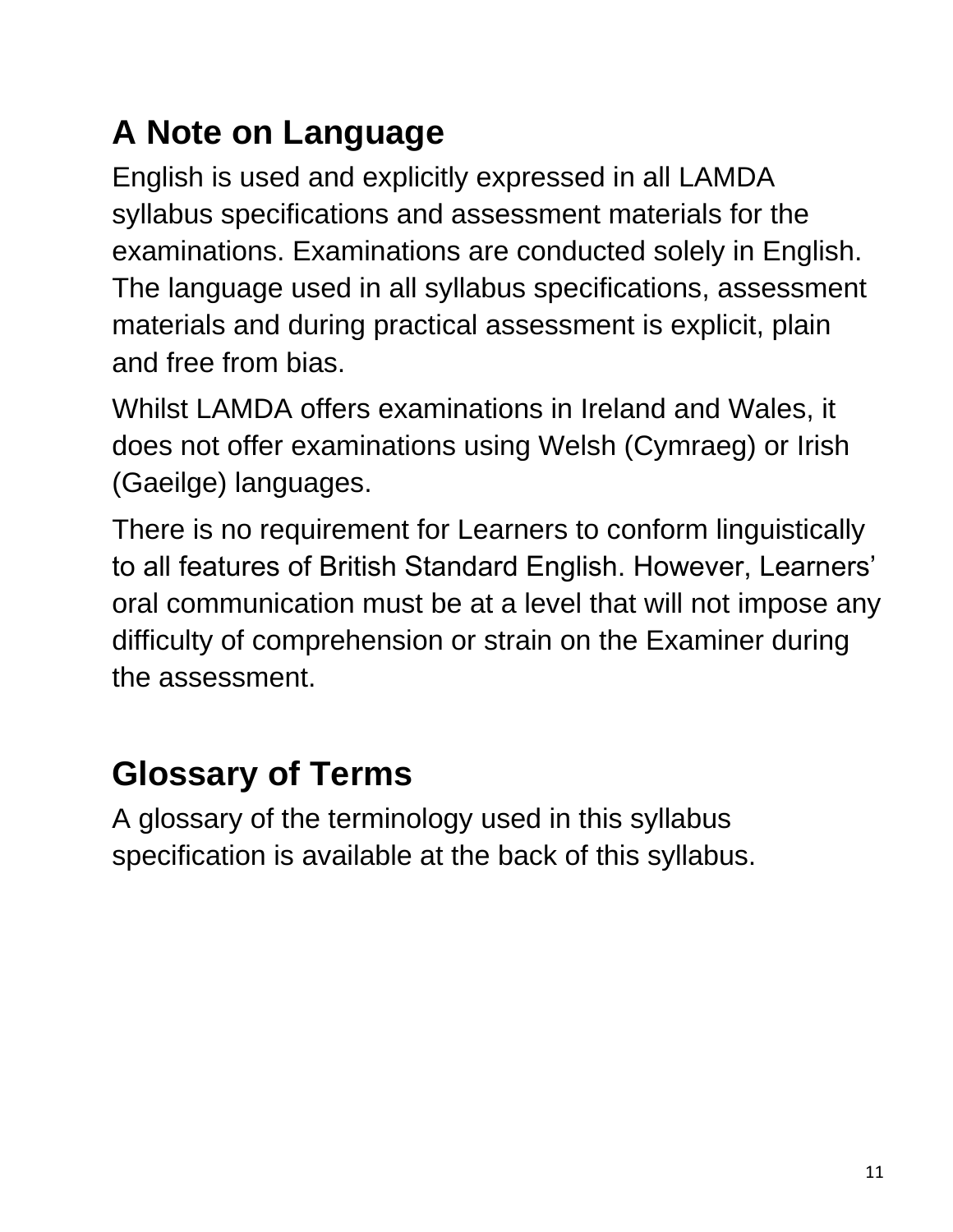## **Support Material**

LAMDA has provided additional support material to aid Centres, Teachers and Learners when preparing for the LAMDA Level 3 Certificate in Speech and Drama: Performance Studies (PCertLAM). This document is entitled 'Teacher Support Material for PCertLAM'. It is available for free on the LAMDA website at [www.lamda.ac.uk](http://www.lamda.ac.uk/) or upon request from LAMDA.

## **Plagiarism: Guidance Notes**

As part of the General Conditions of Recognition, LAMDA is required to establish, maintain and comply with a Malpractice and Maladministration Policy. This policy covers malpractice by Learners, registered Centres or others involved in the development and delivery of Qualifications or its Units, and maladministration on the part of the Centre or any other party involved in the development, delivery and award of Qualifications. Plagiarism is a form of malpractice which may compromise or attempt to compromise the process of assessment, the integrity of the Qualification/Unit or the validity of the result/certification and/or damage the authority, reputation or credibility of the awarding organisation.

If Portfolios of Evidence and other forms of written assessment are to remain viable assessment methods, it is the duty of all who are preparing and assessing Learners as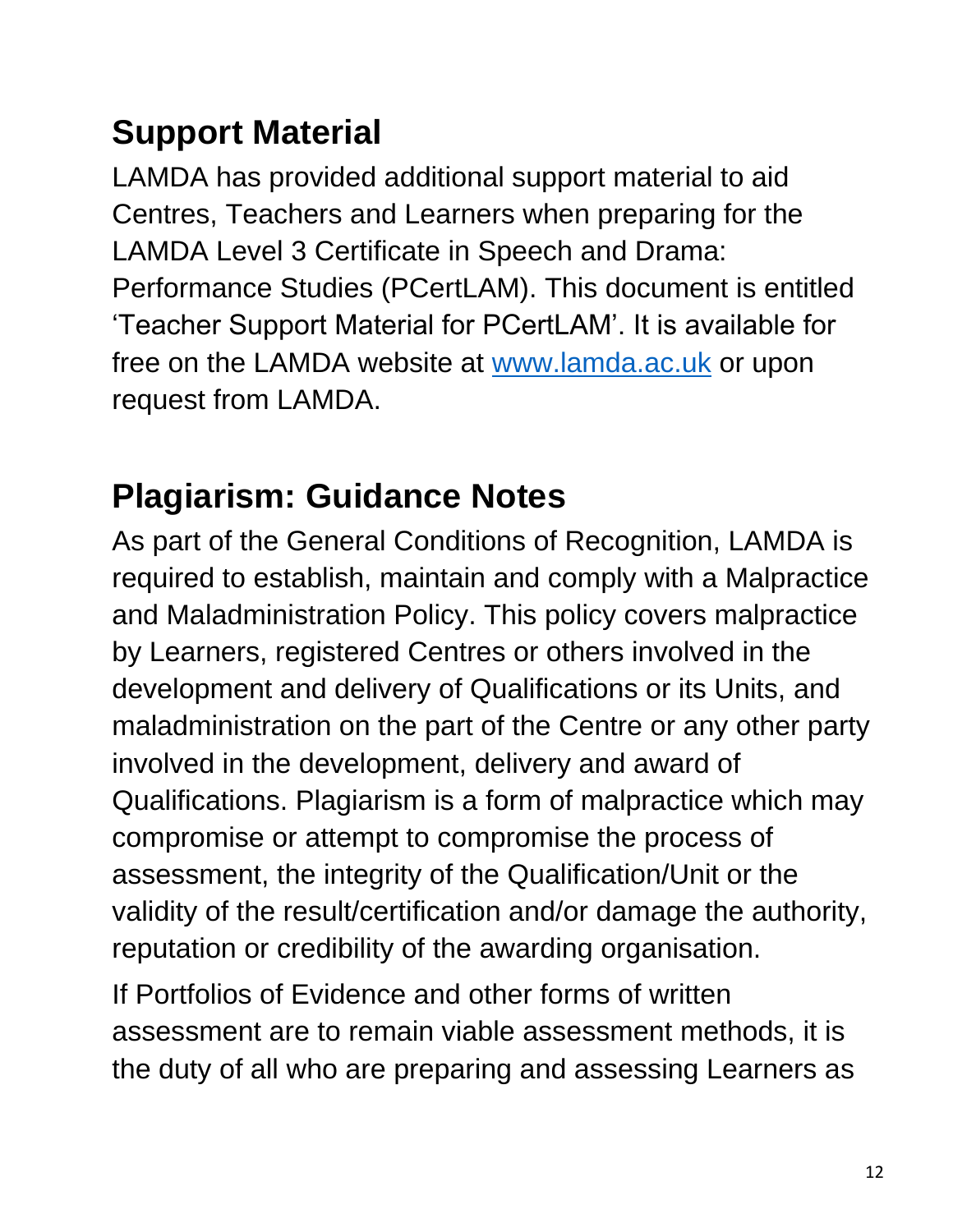well as those marking and administering the examinations to do whatever they can to counter any act of plagiarism.

If a Learner submits a written assignment that contains work that is not their own without acknowledging the source, they are committing plagiarism. This includes copying published texts in print or from the internet, and/or copying essays or pieces of work previously submitted for examinations by another Learner. Copying from such sources without acknowledgement is deemed to be plagiarism.

Learners are required to submit a signed declaration with any piece of assessed written work proving that the work is their own. Awarding organisations will employ a number of methods to verify the Learner's work is original and do this to ensure the integrity of the Qualifications is upheld.

If a case of malpractice/maladministration as a result of plagiarism is established, the investigating officer will recommend if a sanction is required. The sanctions applied range from a warning regarding future conduct of the Learner or disqualification from the Unit/Qualification, to being barred from entering one or more examinations for a set period of time. Please refer directly to the LAMDA Sanctions Policy for LAMDA Examinations for further details. This can be found on the LAMDA website www.lamda. ac.uk.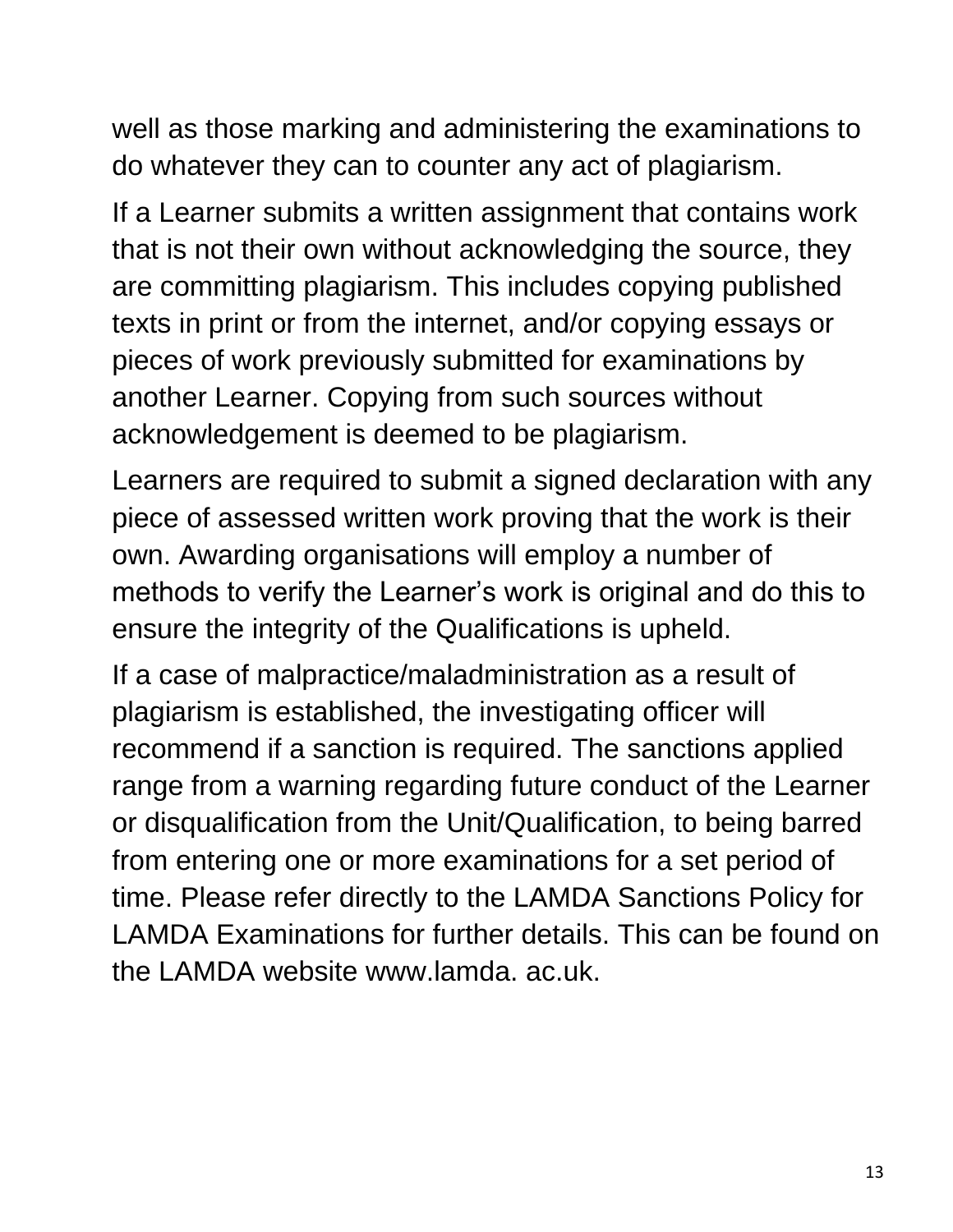# **LAMDA**

# **Level 3 Certificate in Speech and Drama: PERFORMANCE STUDIES**

**(PCertLAM)**

## **Performance Studies (PCertLAM)**

## **Purpose of the Qualification**

The LAMDA Level 3 Certificate in Speech and Drama: Performance Studies (PCertLAM) is designed to develop the skills, knowledge and understanding required to prepare and perform a recital.

Learners who prepare themselves appropriately will develop skills and knowledge in accordance with three broad objectives:

- 1. Interpretative skills
- 2. Technical skills
- 3. Knowledge of the performance process.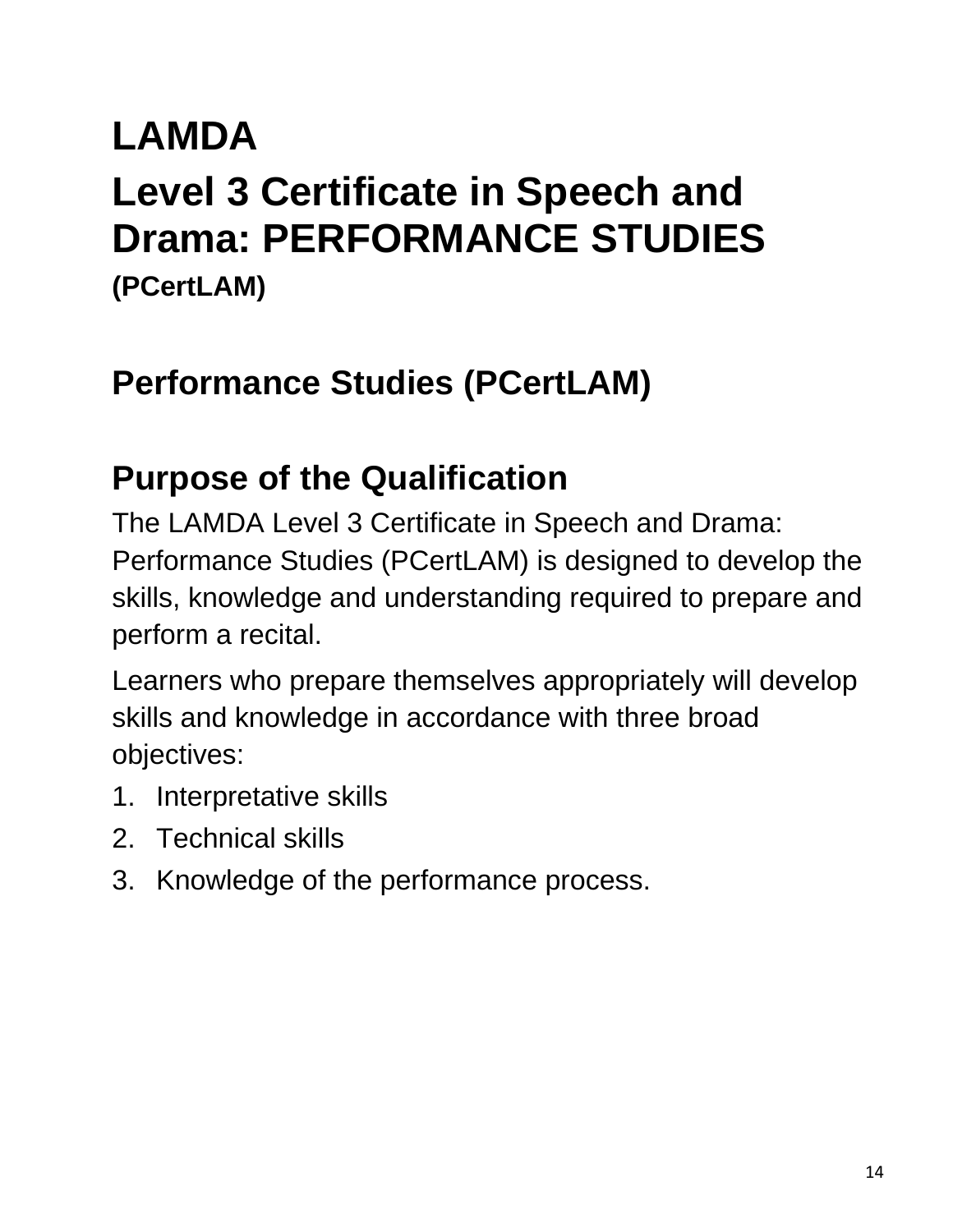# **Broad Objectives of the Qualification**

1. Interpretative skills

The Learner will be required to:

- engage with the emotion, style and form of a text
- explore content, subtext and context in order to realise the specific demands of a text.
- 2. Technical skills

The Learner will be required to:

- develop skills in voice, diction and movement.
- 3. Knowledge of the performance process

The Learner will be required to:

- know and understand the skills required to prepare a recital for performance
- know and understand the chosen material.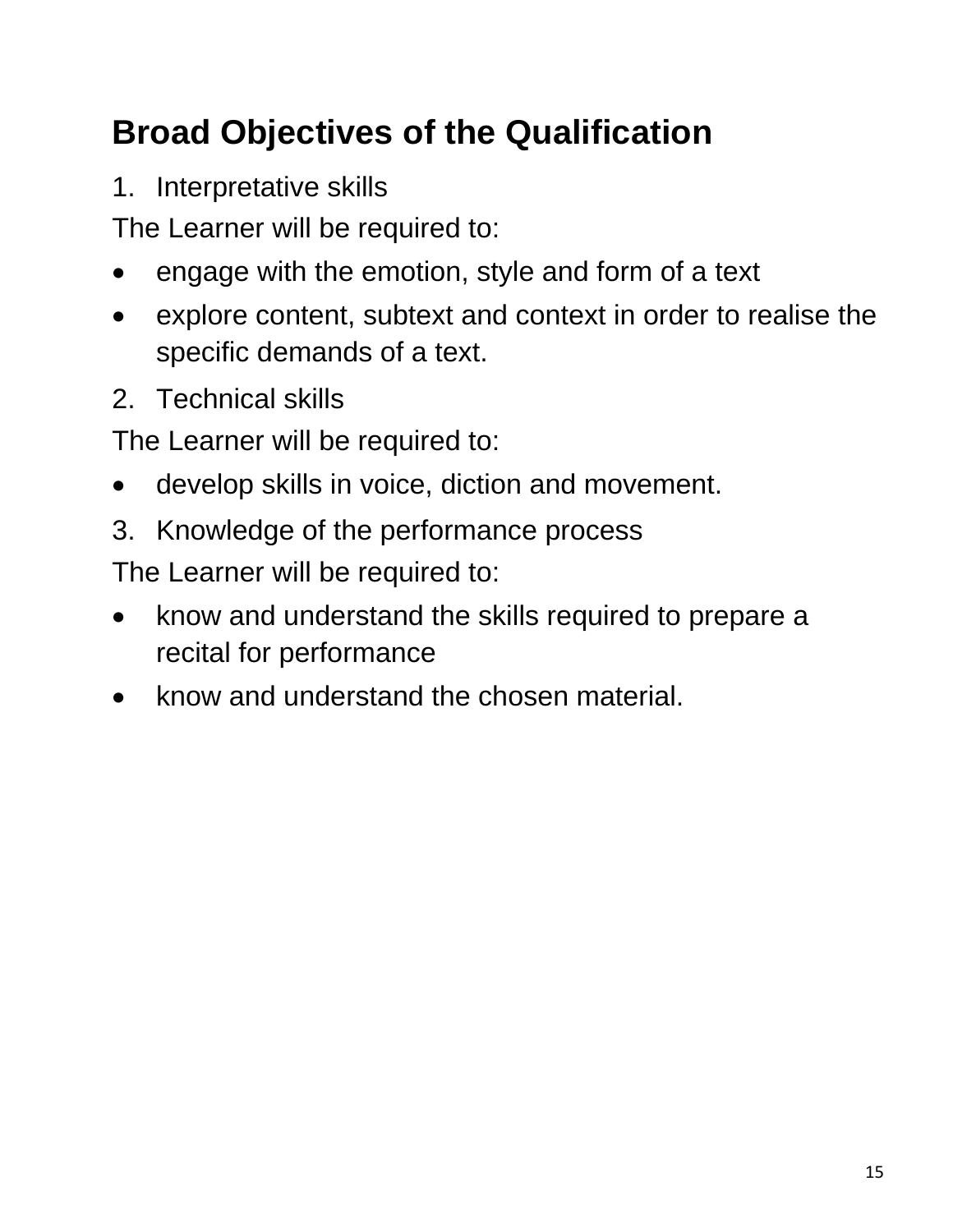# **Structure**

The syllabus specification is comprised of two Units, both of which are mandatory in order to achieve the whole Qualification. LAMDA recommends Learners take the Units in numerical order.

| <b>RQF</b><br><b>LEVEL</b> | <b>UNIT TITLE</b>                                        | <b>ASSESS</b><br><b>MENT</b><br><b>METHOD</b> | <b>GUIDED</b><br><b>LEARNING</b><br><b>HOURS</b><br>(GLH) | <b>TOTAL</b><br><b>QUALIFICATION</b><br>(TQT) (HOURS) | <b>CREDIT</b><br><b>VALUE</b> |
|----------------------------|----------------------------------------------------------|-----------------------------------------------|-----------------------------------------------------------|-------------------------------------------------------|-------------------------------|
| Level 3                    | Unit 1:<br>Performance<br>Theory                         | Written                                       | 24                                                        | 60                                                    | 6                             |
| Level 3                    | Unit 2:<br>Presenting a<br>Performance<br><b>Recital</b> | Practical                                     | 56                                                        | 140                                                   | 14                            |

The Learner will be awarded a Pass or Fail for each individual unit. A Pass is required in each Unit in order to qualify for the full Certificate.

Learners who successfully complete this Qualification will be awarded a credit value of 20 credits.

This Qualification requires a minimum of 80 Guided Learning Hours (GLH).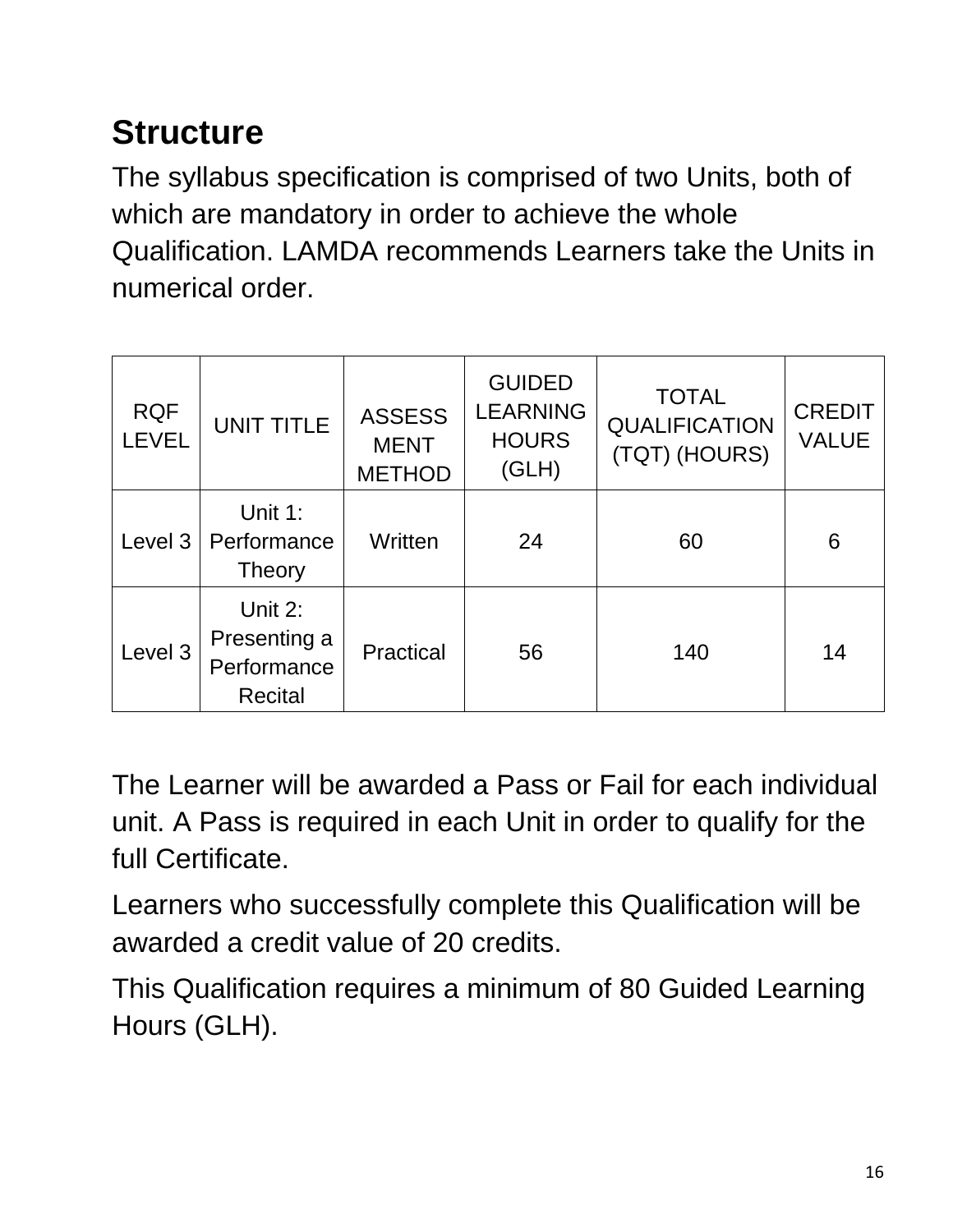The Total Qualification Time (TQT) for this qualification is 200 hours.

The LAMDA Level 3 Certificate in Speech and Drama: Performance Studies (PCertLAM) is offered in the following format:

Solo (one learner) where the Learner performs alone.

# **Overall Awarding of the Qualification**

On completion of both Units the two marks will be calculated and then weighted to achieve the final result. The weightings for each Unit are as follows:

Unit 1: Performance Theory – 30%

Unit 2: Presenting a Performance Recital – 70%

To calculate the final result, LAMDA will calculate 30% of the Unit 1 mark and 70% of the Unit 2 mark. The two figures will then be added to calculate the final band of attainment as indicated below.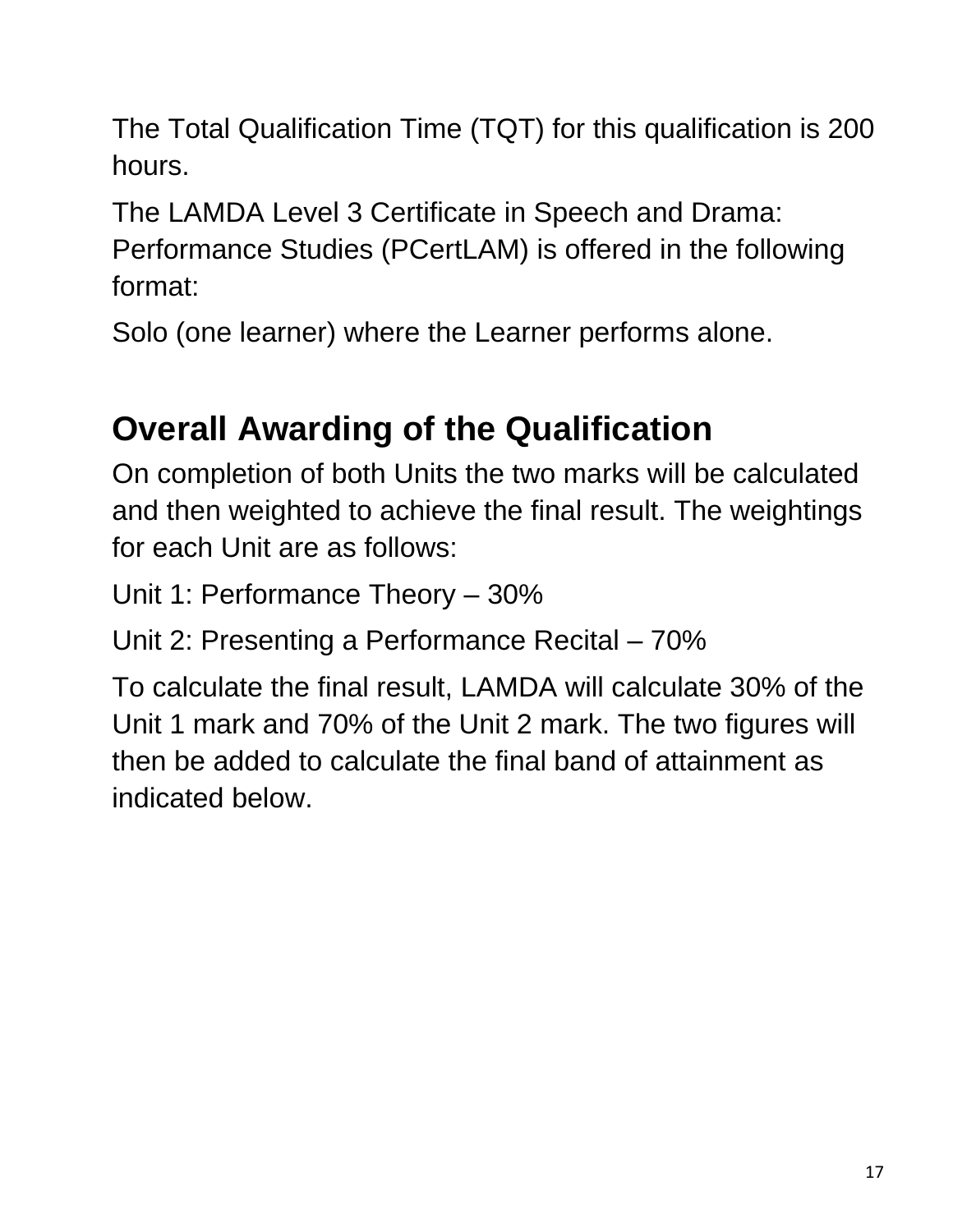### **Attainment Bands**

| AWARD              | <b>TOTAL MARKS</b> |  |
|--------------------|--------------------|--|
| Pass               | $50 - 64$          |  |
| <b>Merit</b>       | $65 - 79$          |  |
| <b>Distinction</b> | $80+$              |  |

A full Qualification certificate indicating either Pass, Merit or Distinction will be provided on successful completion of both Units.

## **Designation**

Learners who obtain either a Pass, Merit or Distinction for their overall Qualification may use the designation PCertLAM.

#### **Qualification Level**

The LAMDA Level 3 Certificate in Speech and Drama: Performance Studies (PCertLAM) is recognised at Level 3 on the Regulated Qualifications Framework (RQF).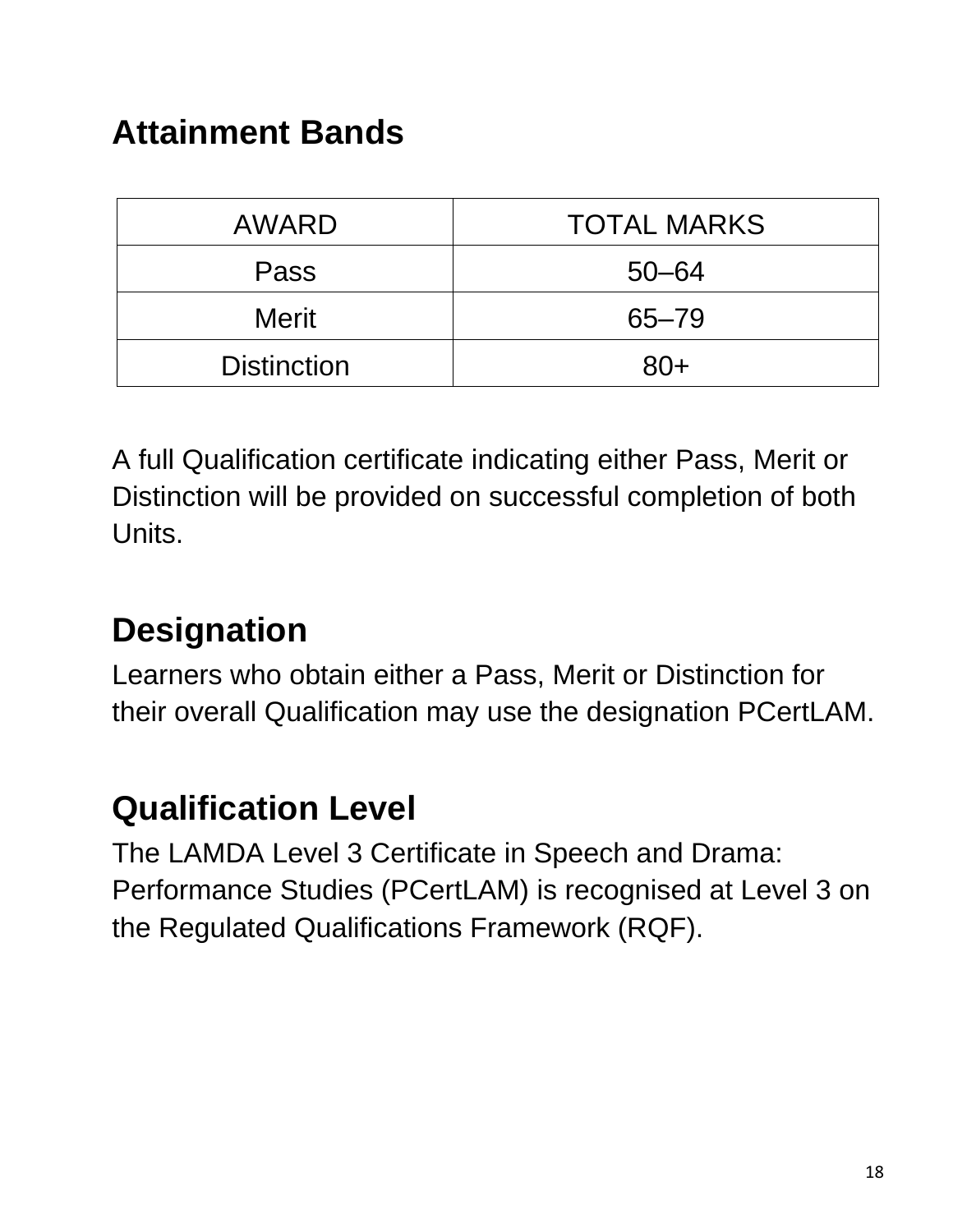# **Credit and Learning Hours**

Learners who successfully complete this Qualification will be awarded a credit value of 20 credits.

This Qualification requires a minimum of 80 Guided Learning Hours (GLH).

Guided Learning Hours are defined as:

The measure of the substance of the Qualification. It includes an estimate of the time that might be allocated to direct teaching or instruction, together with structured learning time, such as directed assignments, assessment on the job or supported individual study and practice. It excludes Learnerinitiated study.

The Total Qualification Time (TQT) for this qualification is 200 hours.

Total Qualification Time is split into three components: guided learning, directed study and dedicated assessment. It includes Learner-initiated study.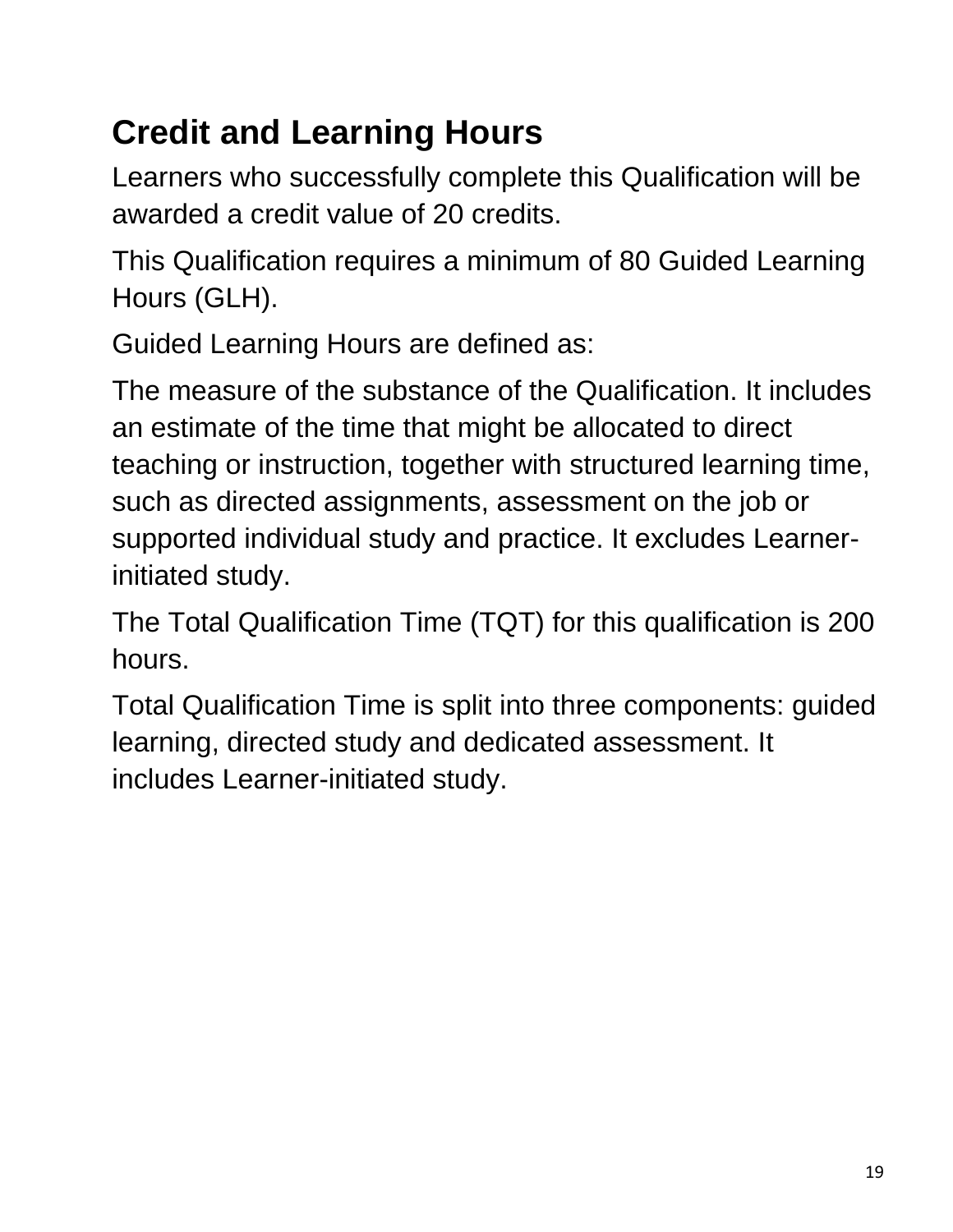# **Entry Requirements**

The LAMDA Level 3 Certificate in Speech and Drama: Performance Studies (PCertLAM) is open to all. There is no minimum or maximum age restriction.

It is recommended that Learners undertake either the LAMDA Level 3 Graded Examination in Performance: Acting Solo/ Duologue (Grade 8), Devising Drama Solo/Duologue (Grade 8), LAMDA Level 3 Graded Examination in Communication: Speaking Verse and Prose (Grade 8), Reading for Performance (Grade 8), or LAMDA Level 3 Graded Examination in Musical Theatre: Solo/Duo (Grade 8) prior to commencing study.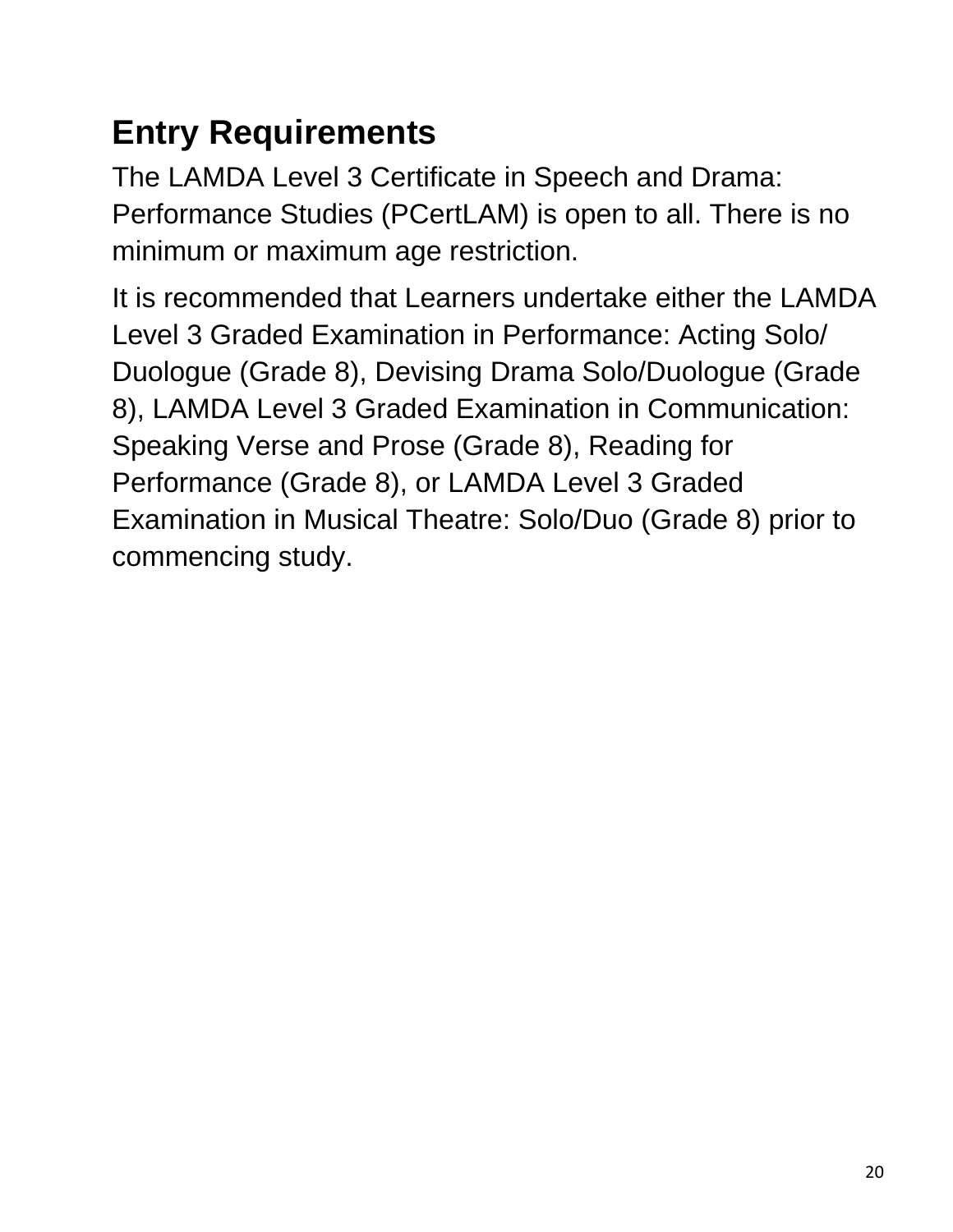# **Unit Assessment Unit 1: Performance Theory**

## **Unit Assessment**

#### **Unit 1: Performance Theory**

Two electronic copies of the Unit 1 written assignment (Portfolio of Evidence) must be submitted to LAMDA for marking using the designated entry form. Submissions must be the Learner's own original work. A completed Assignment/Portfolio of Evidence cover sheet must be attached to each copy of the Portfolio of Evidence to confirm the authenticity of the Learner's work.

#### **Unit 2: Presenting a Performance Recital**

The Learner will be assessed by a LAMDA Examiner in a practical examination. The Learner must enter for their Unit 2 examination at a LAMDA Private, Public or International Centre.

LAMDA recommends Learners submit their Unit 1: Portfolio of Evidence before taking Unit 2: Presenting a Performance Recital.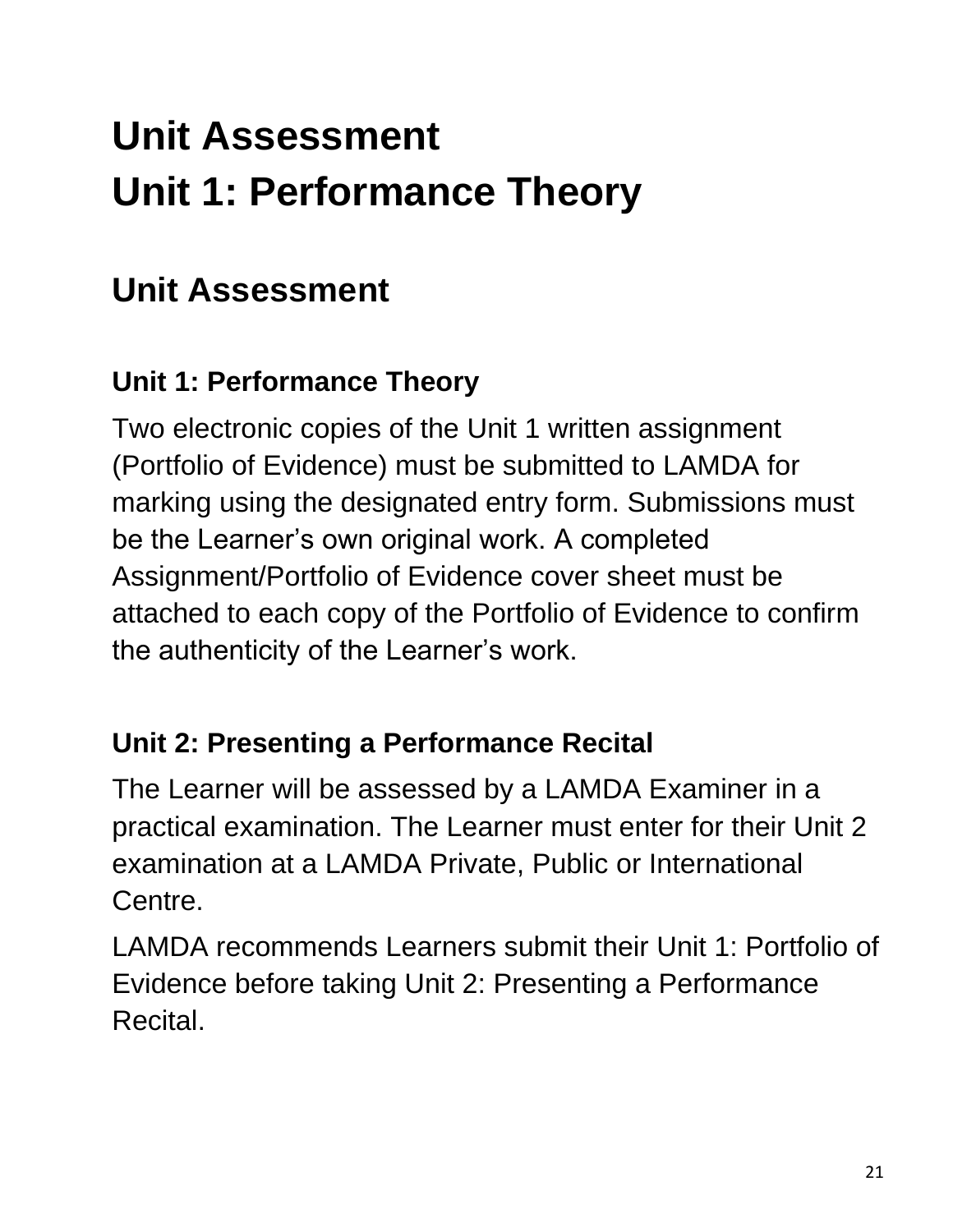# **Examination Regulations**

- 1. Learner registration is accepted as evidence that the Learner agrees to the regulations laid down in the syllabus specification.
- 2. Learners must be in attendance and ready for their Unit 2 examination at least 15 minutes prior to the stated time of their examination.
- 3. For the Unit 2 recital, full costume must not be worn. Long practice skirts, which allow freedom of movement, may be used together with small items such as scarves, hats, shawls, gloves or canes. Nudity is not permitted. Hand props are permitted but must be kept to a minimum. Real knives or other weapons are not permitted.
- 4. The Learner must play only one character in each of their selected pieces.
- 5. No unauthorised person will be allowed to be present during the Unit 2 examination.
- 6. Live accompaniment for the Unit 2 recital a piano, electric keyboard, guitar or other appropriate instrument may be used to accompany the songs. It is the responsibility of the Learner to provide the instrument and accompanist required for use in the examination to support their performance. The accompanist must remain in the room for the entire recital element of the examination for which they are required. The accompanist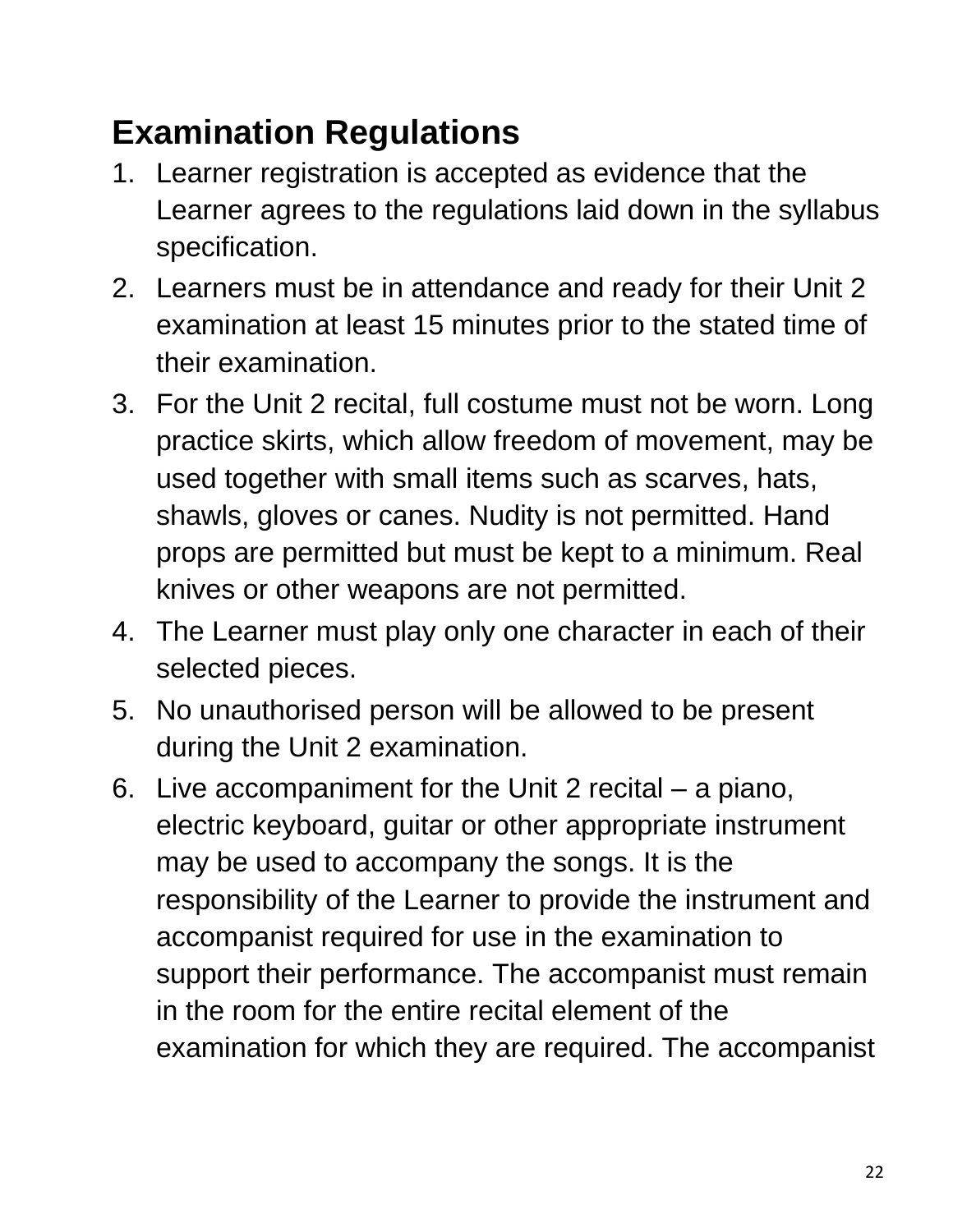must leave for the sight-reading and knowledge discussion elements of the examination.

- 7. Recorded accompaniment (music and/or sound effects) for the Unit 2 recital – if recorded accompaniment is used, the Learner must provide their own technical equipment for use in the examination. A technician is permitted to be present in the room to operate the equipment. The technician must remain in the room for the entire recital element of the examination for which they are required. The technician must leave for the sight-reading and knowledge discussion elements of the examination. Backing tracks which include any vocal performance, including backing vocals, are not permitted. If an electronic device, such as a mobile phone, Kindle, iPad, e-Reader or laptop is used to play the backing track, it must be placed on airplane mode.
- 8. Electronic devices, such as mobile phones, Kindles, iPads, e-Readers and laptops, are not permitted in the examination room unless they are required as a prop or for playing recorded accompaniment. If an electronic device is required as a prop or for playing recorded accompaniment this must be approved by the Examiner at the beginning of the examination. Electronic devices used as props must be switched off for use in the examination. Mobile phones, Kindles, iPads, e-Readers and laptops used as sound equipment must be placed on airplane mode.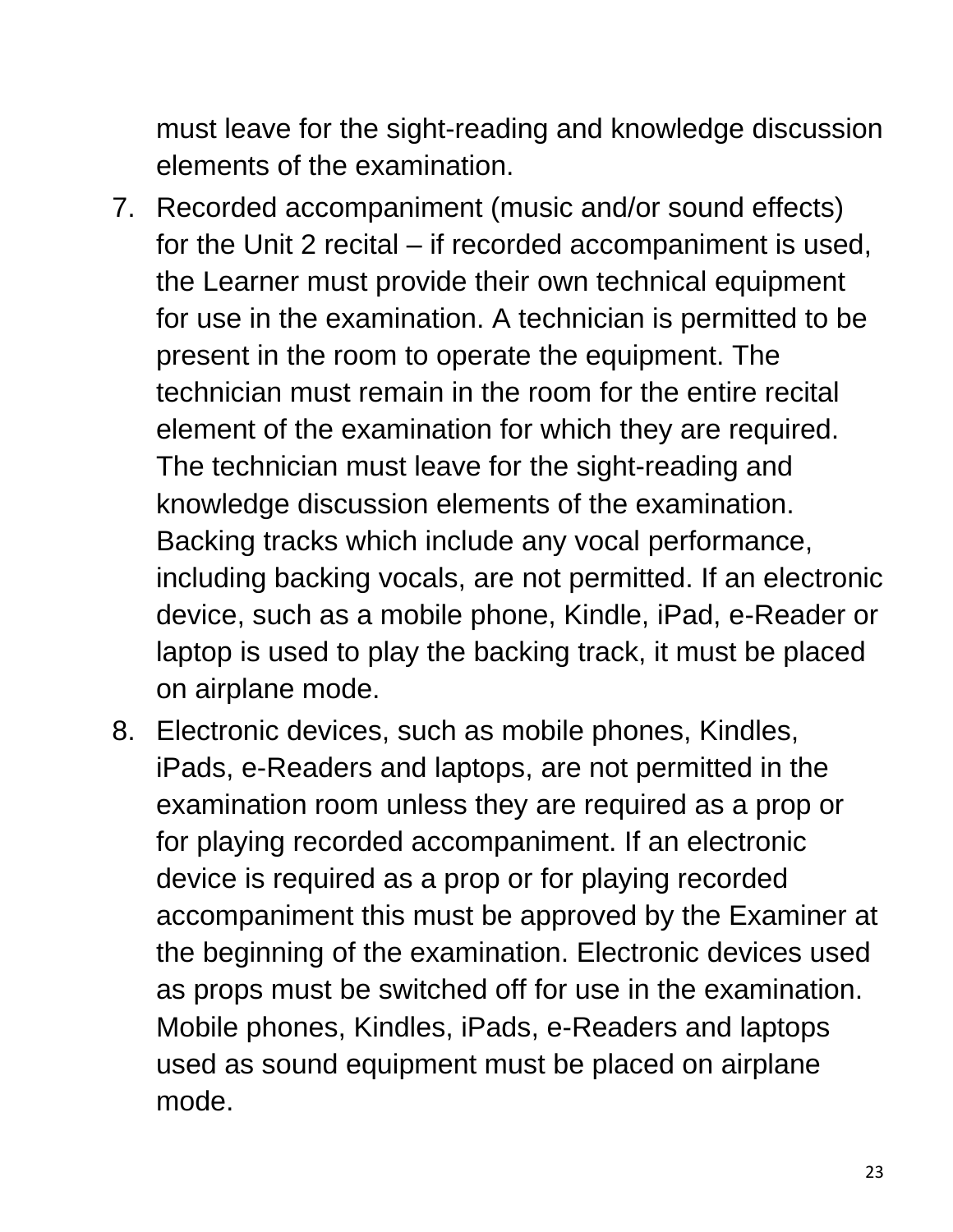- 9. Electronic sound enhancement is not permitted, including the use of microphones.
- 10. Copies of any published texts and/or lyrics provided for the Examiner must adhere to copyright laws.
- 11. Learners must take responsibility for their own health and safety when working towards the LAMDA Level 3 Certificate in Speech and Drama: Performance Studies (PCertLAM)
- 12. Live animals are not permitted in the examination room.
- 13. The selected repertoire must be performed in English.
- 14. For Unit 1, copies of the pieces must be included in the appendix of the Portfolio of Evidence but will not be counted in the total word count. For Unit 2, copies of the pieces must be provided for the Examiner.
- 15. Learners must only present four pieces during their Unit 2 Performance Recital.

For further information and guidance please refer to the 'LAMDA Examinations Guide for Private Centres in the United Kingdom', the 'LAMDA Examinations Guide for Public Centres in the United Kingdom' or the 'LAMDA Examinations Guide for International Centres and Teachers'. These are available for free on the LAMDA website at [www.lamda.ac.uk](http://www.lamda.ac.uk/) or upon request from LAMDA.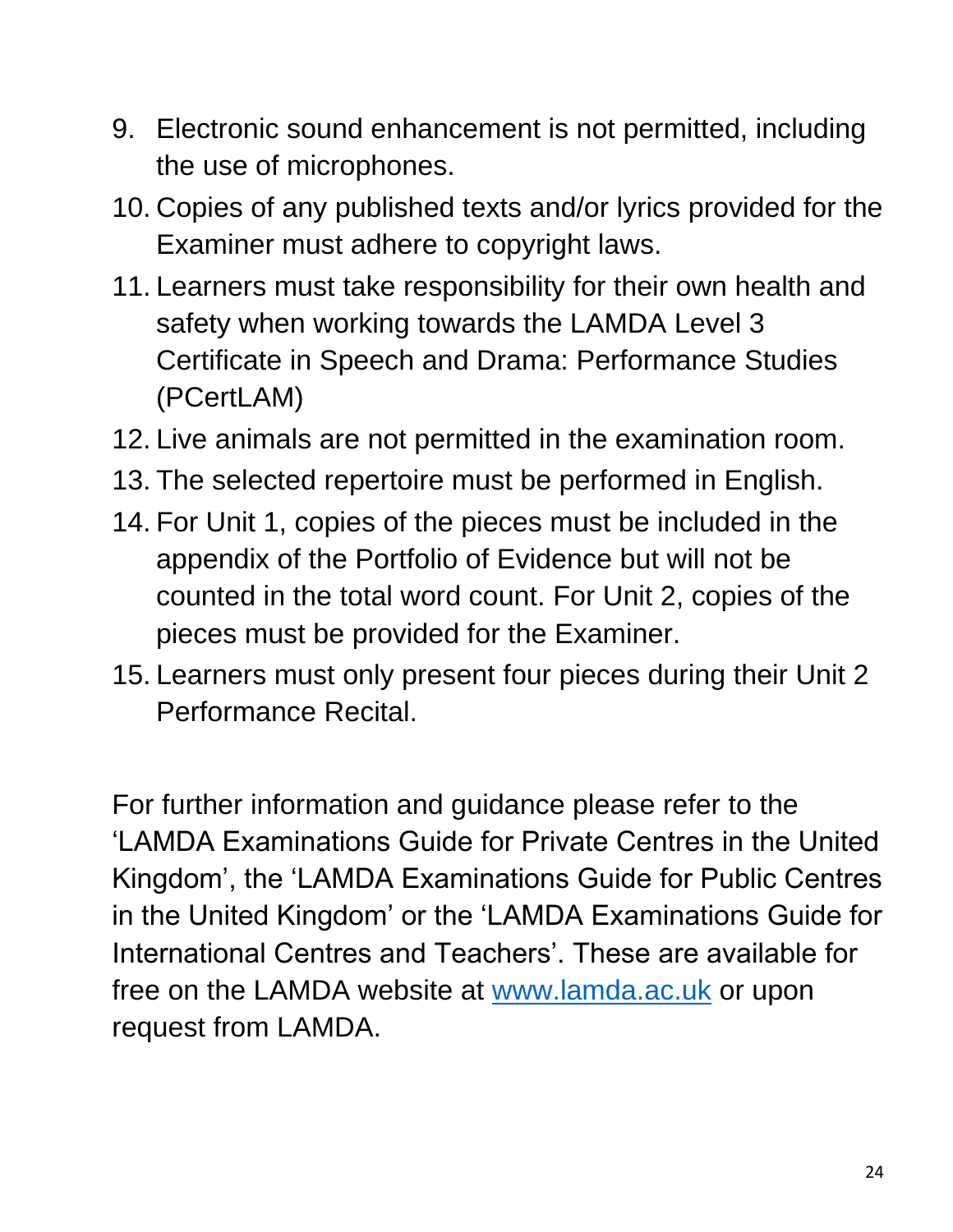# **Unit 1**

### **Performance Theory**

RQF Level: 3 Guided Learning Hours: 24 (hours) Total Qualification Time: 60 (hours) Credit Value: 6

### **Unit Purpose and Description**

Unit 1 of the LAMDA Level 3 Certificate in Speech and Drama: Performance Studies (PCertLAM) is designed to enable Learners to develop their knowledge of performance theory.

Learners will submit a written assignment in the form of a Portfolio of Evidence. They will be able to demonstrate an understanding of the relevant knowledge and skills required to prepare a recital for performance. Research will be thorough and adapted to relevant contexts and working practice. Information will be presented clearly and in an appropriate format.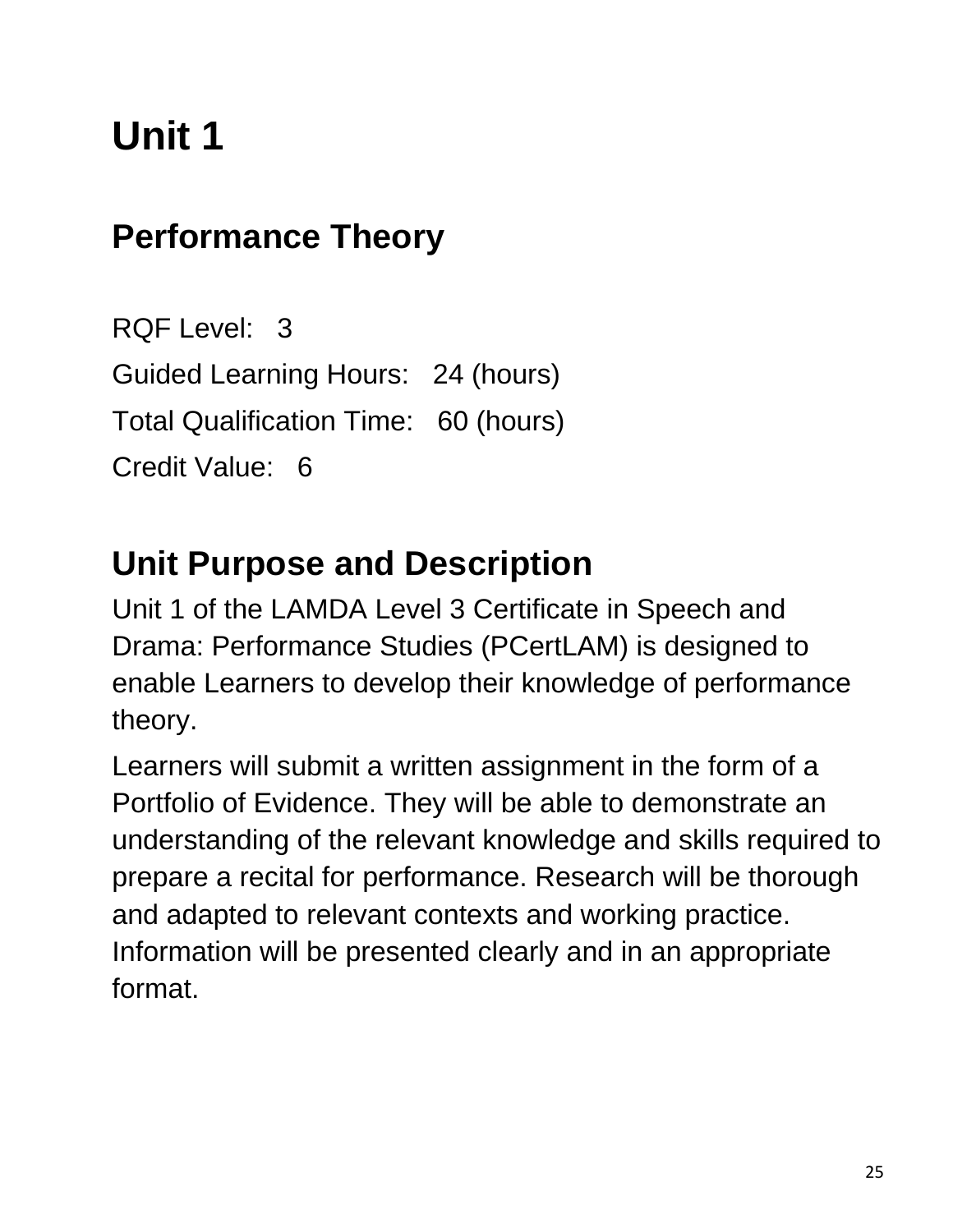# **LEARNING OUTCOMES**

On completion of this Unit the Learner will be able to:

Knowledge and Skills

LO1: demonstrate an understanding of the knowledge required to prepare a recital for performance

LO2: demonstrate an understanding of the skills required to prepare a recital for performance

LO3: demonstrate an understanding of the rehearsal process required to prepare a recital for performance

LO4: present information in an appropriate format.

# **Assessment Method**

The Learner will be assessed via the submission of a written assignment (Portfolio of Evidence) which will be marked by a LAMDA Examiner.

### **Examination Content**

#### **Portfolio of Evidence**

Learners will submit a written assignment of between 5,000 and 6,000 words in the form of a Portfolio of Evidence. The Portfolio will document the process of preparing a recital, based around a theme, to be performed as part of the 'Unit 2: Presenting a Performance Recital' assessment.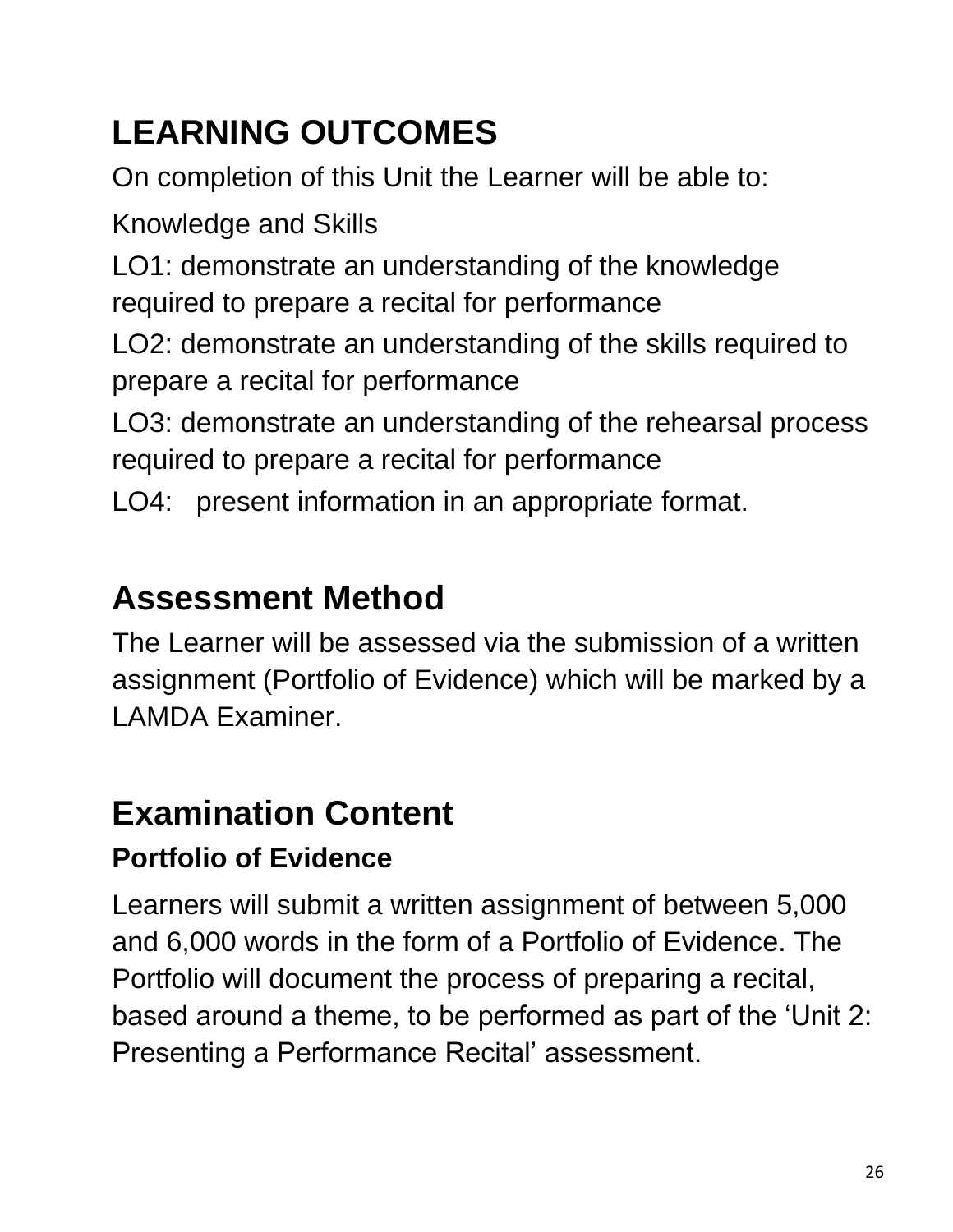The Learner will perform a recital, based around a theme of their own choice. The recital must include the performance of four own choice pieces, an introduction, a linking statement between each piece, and a conclusion. These elements must be performed from memory.

- The four own choice pieces must comprise:
- Piece  $1 A$  piece of published verse
- Piece 2 A piece of prose selected from a published book
- Piece 3 A dramatic solo scene from a published play or film screenplay
- Piece  $4 A$  free choice piece that must be one of the following:
- A second piece of published verse
- A second piece of published prose
- A second dramatic solo scene selected from a published play or film screenplay or collection of solo scenes
- A song from a published work of musical theatre or film musical

The recital must be the same recital performed as part of the Unit 2 assessment.

If a non-English language text is selected, translations of the original text into English must be used.

The Learner may perform the pieces included in their recital in any order. Each piece must not exceed five minutes in length. The entire recital must be a minimum of 20 minutes and must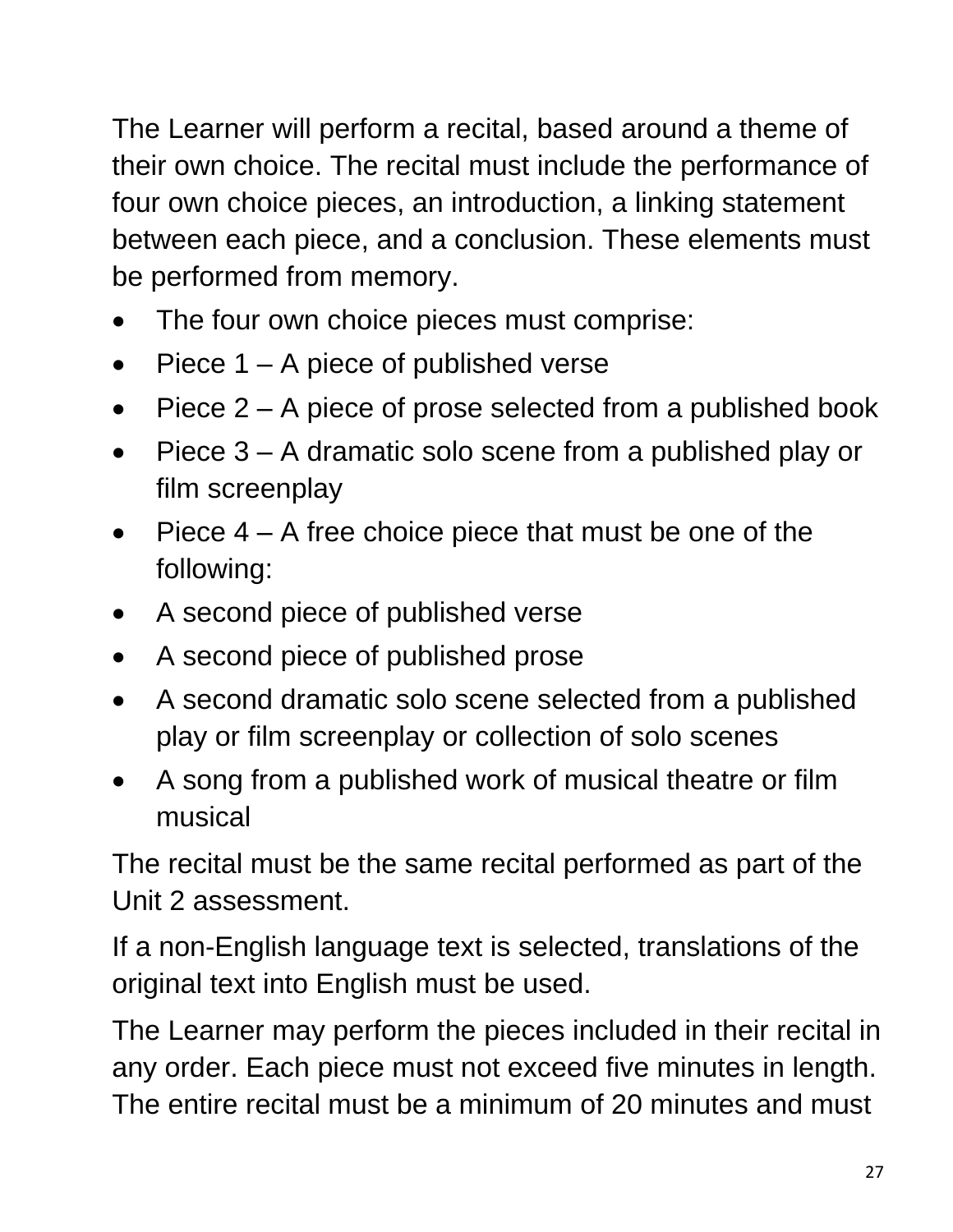not exceed 25 minutes in length. A legible copy of each published piece must be provided for the Examiner.

The Learner must provide the character(s), titles and writers of their chosen pieces on the examination entry form.

#### **Content**

The Portfolio of Evidence must include the following information in relation to this recital:

- The reasons behind the choice of recital theme
- A summary of the research undertaken on the chosen recital theme
- The reasons behind the choice of pieces
- A summary of the research undertaken on the choice of pieces
- An explanation of how you developed the introduction, linking passages and conclusion included in the recital
- Research on the life, work and influence of the writers of the pieces included in the recital
- Research on the social, historical, and cultural contexts of the pieces included in the recital
- Research on one character included in the recital
- An explanation of the choice of staging and movement of each piece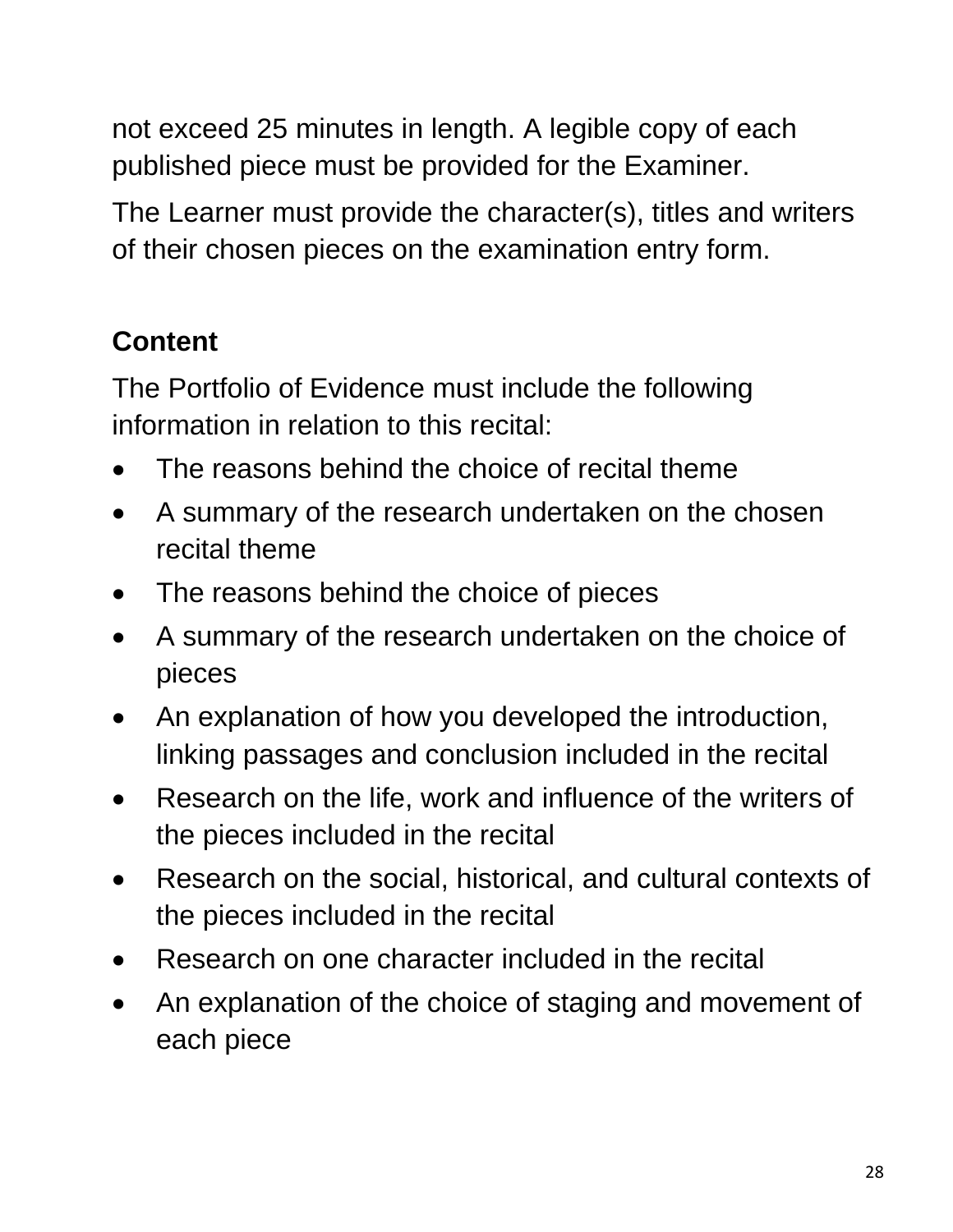- A summary of the physical and vocal exercises used as part of the performance preparation
- A summary of the dramatic exercises and processes used as part of the performance preparation
- A summary of the rehearsal process.

The Portfolio must present a balance between appropriate research and practical application.

#### **Formatting**

The Portfolio of Evidence must be word-processed and presented in a clear and coherent format. Appropriate vocabulary and technical terms must be used within the Portfolio.

Learners must include the following:

- A title page, detailing the final word count and referencing style used
- A contents list and/or index
- Footnotes detailing any quoted references and the Learner's full name, LAMDA PIN and page number
- A bibliography, formatted as per the Learner's chosen referencing style
- An appendix containing copies of the chosen pieces.

Any material included in footnotes, the bibliography or appendix must not be included in the final word count. Further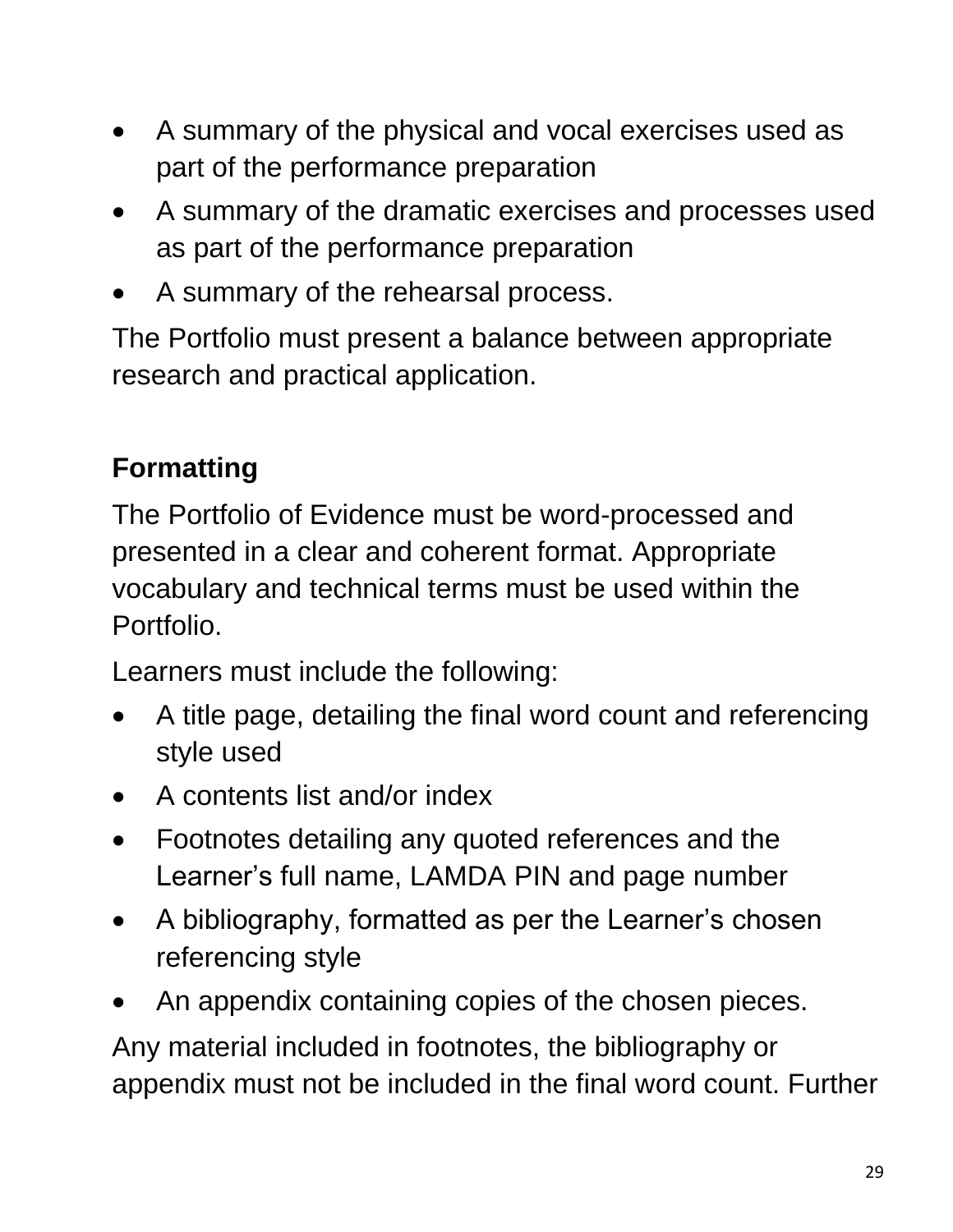material can be included in the appendix where appropriate, to be referred to in the Portfolio of Evidence, but this will not be assessed.

Digital photographic, audio or video material may be included if appropriate to the topic and purpose. Audio or video files must not be longer than 15 minutes in length and must be included in the appendix and clearly referenced in the content of the Portfolio.

#### **Assignment Submission**

- The submission must be the Learner's own original work
- An electronic copy of the Portfolio of Evidence must be submitted to LAMDA for marking using the designated entry form
- A completed Assignment/Portfolio of Evidence cover sheet must be submitted alongside the Portfolio of Evidence to confirm the authenticity of the Learner's work.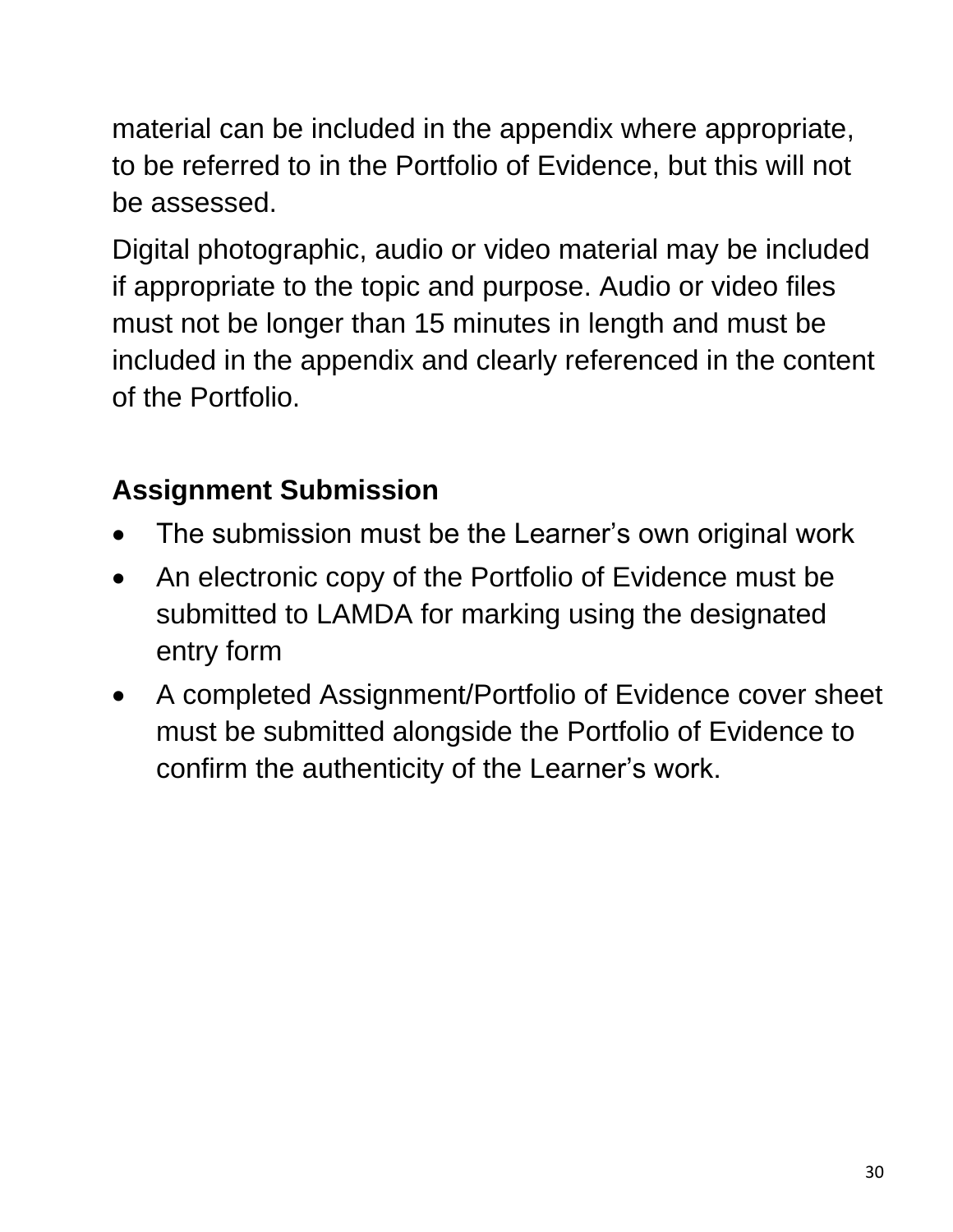# **Unit 1 Marking Scheme**

| <b>ASSESSMENT TASK</b>                     |                | <b>LEARNING</b><br><b>OUTCOME</b> | <b>MARKS</b> | <b>TOTAL</b><br><b>MARKS</b> |
|--------------------------------------------|----------------|-----------------------------------|--------------|------------------------------|
|                                            | Interpretation | LO <sub>1</sub>                   | 60           | 60                           |
| Portfolio                                  |                | LO <sub>2</sub>                   | 20           |                              |
| $\mathsf{of}$<br><b>Skills</b><br>evidence |                | LO <sub>3</sub>                   | 10           | 40                           |
|                                            |                | LO4                               | 10           |                              |
| <b>Total Marks</b>                         |                |                                   | 100          | 100                          |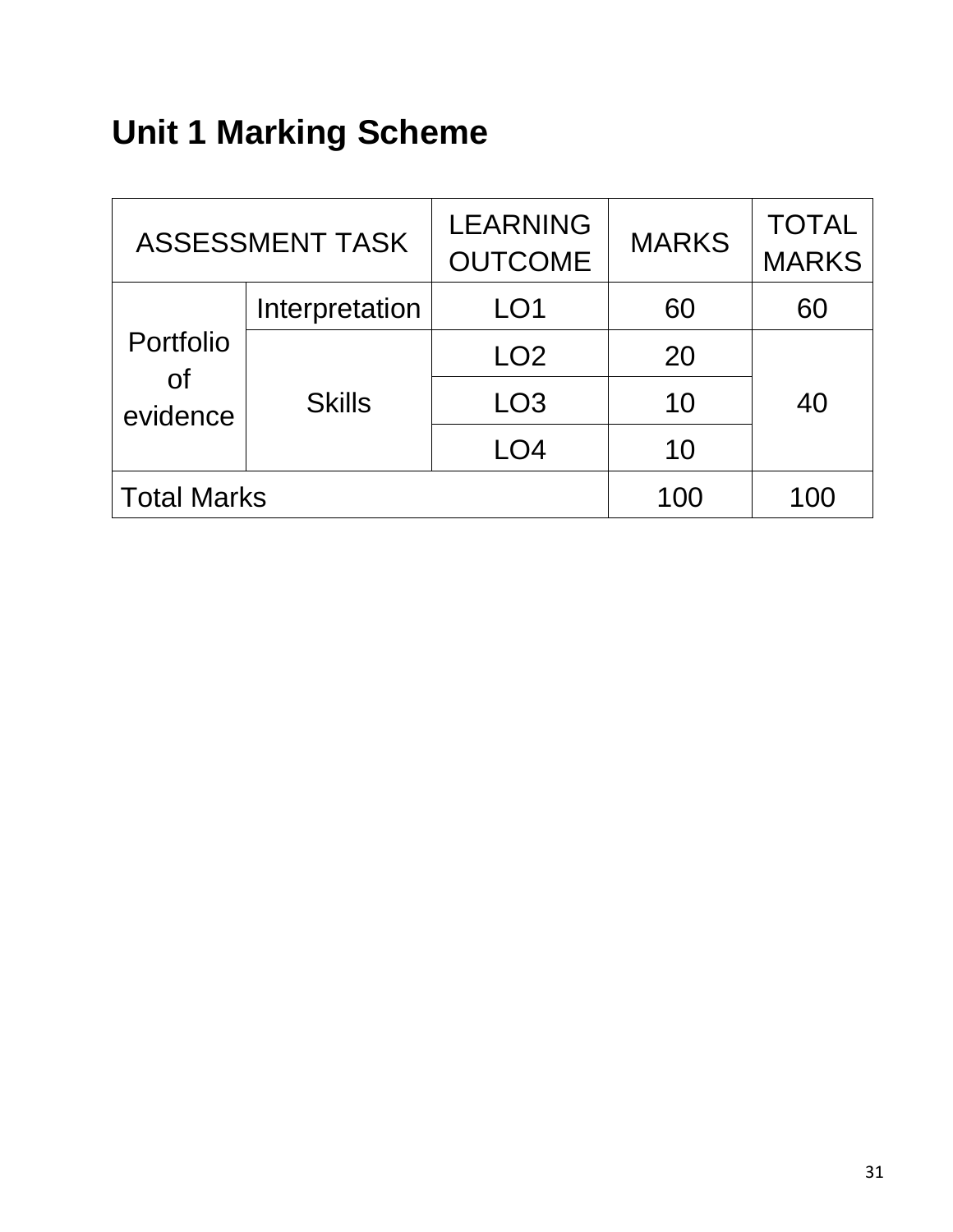# **Assessment and Grading Criteria**

#### **UNIT 1**

| <b>LEARNING OUTCOMES</b>                                                                                    | <b>ASSESSMENT CRITERIA</b>                                                                                                             |
|-------------------------------------------------------------------------------------------------------------|----------------------------------------------------------------------------------------------------------------------------------------|
| LO1 Demonstrate an<br>understanding of the<br>knowledge required to<br>prepare a recital for<br>performance | 1.1 Present the reasons behind<br>the choice of the recital theme                                                                      |
|                                                                                                             | 1.2 Present a summary of the<br>research undertaken on the<br>recital theme                                                            |
|                                                                                                             | 1.3 Present the reasons behind<br>the choice of pieces                                                                                 |
|                                                                                                             | 1.4 Present a summary of the<br>research undertaken on the<br>choice of pieces                                                         |
|                                                                                                             | 1.5 Present an explanation of<br>the development of the<br>introduction, linking passages<br>and conclusion included in the<br>recital |
|                                                                                                             | 1.6 Demonstrate research on<br>the life, work, and influence of<br>the writers of the pieces included<br>in the recital                |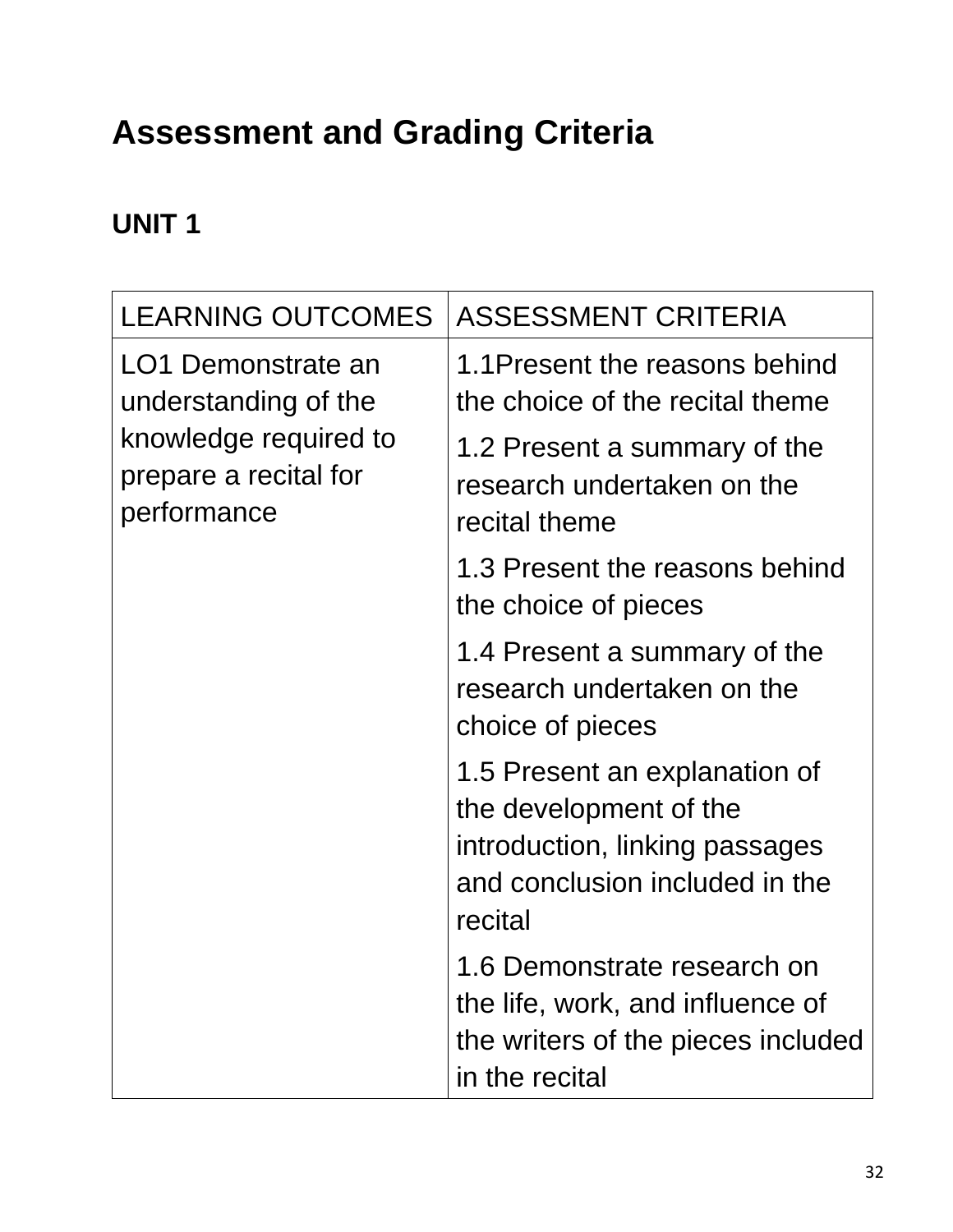|                                                                                                                     | 1.7 Demonstrate research on<br>the social, historical and cultural<br>contexts of the pieces included<br>in the recital                     |
|---------------------------------------------------------------------------------------------------------------------|---------------------------------------------------------------------------------------------------------------------------------------------|
|                                                                                                                     | 1.8 Demonstrate research on<br>one character included in the<br>recital                                                                     |
|                                                                                                                     | 1.9 Present an explanation<br>behind the choice of staging and<br>movement of each piece                                                    |
| LO2 Demonstrate an<br>understanding of the<br>skills required to prepare<br>a recital for performance               | 2.1 Present a summary of the<br>physical and vocal exercises<br>used as part of the performance<br>preparation, referencing<br>examples     |
|                                                                                                                     | 2.2 Present a summary of the<br>dramatic exercises and<br>processes used as part of the<br>performance preparation,<br>referencing examples |
| LO3 Demonstrate an<br>understanding of the<br>rehearsal process<br>required to prepare a<br>recital for performance | 3.1 Present a summary of the<br>rehearsal process                                                                                           |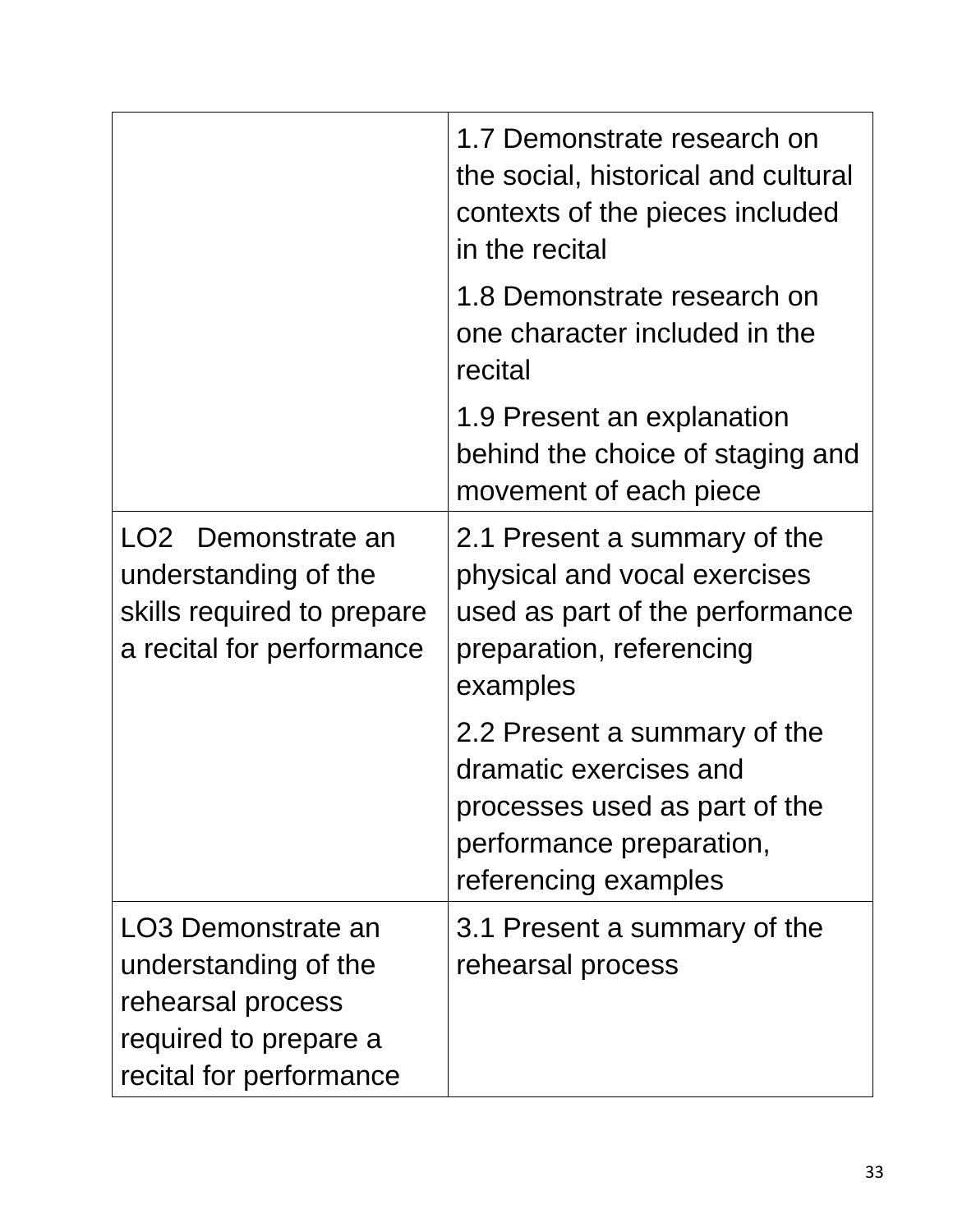| <b>LO4 Present information</b><br>in an appropriate format | 4.1 Present the Portfolio of<br>$\mid$ Evidence in a clear and coherent $\mid$<br>format         |
|------------------------------------------------------------|--------------------------------------------------------------------------------------------------|
|                                                            | 4.2 Use appropriate vocabulary<br>and technical terms within the<br><b>Portfolio of Evidence</b> |

The following information describes what skills and knowledge Learners need to present in order to attain marks for Pass, Merit or Distinction for the LAMDA Level 3 Certificate in Speech and Drama: Performance Studies (PCertLAM) Unit 1 Examination.

Learners who complete the external assessment but who either do not meet the minimum pass criteria mark for a Pass or fail to satisfy one or more of the stated Assessment Criteria, will be graded as a Fail. This is irrespective of the total marks accumulated.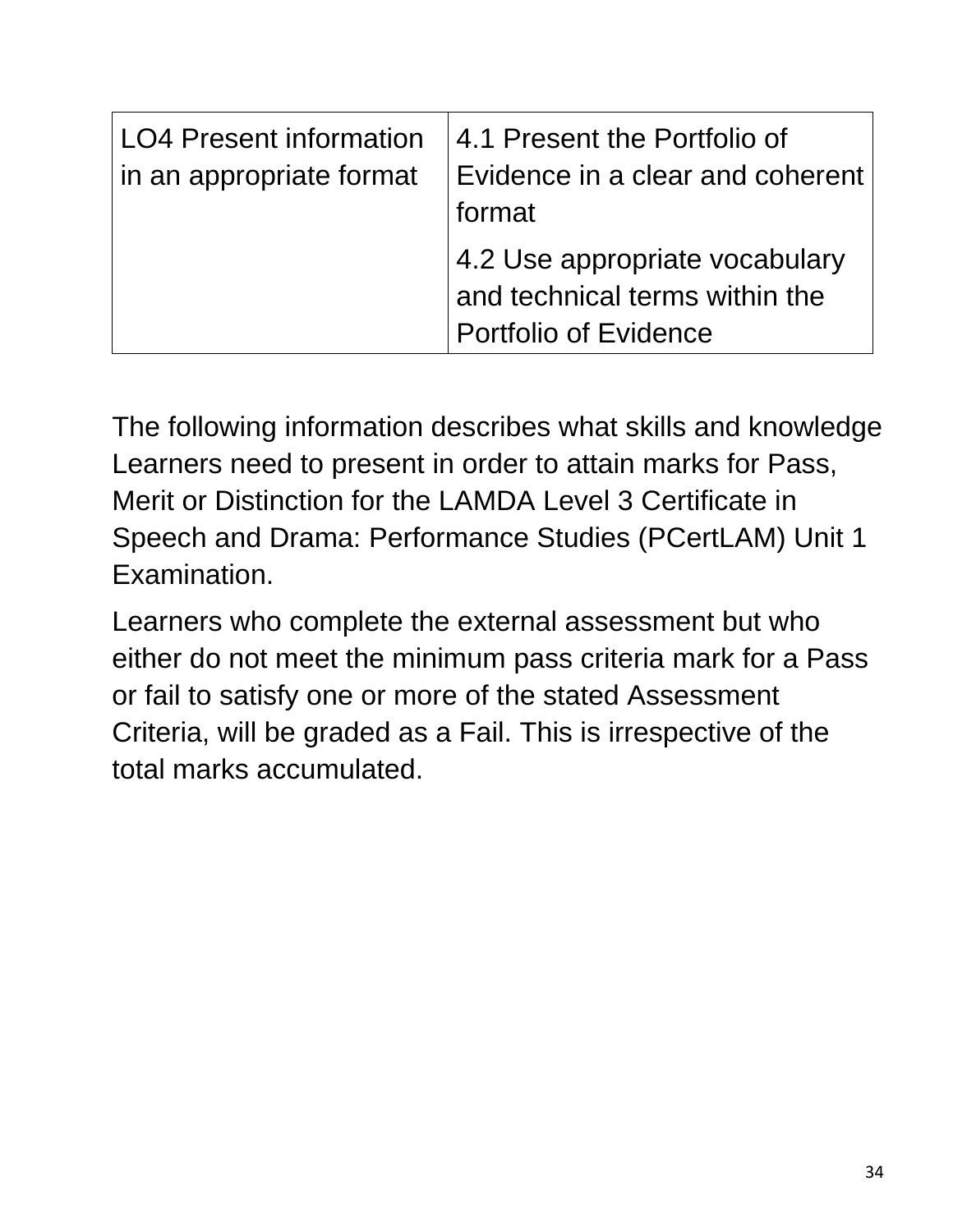Distinction (80–100 Marks)

A Learner who achieves a Distinction grade will have demonstrated detailed understanding and awareness of the chosen material. The Learner will have provided detailed rationale behind the choice of theme and pieces selected and how the linking statements were developed. They will have demonstrated knowledge through comprehensive research of the pieces, writers, and context.

A detailed explanation of the choice of staging and movement will have been presented. The Learner will have demonstrated understanding of preparation skills through detailed summaries of the physical and vocal exercises to be used as part of the recital preparation. A detailed summary of the rehearsal process will have been demonstrated. The Portfolio of Evidence will have been presented in a clear and coherent format. Appropriate vocabulary and technical terms will have been used throughout.

#### Merit (65–79 Marks)

A Learner who achieves a Merit grade will have demonstrated secure understanding of the chosen material. The Learner will have provided secure rationale behind the choice of theme and pieces selected and how the linking statements were developed. They will have demonstrated knowledge through secure research of the pieces, writers, and context. A secure explanation behind the choice of staging and movement will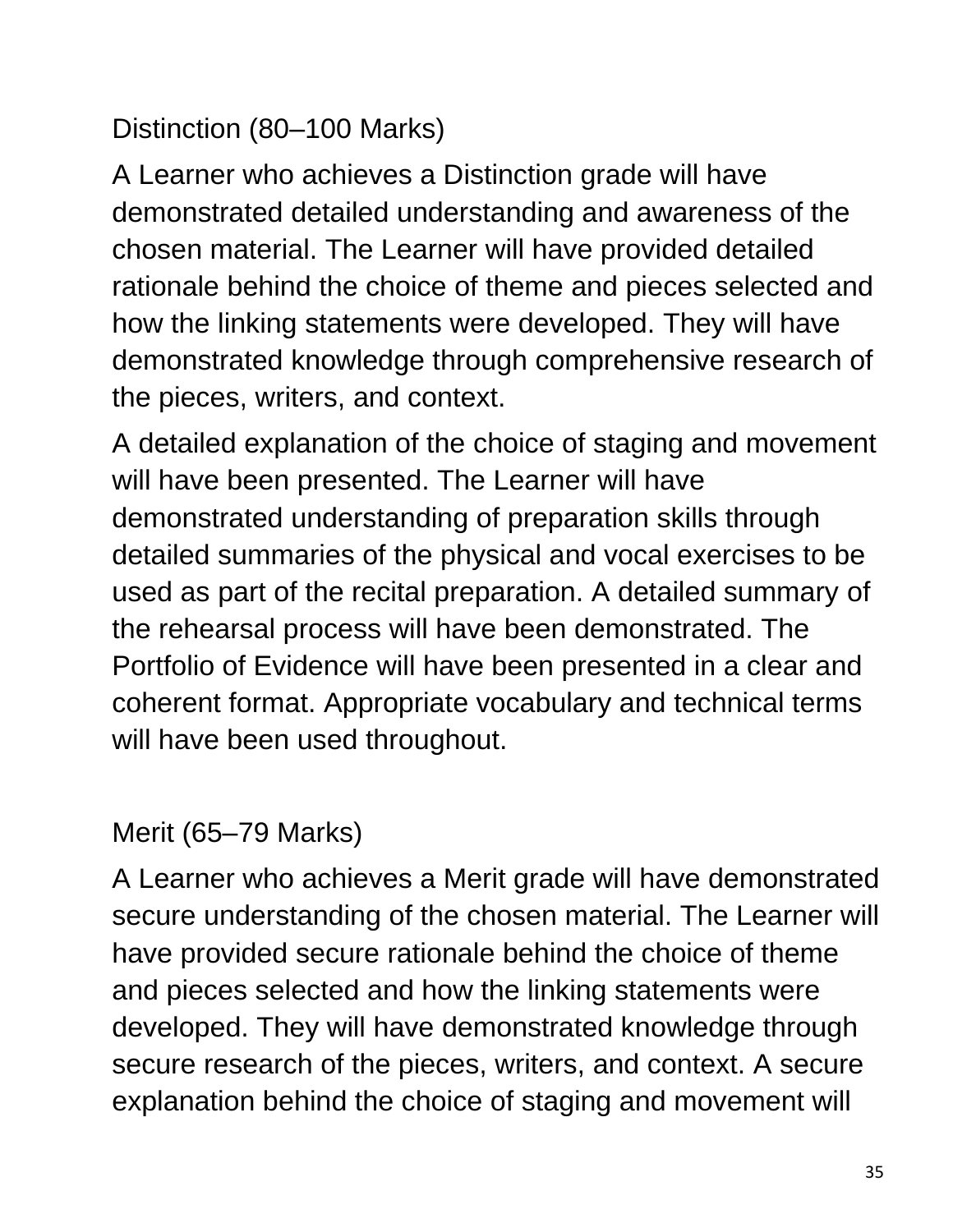have been presented. The Learner will have demonstrated an understanding of preparation skills through secure summaries of the physical exercises and processes to be used as part of the recital preparation. A secure summary of the rehearsal process will have been demonstrated. The Portfolio of Evidence will have been presented in a secure format that is clear and coherent.

Appropriate vocabulary and technical terms will have been used most of the time.

#### Pass (50–64 Marks)

A Learner who achieves a Pass grade will have demonstrated basic understanding of the chosen material. The Learner will have provided basic rationale behind the choice of theme and pieces selected and how the linking statements were developed. They will have demonstrated knowledge through basic research of the pieces, writers, and context. A brief explanation behind the choice of staging and movement will have been presented. The Learner will have demonstrated an understanding of preparation skills through basic summaries of the physical exercises and processes to be used as part of the recital preparation. A basic summary

of the rehearsal process will have been demonstrated. The Portfolio of Evidence will have been presented in a basic format that is clear and coherent. Appropriate vocabulary and technical terminology will have been used some of the time.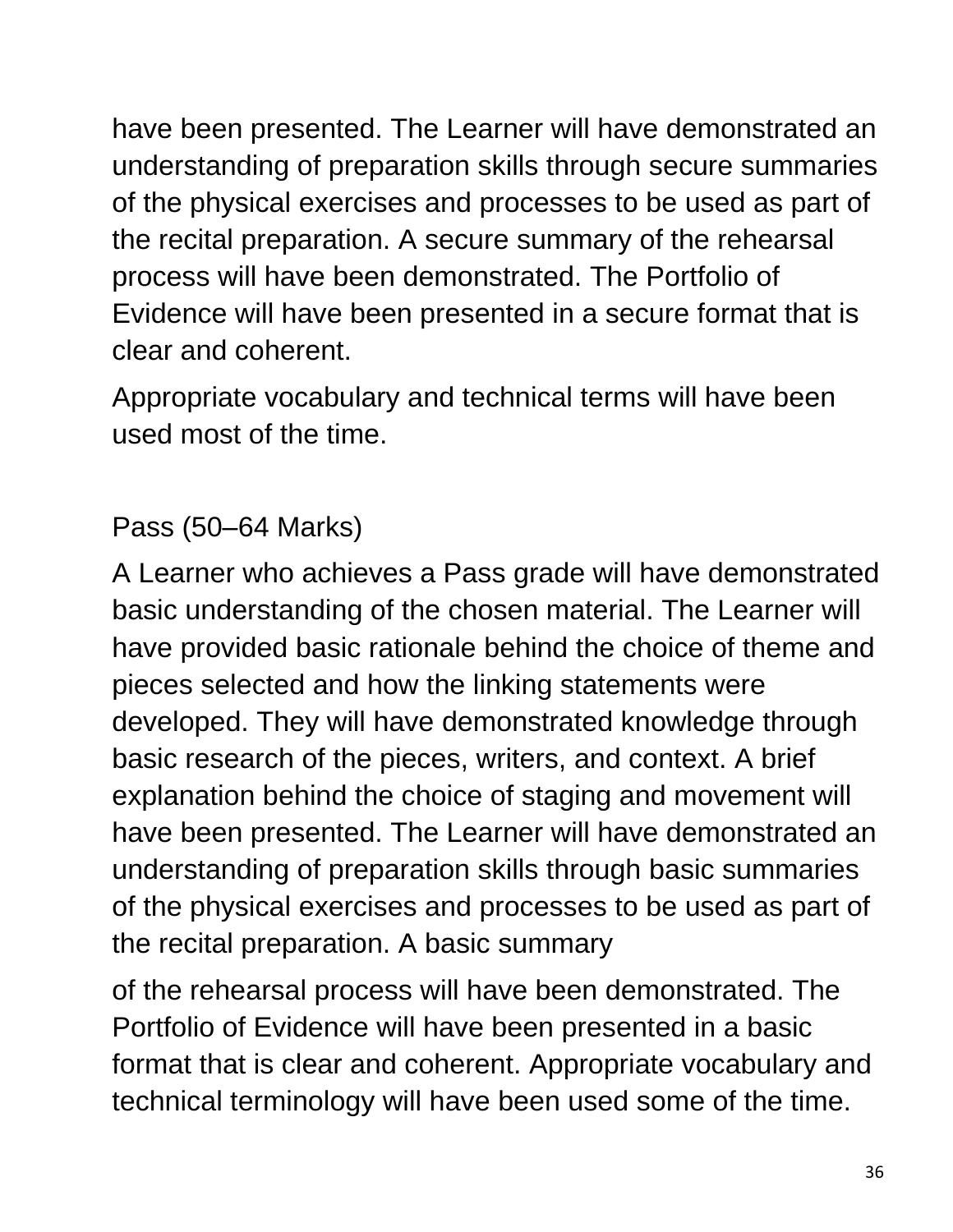#### Fail (0–49 Marks)

A Learner whose Portfolio of Evidence is graded as a Fail will have demonstrated inaccuracy in any component. They will have demonstrated an inadequate standard of research, with an unclear rationale and understanding. Knowledge in relation to the repertoire explored will have been insufficient. The Learner will also have failed to communicate understanding of the repertoire. The Learner will have failed to present the Portfolio of Evidence in a clear and coherent format and used inappropriate vocabulary and technical terminology.

It should also be noted that Learners who complete the external assessment but who either do not meet the minimum pass criteria mark for a Pass or fail to satisfy one or more of the stated Assessment Criteria (irrespective of the total marks they accumulate) will be graded as a Fail. Both Unit 1 and Unit 2 must be completed to a Pass grade or higher to achieve the LAMDA Level 3 Certificate in Speech and Drama: Performance Studies (PCertLAM) Qualification.

In these circumstances, the Examiner will identify the Assessment Criteria/Criterion not met in the Learner Examination Report (LER).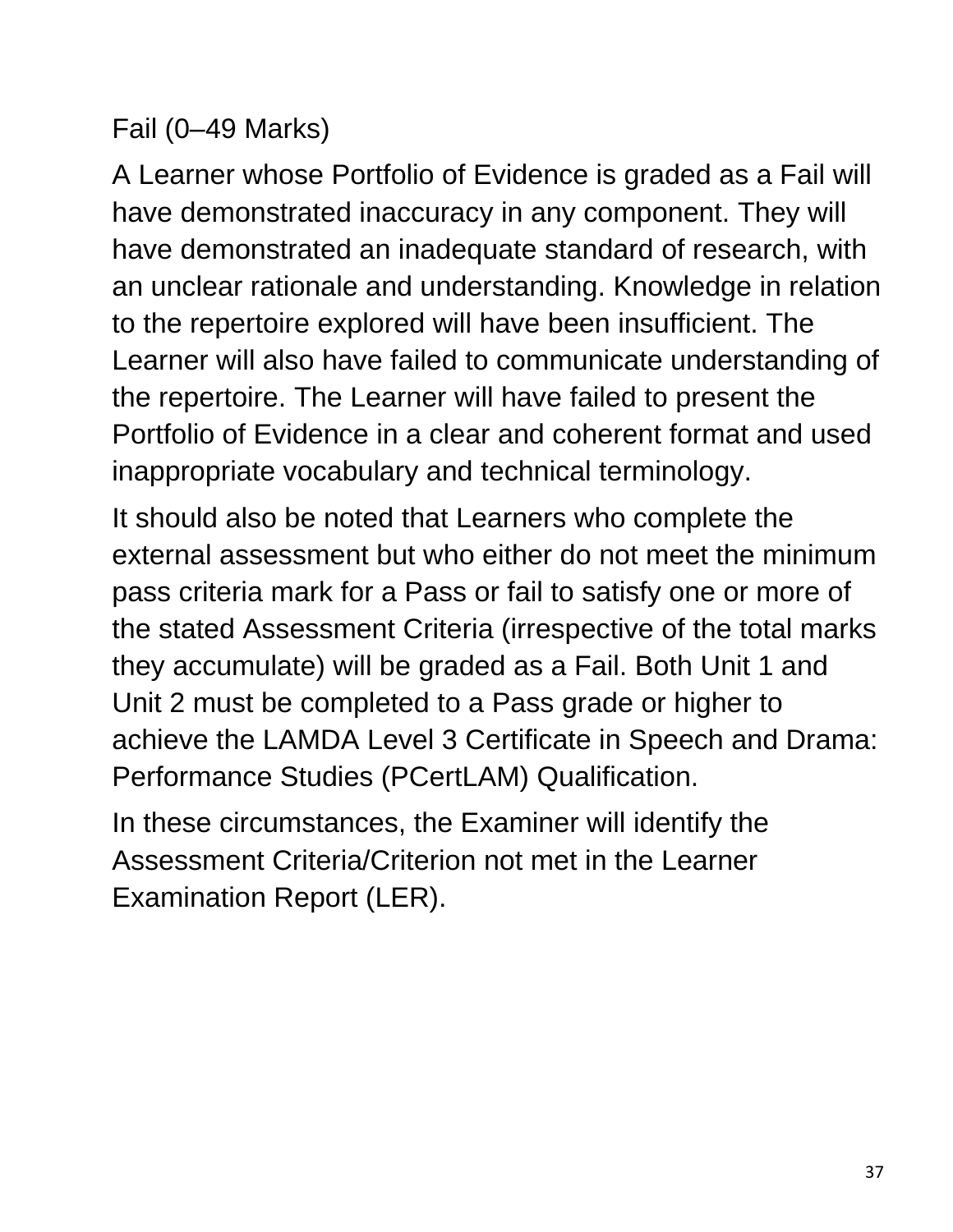# **Unit 2 Presenting a Performance Recital**

RQF Level: 3 Guided Learning Hours: 56 (hours) Total Qualification Time: 140 (hours) Credit Value: 14

## **Unit Purpose and Description**

Unit 2 of the LAMDA Level 3 Certificate in Speech and Drama: Performance Studies (PCertLAM) is designed to enable Learners to develop a wide range of performance skills. Learners will perform a recital consisting of four pieces and links (an introduction, linking statements and a conclusion) and read at sight a previously unseen text. They will integrate their knowledge and skills to demonstrate a mature understanding of the

material. There will be a sense of ownership and selfawareness. Presentation will be grounded in thorough and relevant preparation. Learners will combine physical and vocal flexibility to engage the audience.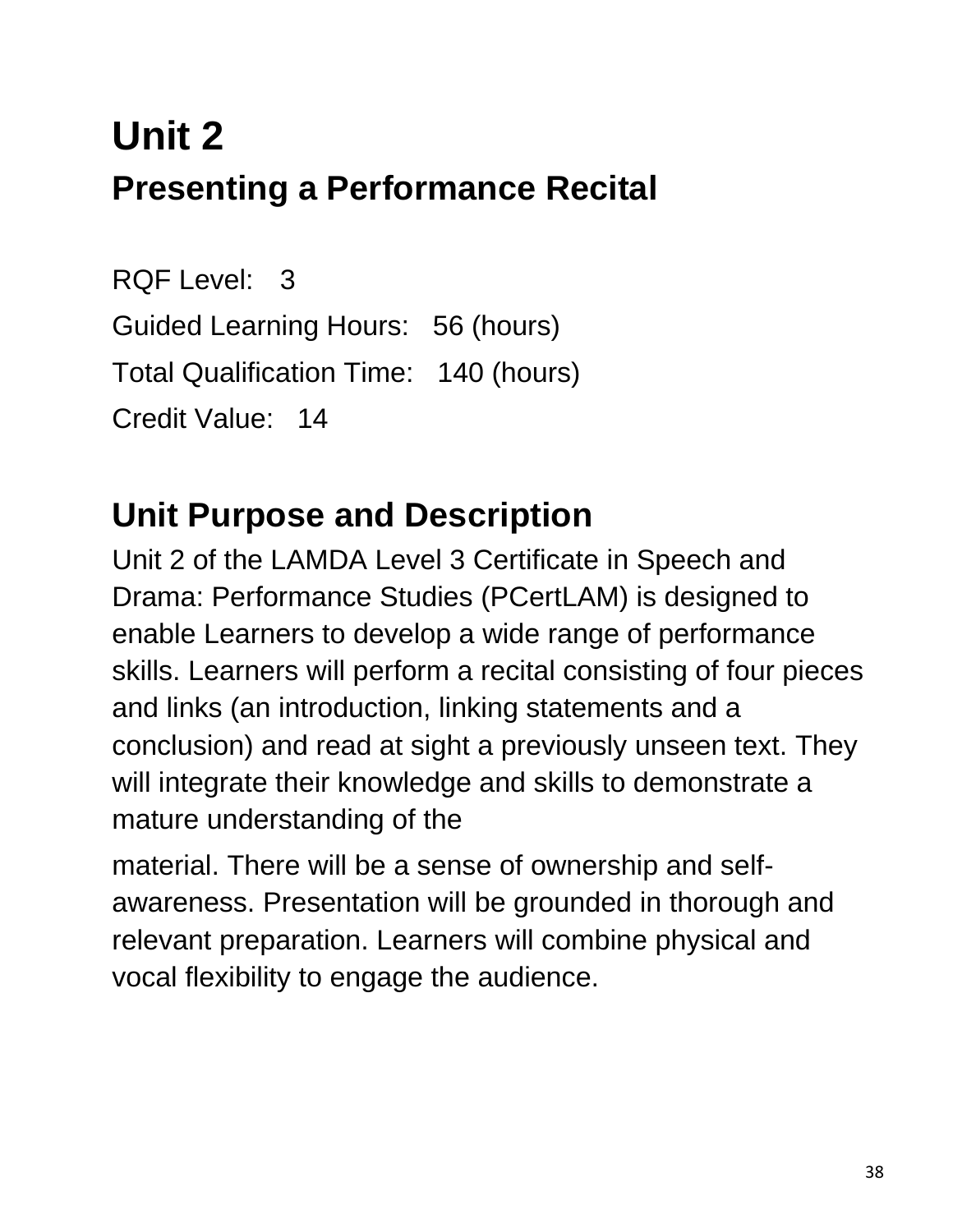# **LEARNING OUTCOMES**

On completion of this Unit the Learner will be able to:

Interpretation

LO1: perform a recital from memory, demonstrating an understanding of the material

**Technique** 

LO2: demonstrate a vocal response to the text

LO3: demonstrate a physical response to the recital

Sight-Reading

LO4: sight-read, sharing the text with the audience

Knowledge

LO5: know and understand the content and context of the chosen material

LO6: evaluate the recital performance.

#### **Total Time Allowance**

60 minutes

## **Assessment Method**

The Learner will be assessed by a LAMDA Examiner in a practical examination.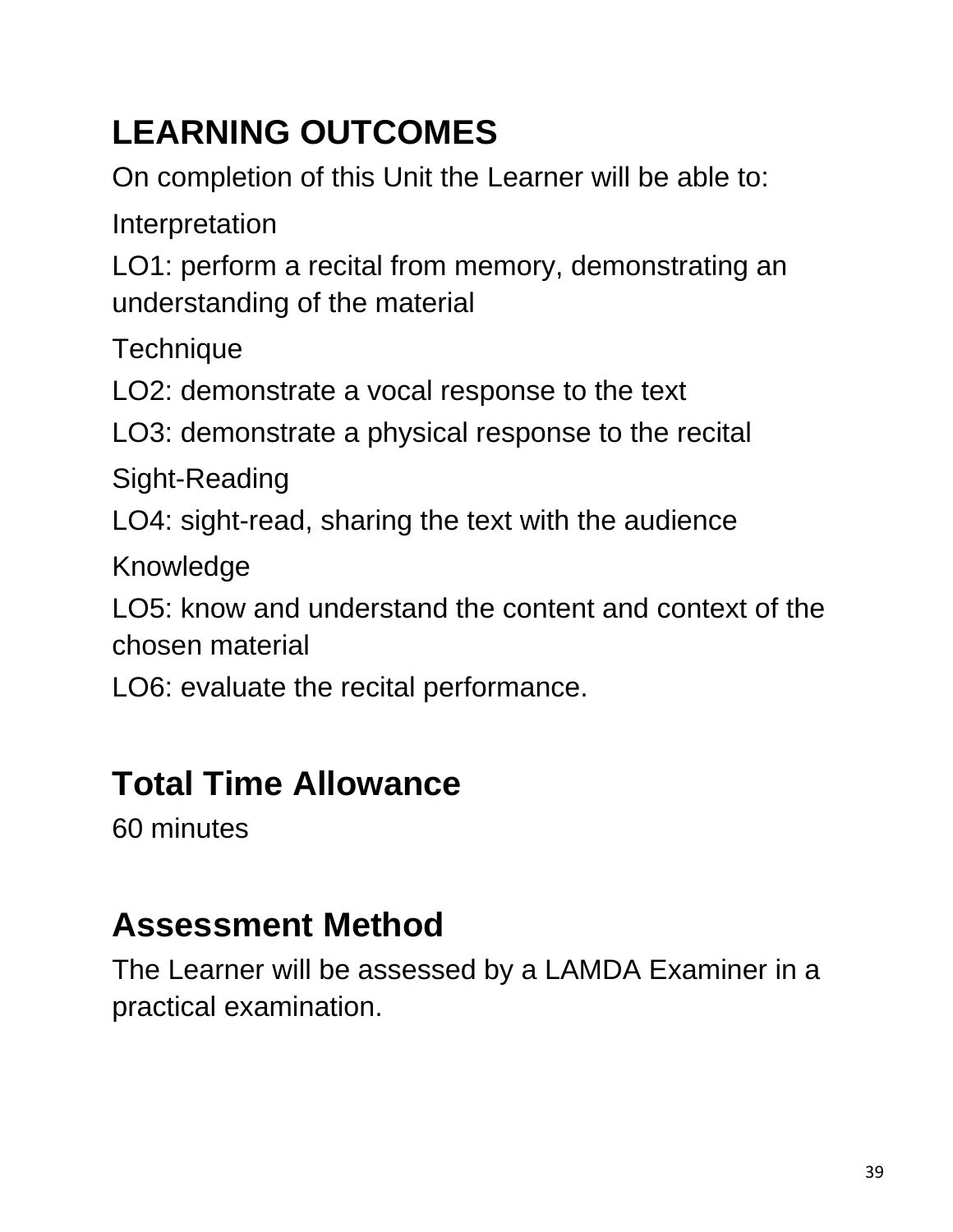# **Examination Content**

The Learner will perform a recital, based around a theme of their own choice. The recital must include the performance of four own choice pieces, an introduction, a linking statement between each piece, and a conclusion. These elements must be performed from memory.

The four own choice pieces must comprise:

- Piece  $1 A$  piece of published verse
- Piece  $2 A$  piece of prose selected from a published book
- Piece 3 A dramatic solo scene from a published play or film screenplay
- Piece  $4 A$  free choice piece that must be one of the following:
	- A second piece of published verse
	- A second piece of published prose
	- A second dramatic solo scene selected from a published play or film screenplay or collection of solo scenes
	- A song from a published work of musical theatre or film musical

The recital performed must be the same recital detailed in the Portfolio of Evidence submitted for the Unit 1 assessment.

If a non-English language text is selected, translations of the original text into English must be used.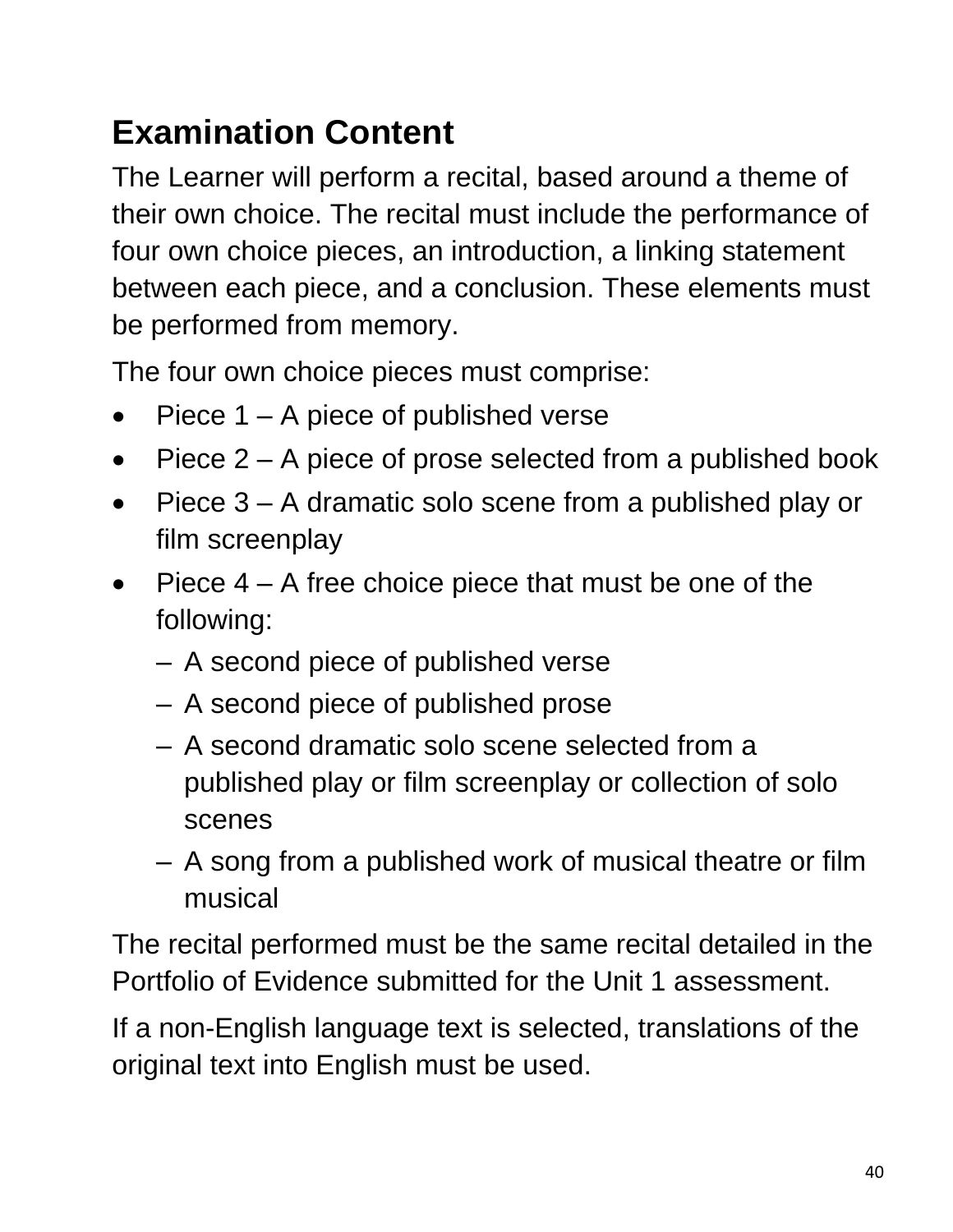The Learner may perform the pieces included in their recital in any order. Each piece must not exceed five minutes in length. The entire recital must be a minimum of 20 minutes and must not exceed 25 minutes in length. A legible copy of each published piece must be provided for the Examiner.

The Learner must provide the character(s), titles and writers of their chosen pieces on the examination entry form.

#### **Sight-Reading**

The Learner will read at sight a text provided by the Examiner. One minute may be taken to study the text prior to the reading.

#### **Knowledge**

The Learner will answer questions on the following:

- The content and verse form of Piece 1 (verse piece) included in the recital
- The content of the book from which Piece 2 (prose piece) has been taken, noting key characters, themes and events within it
- The content of Piece 3 (dramatic solo scene) included in the recital, the character's objective within it, and its importance within the context of the play as a whole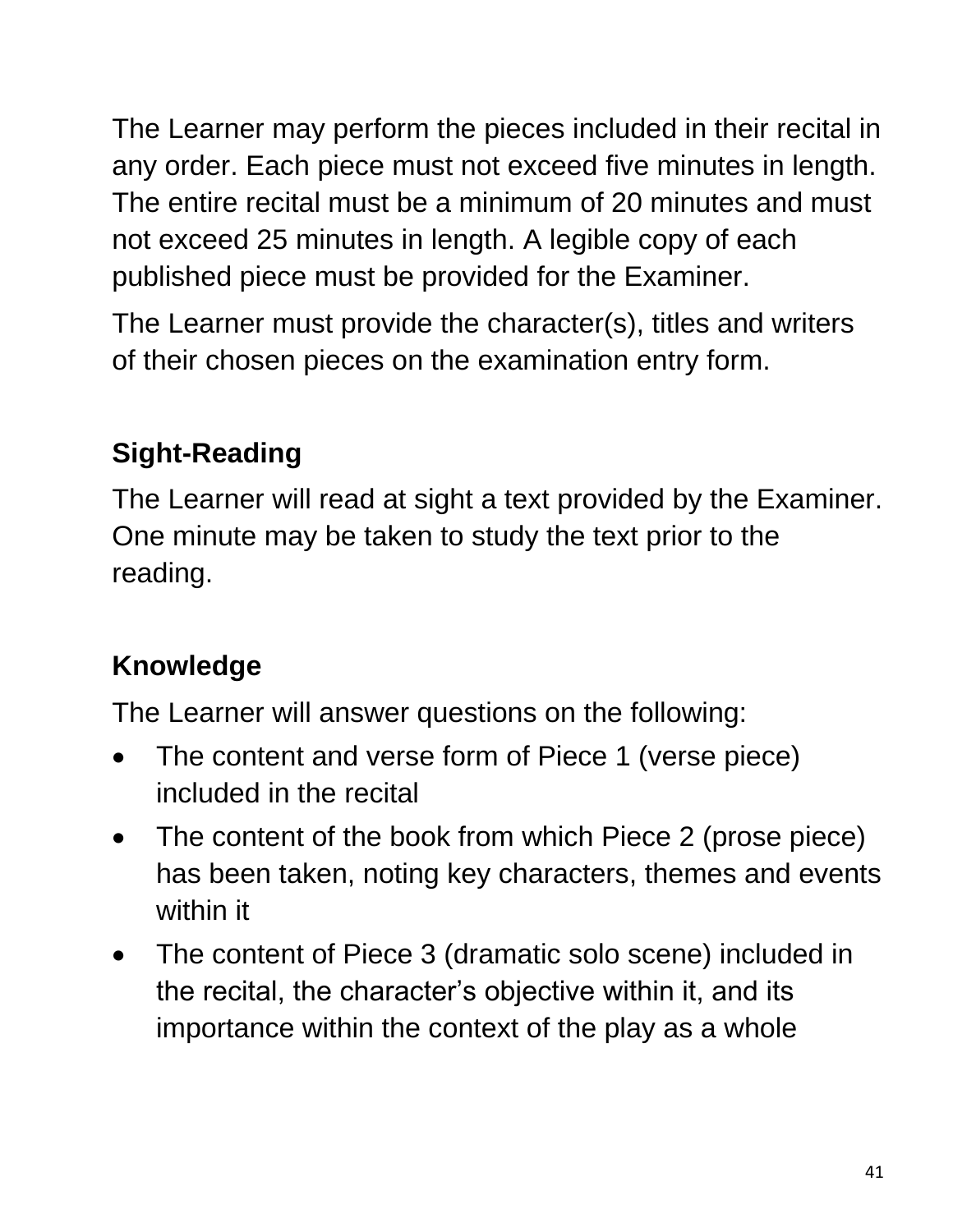- How the social and historical context of the writer's writing influenced the performance of Piece 4 (free choice)
- An evaluation of the chosen theme and selected pieces and how they informed the recital performance
- An evaluation of the strengths of the recital performance, as well as identifying any areas for improvement.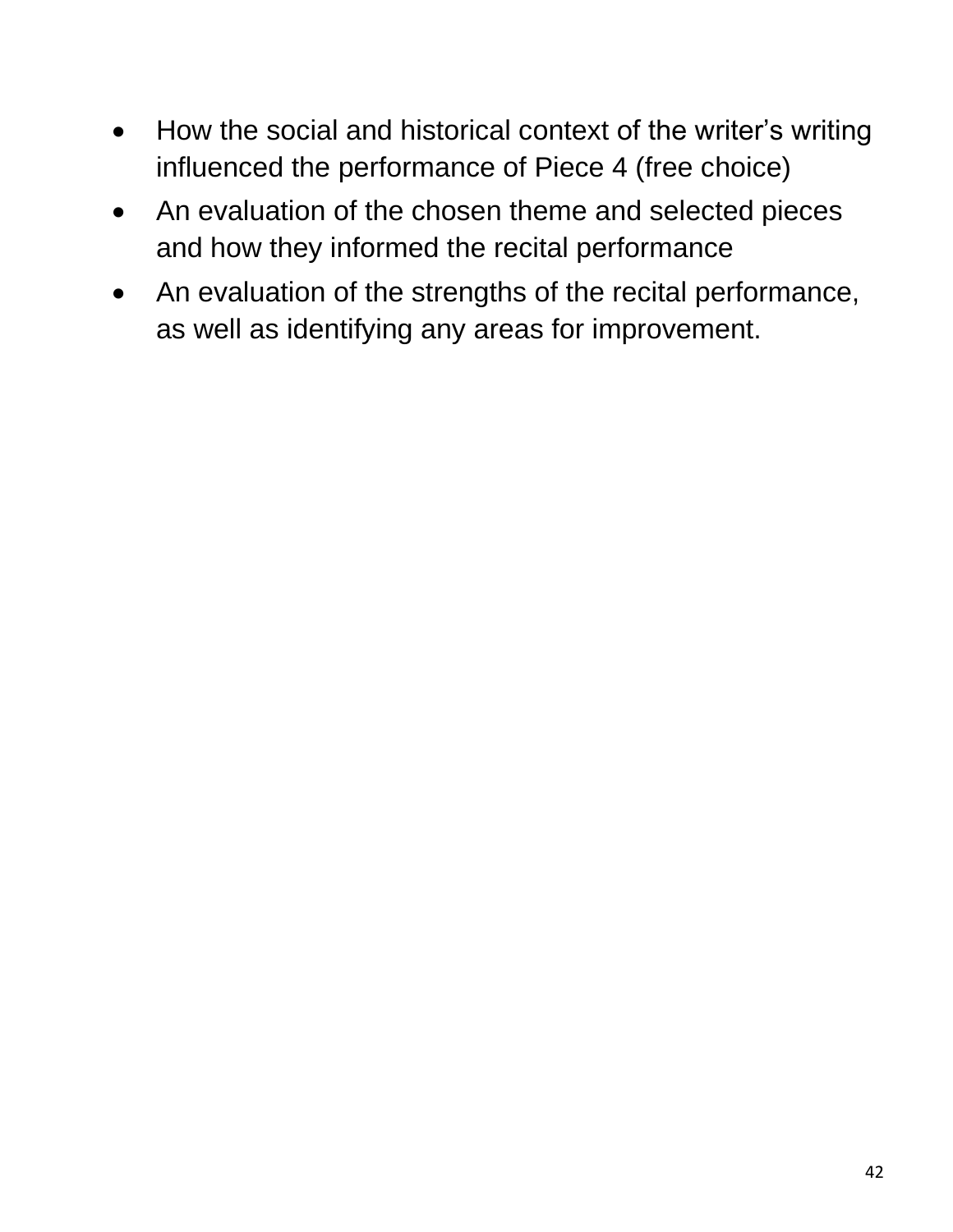# **Unit 2 Marking Scheme**

| <b>ASSESSMENT TASK</b> |                 |         | <b>TOTAL</b><br><b>MARKS</b> |
|------------------------|-----------------|---------|------------------------------|
|                        |                 | Piece 1 |                              |
|                        |                 | Piece 2 |                              |
| Interpretation         | LO <sub>1</sub> | Piece 3 | 40                           |
|                        | Piece 4         |         |                              |
|                        |                 | Links   |                              |
| Technique              | <b>LO2 LO3</b>  | 30      |                              |
| Sight-reading          | LO <sub>4</sub> | 10      |                              |
| Knowledge              | <b>LO5 LO6</b>  | 20      |                              |
| <b>Total Marks</b>     |                 |         | 100                          |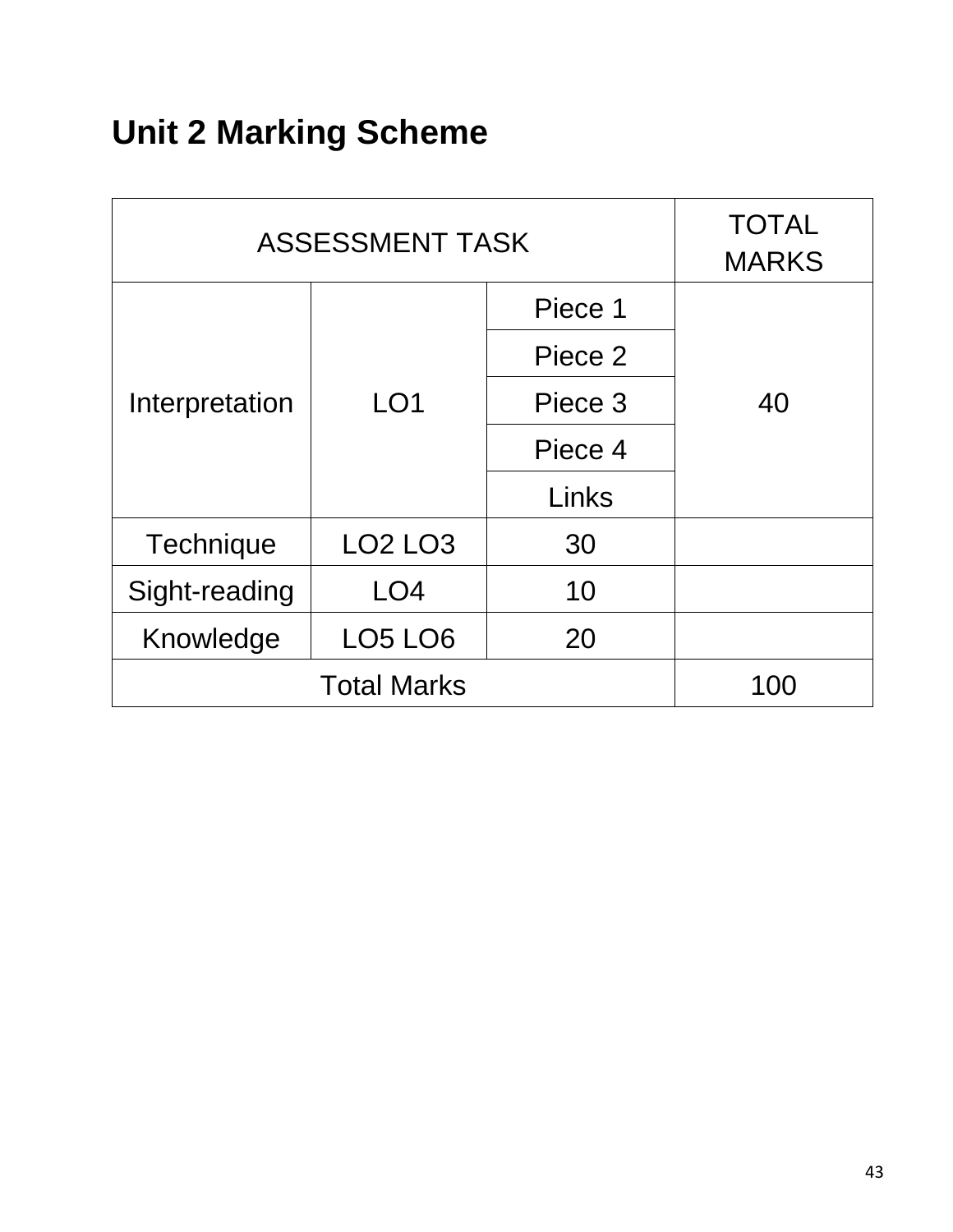# **Assessment and Grading Criteria**

#### **UNIT 2**

| <b>LEARNING</b><br><b>OUTCOMES</b>       | <b>ASSESSMENT CRITERIA</b>                                                                                                    |
|------------------------------------------|-------------------------------------------------------------------------------------------------------------------------------|
| LO1 Perform a recital<br>from memory,    | 1.1 Demonstrate understanding of<br>content, subtext and context                                                              |
| demonstrating an<br>understanding of the | 1.2 Demonstrate understanding of<br>the form of the verse selection(s)                                                        |
| material                                 | 1.3 Demonstrate understanding of<br>the styles of writing                                                                     |
|                                          | 1.4 Communicate understanding<br>of the intentions and objectives of<br>the character(s) portrayed                            |
|                                          | 1.5 Perform the recital from<br>memory with fluency, focus and<br>spontaneity                                                 |
|                                          | 1.6 Use the chosen pieces to<br>effectively communicate the theme                                                             |
|                                          | 1.7 Present links appropriate to the<br>recital theme in the form of an<br>introduction, linking passages and<br>a conclusion |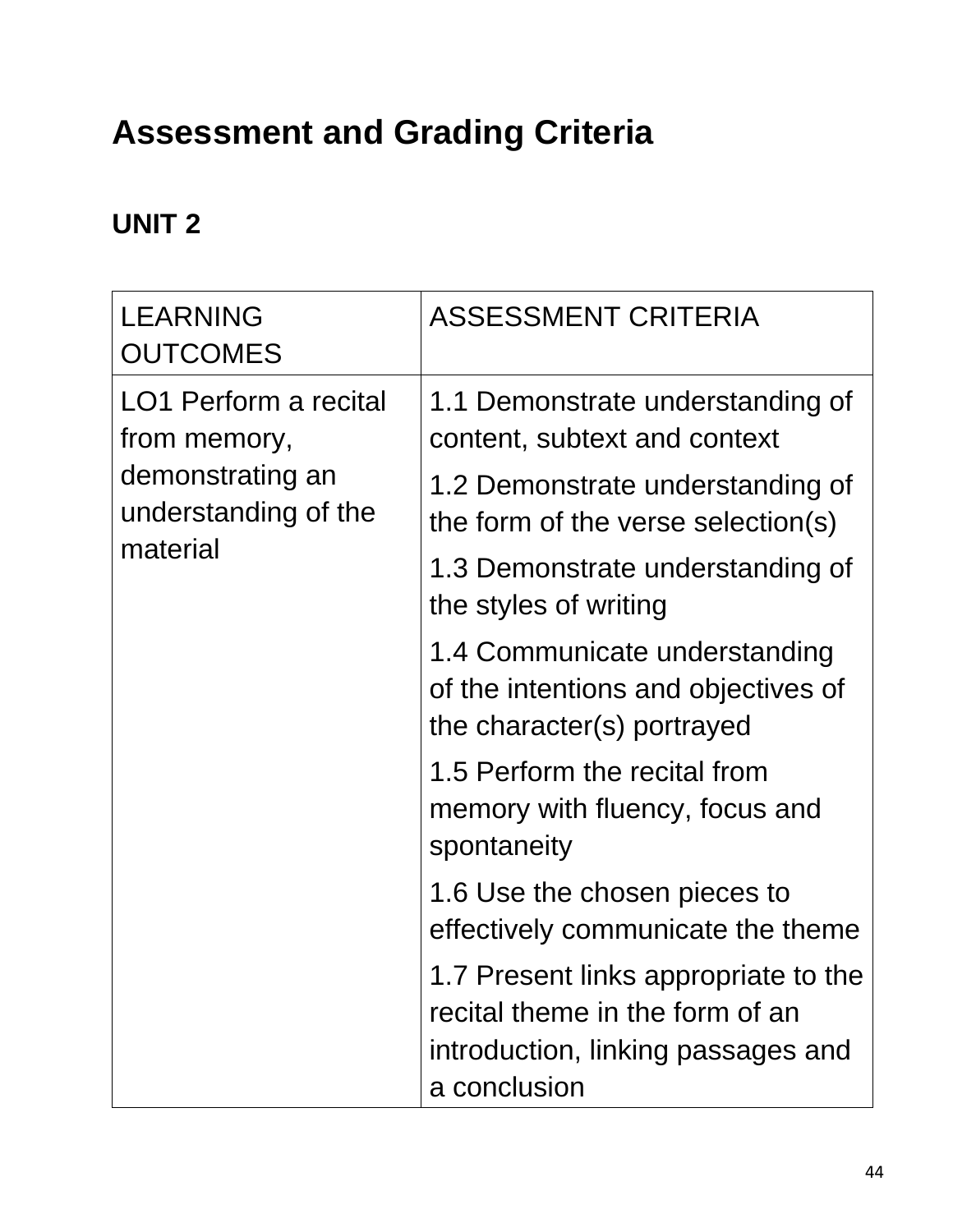| LO2 Demonstrate a<br>vocal response to the<br>text                              | 2.1 Perform with audibility<br>appropriate to the recital                             |
|---------------------------------------------------------------------------------|---------------------------------------------------------------------------------------|
|                                                                                 | 2.2 Perform with clarity of diction<br>appropriate to the recital                     |
|                                                                                 | 2.3 Use effective modulation in<br>response to the text                               |
|                                                                                 | 2.4 Use breath support to produce<br>a free vocal tone                                |
| <b>LO3 Demonstrate</b><br>physical response to<br>the recital                   | 3.1 Demonstrate appropriate<br>movement, posture, gesture(s)<br>and facial expression |
|                                                                                 | 3.2 Make appropriate use of the<br>performance space                                  |
| LO4 Sight-read,<br>sharing the text with<br>the audience                        | 4.1 Sight-read with fluency                                                           |
|                                                                                 | 4.2 Sight-read with vocal and facial<br>expression                                    |
|                                                                                 | 4.3 Sight-read, sharing the text<br>with the audience                                 |
| LO5 Know and<br>understand the content<br>and context of the<br>chosen material | 5.1 Give an explanation of the<br>content and verse form of Piece 1<br>(verse piece)  |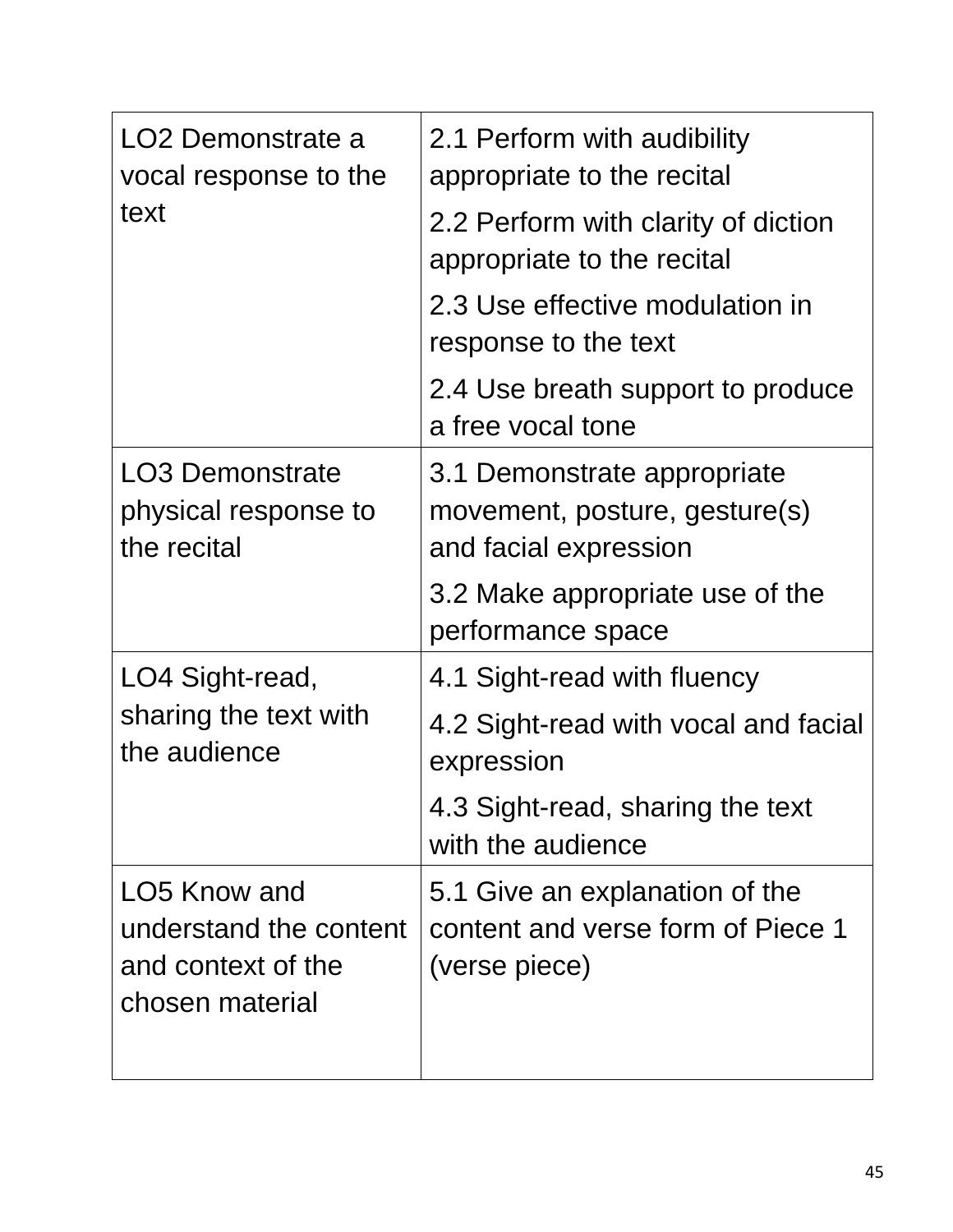|                                                | 5.2 Give a summary of the content<br>of the book from which Piece 2<br>(prose piece) has been taken,<br>noting key characters, themes and<br>events within it                    |
|------------------------------------------------|----------------------------------------------------------------------------------------------------------------------------------------------------------------------------------|
|                                                | 5.3 Give a summary of the content<br>of Piece 3 (dramatic solo scene),<br>the character's objective within it<br>and its importance within the<br>context of the play as a whole |
|                                                | 5.4 Give a summary of how the<br>social and historical context of the<br>writer's writing influenced the<br>performance of Piece 4 (free<br>choice)                              |
| <b>LO6 Evaluate the</b><br>recital performance | 6.1 Give an evaluation of the<br>chosen theme and selected pieces<br>and how they informed the recital<br>performance                                                            |
|                                                | 6.2 Give an evaluation of the<br>strengths of the recital<br>performance, as well as identifying<br>areas for improvement                                                        |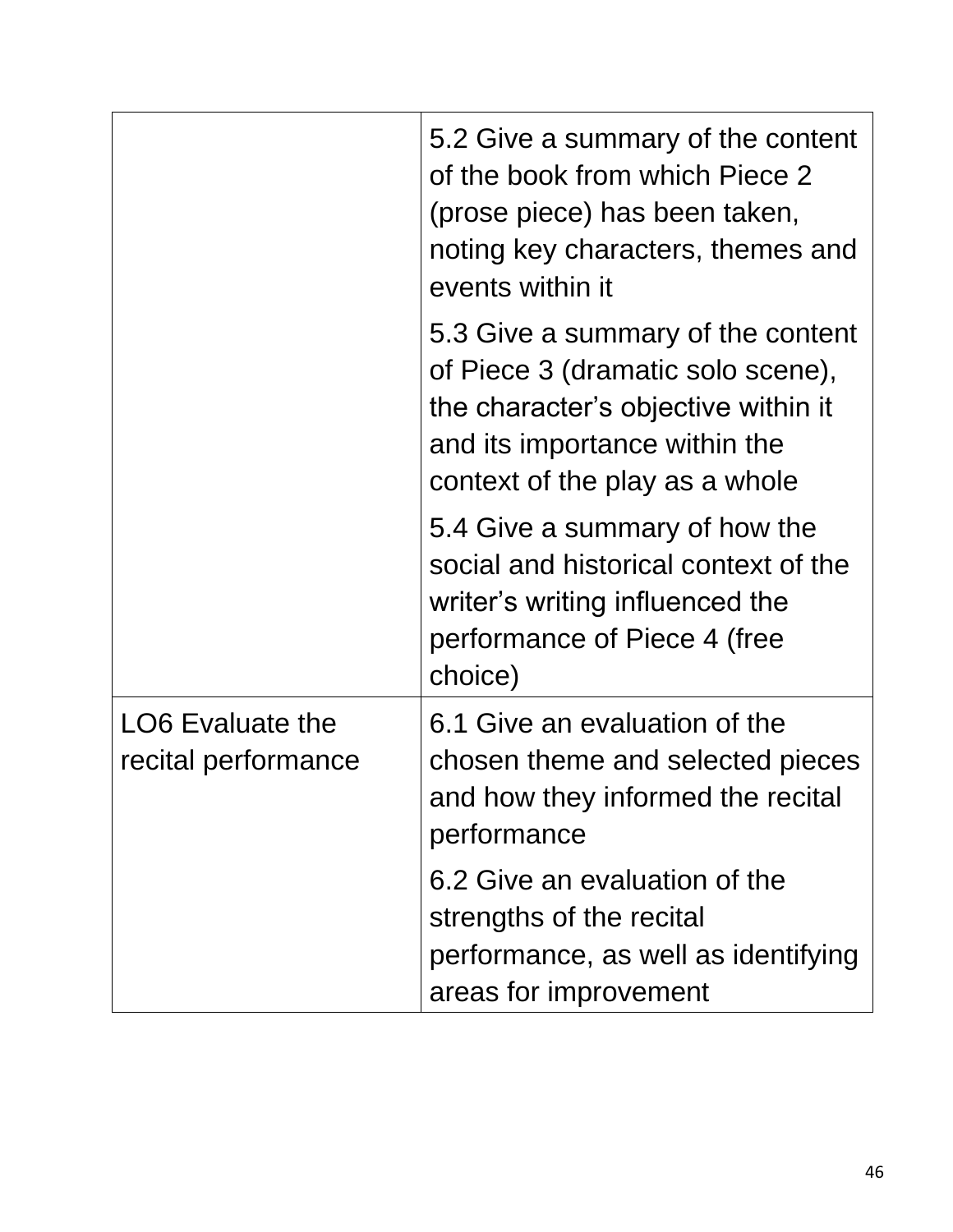The following information describes what skills and knowledge Learners need to present in order to attain marks for Pass, Merit or Distinction for the LAMDA Level 3 Certificate in Speech and Drama: Performance Studies (PCertLAM) Unit 2 Examination.

Learners who complete the external assessment but who either do not meet the minimum pass criteria mark for a Pass or fail to satisfy one or more of the stated Assessment Criteria will be graded as a Fail. This is irrespective of the total marks accumulated.

Distinction (80–100 Marks)

A Learner who achieves a Distinction grade will have demonstrated detailed understanding and awareness of the chosen material. The performance will have been innovative and sophisticated, responding vocally and physically to the demands of the pieces throughout. Knowledge and understanding of material will have been discussed in-depth, and with understanding. They will have sight-read with expression and fluency throughout the sight-reading element of the examination. The Learner will have given a detailed evaluation of their chosen pieces, theme, and recital performance.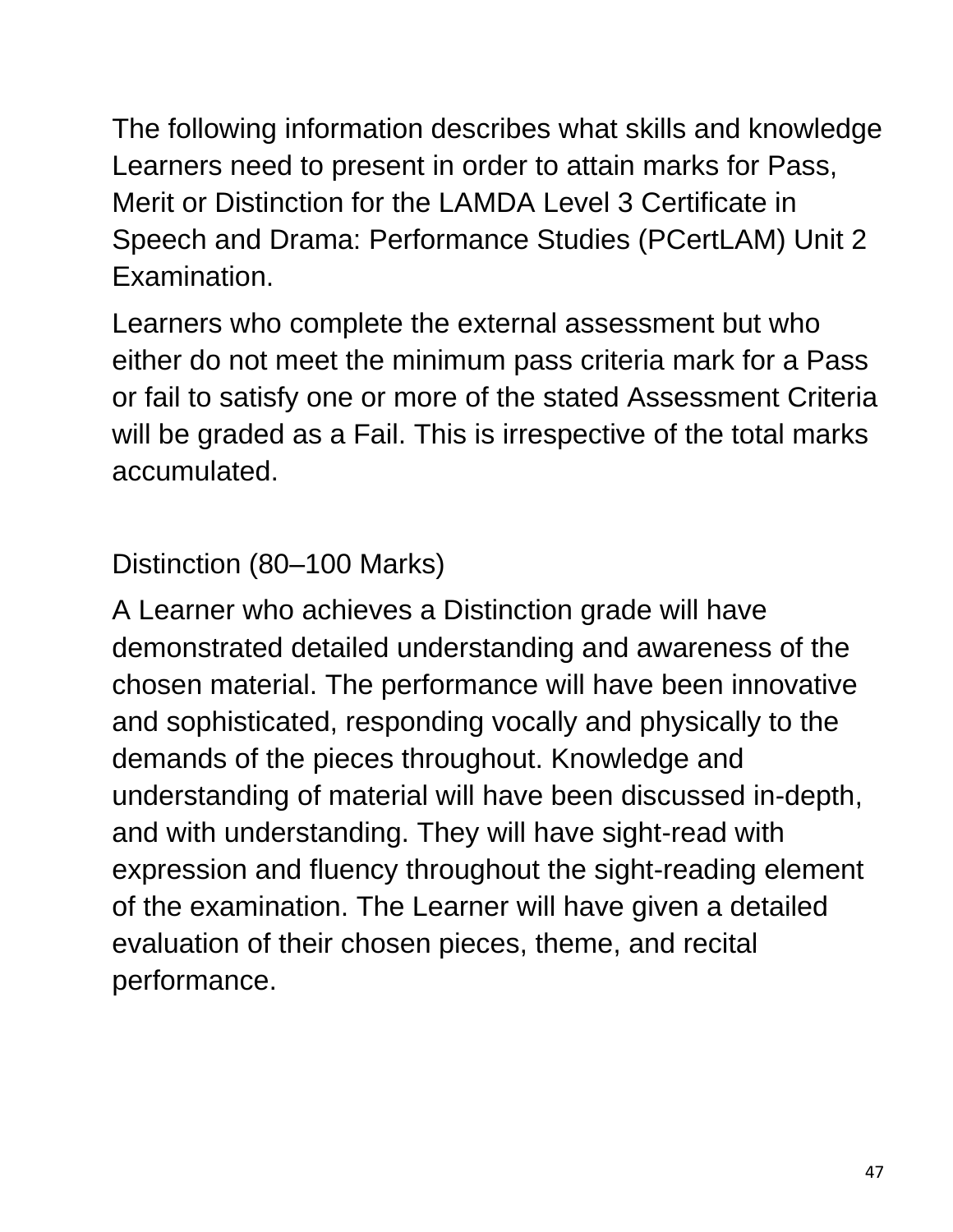#### Merit (65–79 Marks)

A Learner who achieves a Merit grade will have demonstrated secure understanding of the material through a clear and imaginative interpretation, using thoughtful and engaging physical and vocal techniques. Knowledge and understanding of the chosen material will have been securely researched and presented. They will have sight-read with confidence and fluency most of the time. The Learner will have given a secure evaluation of their chosen pieces, theme, and recital performance.

#### Pass (50–64 Marks)

A Learner who achieves a Pass grade will have demonstrated basic understanding of the material. A Learner will show a basic response to the material in performance, with some recognition of physical and vocal techniques. Knowledge and understanding of materials will be basic in discussion. The sight-reading will have been delivered with a basic level of expression and fluency with some awareness of sharing with the audience. The Learner will have given a basic evaluation of their chosen pieces, theme, and recital performance.

#### Fail (0–49 Marks)

A Learner whose examination is graded as a Fail will have been unable to demonstrate sufficient accuracy and there will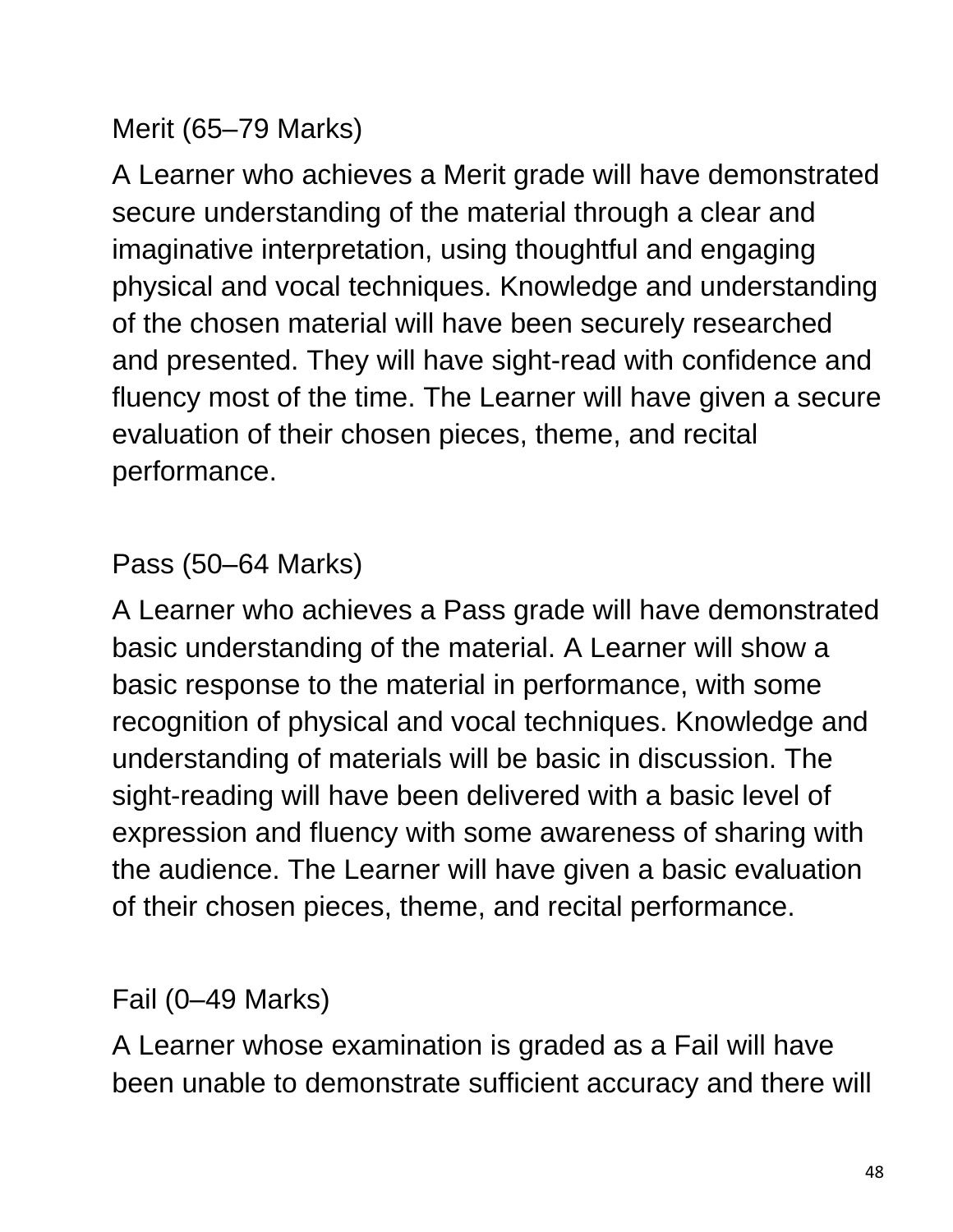be a lack of fluency in the presentation of the recital. They will have demonstrated an inadequate standard of physical and vocal technique. There will have been lapses in memory and they will have shown insufficient evidence of interpretative skills. Knowledge in relation to the repertoire performed will have been insufficient. The sight-reading will be delivered with an inadequate understanding of expression, fluency, and a lack of ability to adequately share with an audience. The Learner will also have failed to communicate, through their performance or presentation, any significant degree of understanding of the repertoire.

It should also be noted that Learners who complete the external assessment but who either do not meet the minimum pass criteria mark for a Pass or fail to satisfy one or more of the stated Assessment Criteria (irrespective of the total marks they accumulate) will be graded as a Fail. Both Unit 1 and Unit 2 must be completed to a Pass grade or higher to achieve the LAMDA Level 3 Certificate in Speech and Drama: Performance Studies (PCertLAM) Qualification.

In these circumstances, the Examiner will identify the Assessment Criteria/Criterion not met in the Learner Examination Report (LER).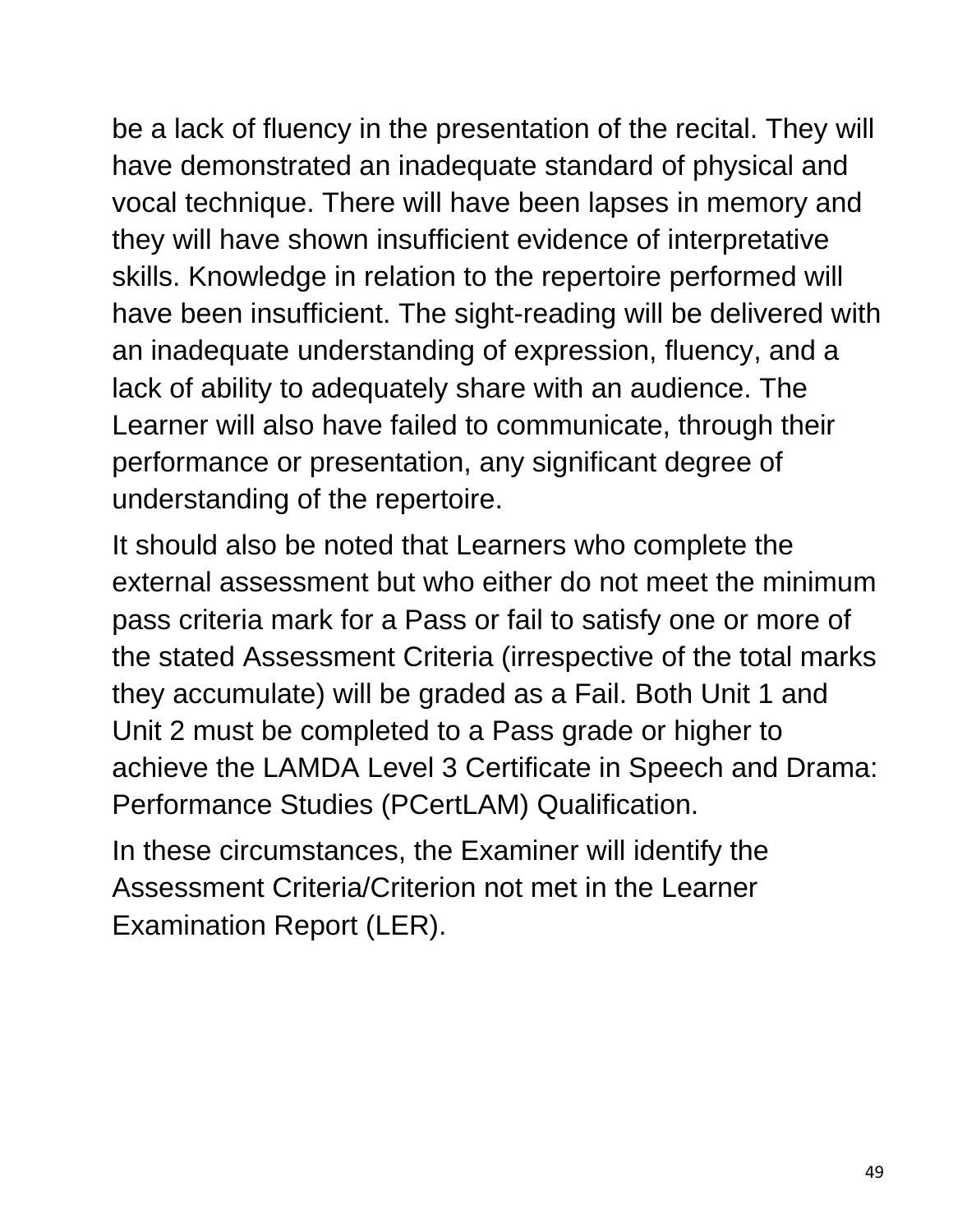### **Glossary of Terms: Qualification Terminology**

assessment – the process of assessing the Learner against the assessment criteria.

- Assessment Criteria descriptions of the requirements a Learner is expected to meet to demonstrate that a Learning Outcome has been achieved.
- Certificate (for a Unit or Qualification) a record of attainment of credit or a qualification issued by an awarding organisation.
- credit an award made to a Learner in recognition of the achievement of the designated Learning Outcomes/ assessment criteria of a Unit.
- Guided Learning Hours (GLH) The measure of the substance of the Qualification. It includes an estimate of the time that might be allocated to direct teaching or instruction, together with structured learning time, such as directed assignments, assessment on the job or supported individual study and practice. It excludes Learner-initiated study.
- Learning Outcome (LO) a statement of what a Learner can be expected to know, understand or do as a result of a process of learning.
- Level an indication of the relative demand, complexity and depth of achievement.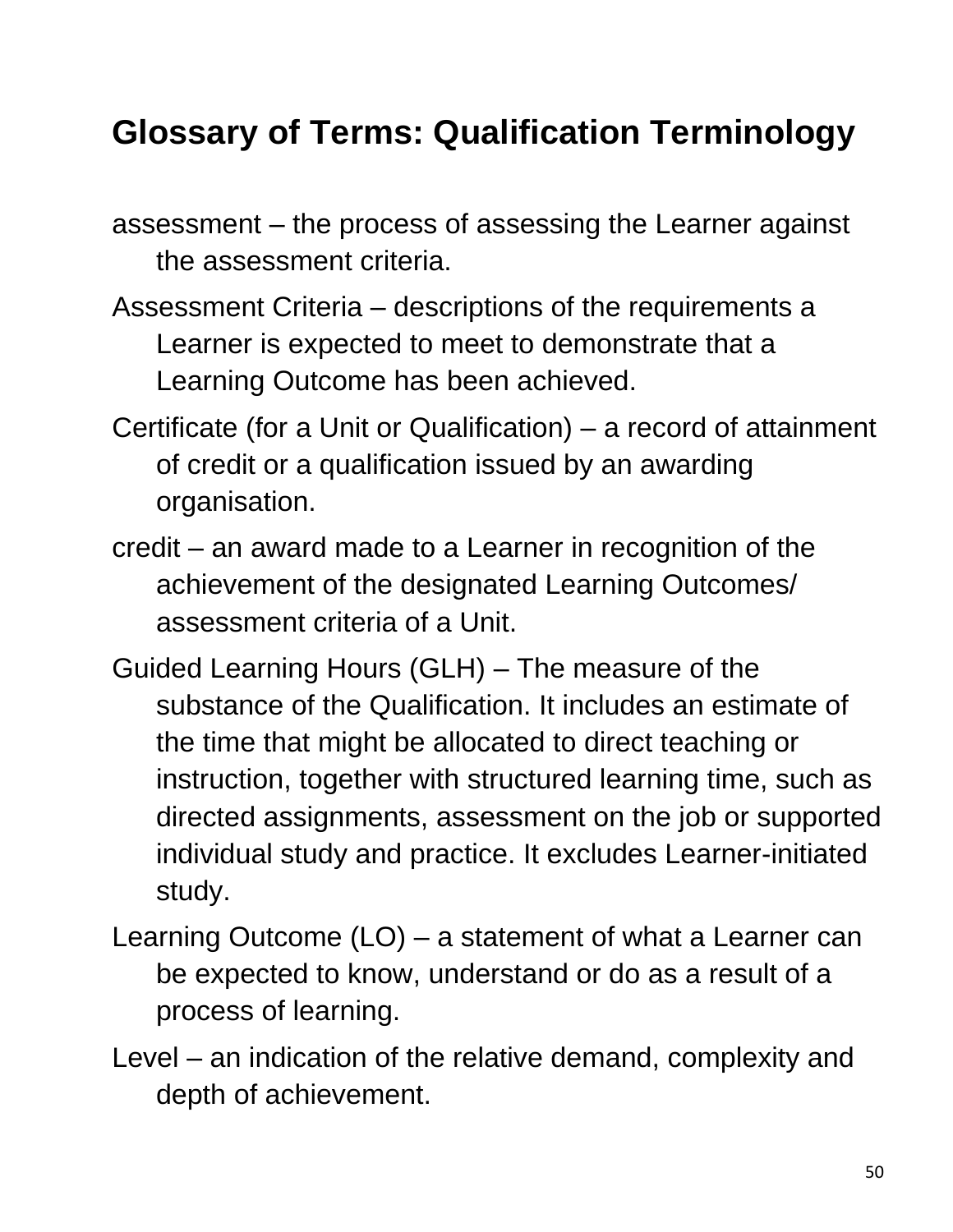- Qualification an award made to a Learner for the achievement of the specified combination of credits, or credits and exemptions, required for that award.
- Qualification syllabus specification a detailed statement defining the purpose, content, structure and assessment arrangements for a Qualification.
- Qualification Title a short description of the Level, size and content of a Qualification.
- Total Qualification Time (TQT) Total Qualification time is split into three components: guided learning, directed study and dedicated assessment. It includes Learner initiated study.
- Unit a coherent and explicit set of Learning Outcomes and Assessment Criteria, with a title, credit value and Level.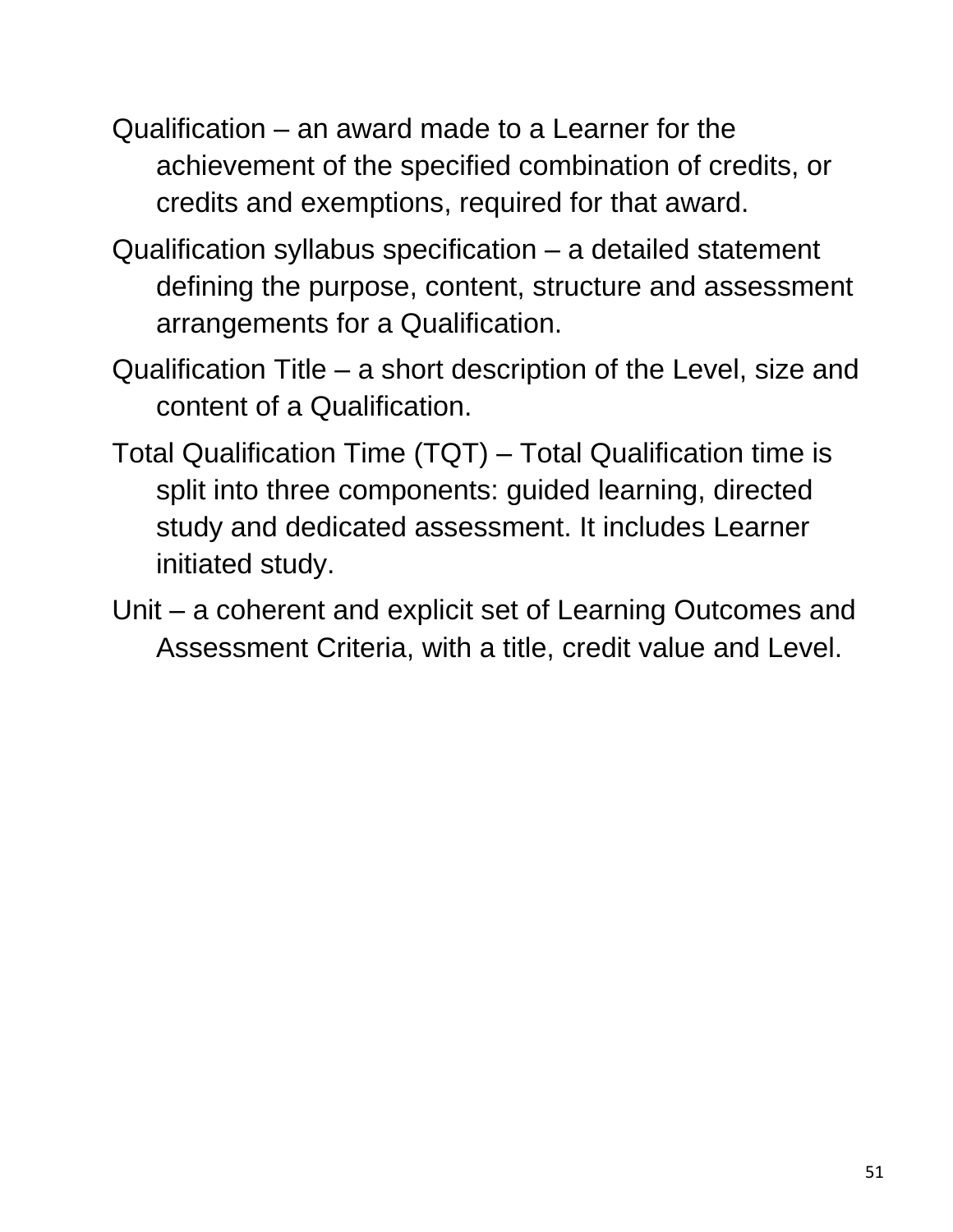## **Glossary of Terms: Syllabus Content**

Please note: these definitions should only be used as an initial starting place when preparing for the Knowledge sections of examinations, and Learners are encouraged to explore these terms in greater depth using other sources.

- appendix an appendix (one item) or appendices (more than one item) contains information that is not essential to
- the essay or report written but supports the analysis and validates the conclusions.
- audibility using sufficient breath and resonance so that the sound can be heard.
- bibliography a list of sources (e.g., books, articles, websites) used to write the Portfolio of Evidence. It usually includes all the sources consulted even if they are not directly referred to in the Portfolio of Evidence.
- body language communicating the thought and feeling of a text non-verbally; for example, through the use of facial expression and posture.
- character intentions and objectives clarifying what the character wants, desires or needs through each action, spoken line and the spaces between the words.
- clarity of diction articulating sufficiently, without losing the sense or flow of the text, in order to be understood.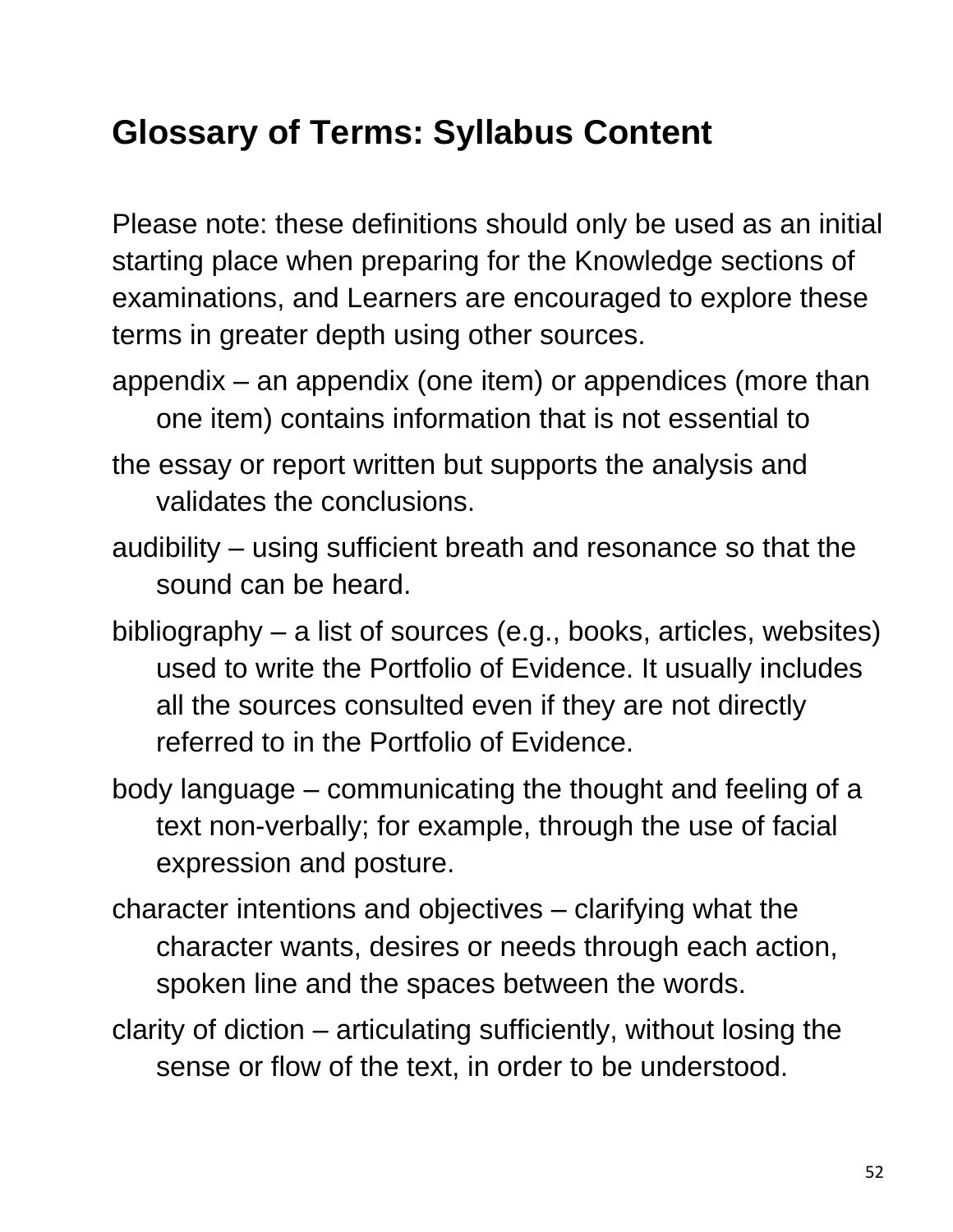- contents page a list that outlines what is included in the Portfolio of Evidence. It should come second to the title page.
- context the situation and world of the text.
- facial expression using the face to express the emotion behind the text.
- focus maintaining concentration and involvement with the character or text being portrayed.
- footnote appears at the bottom or "foot" of the page. This lets you add information to the Portfolio of Evidence without interrupting the flow of the main text. Usually, this will be a reference or non-essential commentary.
- form how thoughts are structured in literary composition; the arrangement and shape of words on the page.
- gesture movement of the hands, arms and/or head to convey an idea or meaning.
- index a list of all the names, subjects and ideas in a piece of written work, designed to help readers quickly find where they are discussed in the text. Usually found at the end of the text, an index doesn't just list the content, it analyses it.
- modulation variations in pitch, intonation, pace, volume, tone colour, use of pause and stress.
- performance space the area in which the Learner presents the pieces.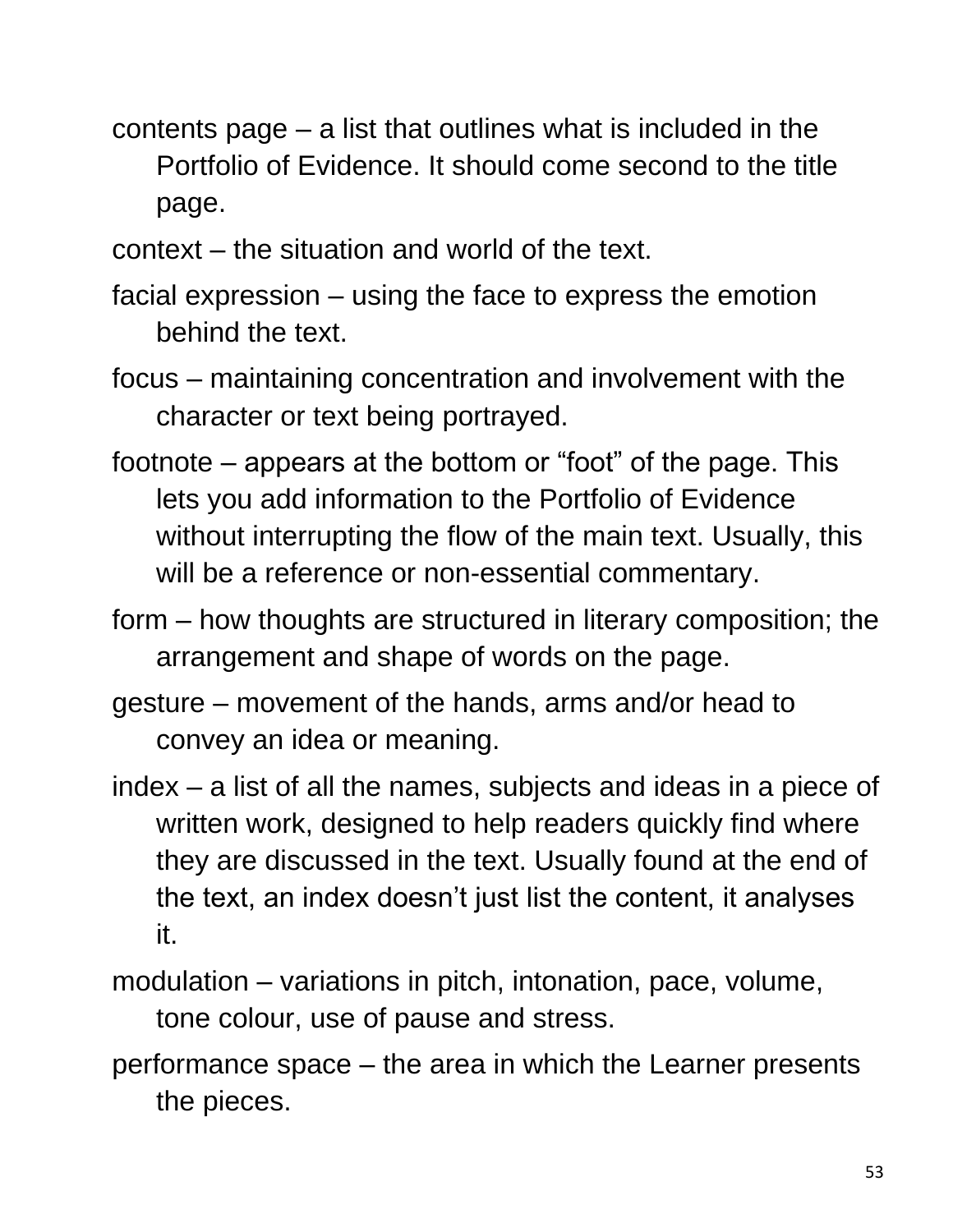- physical flexibility making a non-verbal response to the imagery presented in different styles of text.
- Portfolio of Evidence a collection of work used to show competence or knowledge, through which Learners will demonstrate that they can meet the requirements and Assessment Criteria of the Unit within the Qualification that they are taking. For Unit 1, Learners must organise their evidence into a written assignment of between 5,000 and 6,000 words.
- published a text which is available to the public in a printed book, in an e-book or online.
- recital a programme of material presented in an uninterrupted performance.
- recital conclusion bringing the previously shared thoughts, ideas and texts into a final statement.
- recital introduction an opening statement outlining the theme, ideas, thoughts and texts that make up the recital.
- recital linking passages thoughts, linking one text to another.
- referencing style a set of rules on how to acknowledge the thoughts, ideas and works of others in a particular way.
- sight-read to read aloud a previously unseen text.